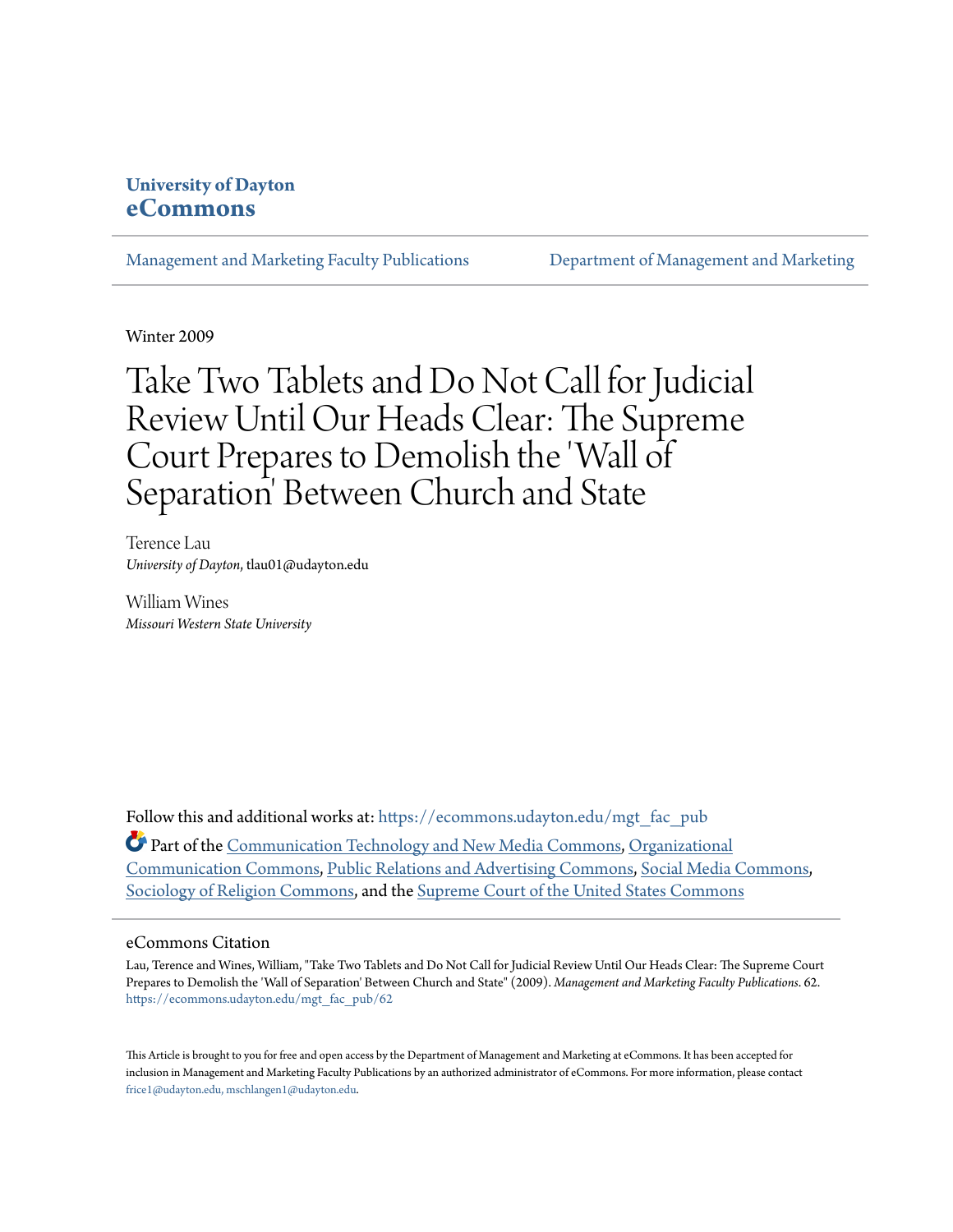# **TAKE TWO TABLETS AND DO NOT CALL FOR JUDICIAL REVIEW UNTIL OUR HEADS CLEAR: THE SUPREME COURT PREPARES TO DEMOLISH THE "WALL OF SEPARATION" BETWEEN CHURCH AND STATE**

## **Terence J. Lau**<sup>∗</sup> **William A. Wines**\*\*

#### I. INTRODUCTION

"Congress shall make no law respecting an establishment of religion, or prohibiting the free exercise thereof[] . . . . " 1

"I contemplate with sovereign reverence that act of the whole American people which declared that their legislature should make no law respecting an establishment of religion, nor prohibiting the free exercise thereof, *thus building a wall of separation between church and state*."2

"At a time when we see around the world the violent consequences of the assumption of religious authority by government, Americans may count themselves fortunate: Our regard for constitutional boundaries has protected us from similar travails, while allowing private religious exercise to flourish. . . . *Those who would renegotiate the boundaries between church and state must therefore answer a difficult question: Why would we* 

<sup>∗</sup> Terence J. Lau is Associate Professor in the School of Business Administration, University of Dayton. He holds a J.D. (*magna cum laude*) from Syracuse University College of Law. Prior to joining the University of Dayton, he served as Director for ASEAN Governmental Affairs for Ford ASEAN Operations in Bangkok, Thailand, and as in-house counsel for Ford Motor Company in Dearborn, Michigan. Professor Lau served as a Supreme Court Fellow in 2006-2007 at the Supreme Court of the United States, assigned to the Office of the Administrative Assistant to the Chief Justice.

William Arthur Wines is Associate Professor, Department of Business, College of Professional Studies at Missouri Western University, St. Joseph, MO. Professor Wines holds a B.S./B.A. with distinction from Northwestern University and a J.D. from the University of Michigan and is admitted to practice in Minnesota and Washington State. In 1999, Wines was the John J. Aram Professor of Business Ethics at Gonzaga University, Spokane, Washington.

<sup>1</sup> U.S. CONST. amend. I. 2 Thomas Jefferson, *Letter to Danbury Baptists* (Jan. 1, 1802), *in* STEPHEN MANSFIELD, TEN TORTURED WORDS: HOW THE FOUNDING FATHERS TRIED TO PROTECT RELIGION IN AMERICA . . . AND WHAT'S HAPPENED SINCE 37 (2007) (emphasis added).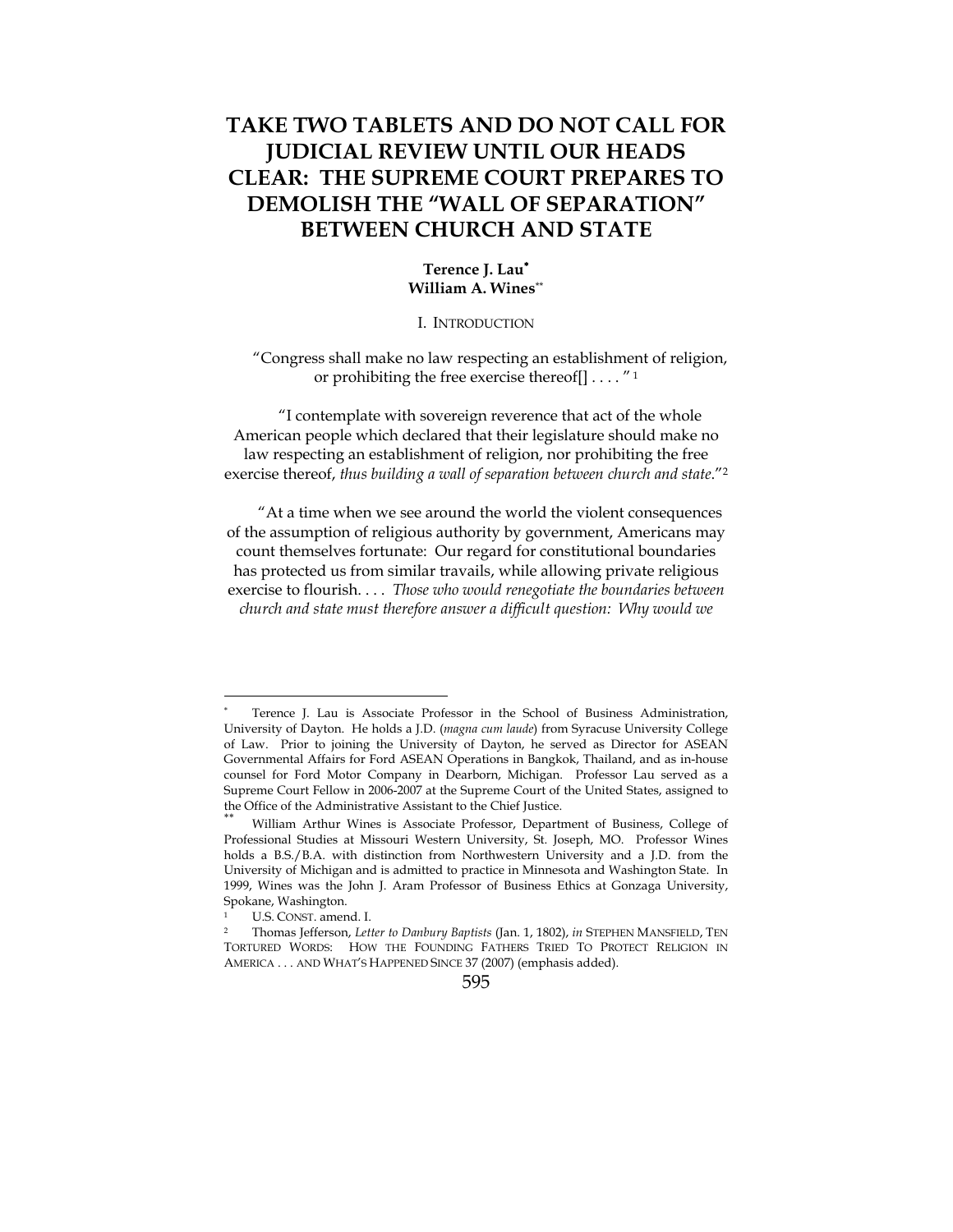*trade a system that has served us so well for one that has served others so poorly?"*<sup>3</sup>

"We have built no temple but the Capitol. We consult no common oracle but the Constitution."4

"Preserve me, O God: for in thee do I put my trust."5

Pleasant Grove, Utah's "City of Trees[,]"<sup>6</sup> is a nice place to raise a family. Established by Mormon pioneers in 1850, it is now a prosperous upper-middle class community, 93% white, with a median household income of \$70,000 and median home price of \$247,900.7 Minor inconveniences are easily overcome in Pleasant Grove. When town founders felt the original name of the settlement, Battle Creek, was too contentious, they readily agreed to the much more appealing "Pleasant Grove."8 When the town stopped growing strawberries, no one saw any reason to stop the annual summer celebration of "Strawberry Days[,]" which was, after all, "the longest continuing community celebration in Utah to date."9 When the Fraternal Order of Eagles donated a monument of the Ten Commandments in 1971 to Pleasant Grove as part of a broad campaign to place thousands of monuments throughout the country, the city readily displayed the monument in a public park, Pioneer Park.<sup>10</sup> Decades later, however, when a little-known religious organization calling itself the Summum asked to display a monument of its own religious precepts (called the "Seven Aphorisms") alongside the Ten Commandments, the City of Pleasant Grove politely declined.11 But this time, the minor inconvenience will not be resolved as easily or economically as a name change or the decision to continue a summer strawberry festival in spite of the dearth of local strawberry farms. The

<sup>3</sup> McCreary County v. ACLU of Ky., 545 U.S. 844, 882 (2005) (O'Connor, J., concurring) (emphasis added).

<sup>4</sup> The Architect of the Capitol, *Quotations and Inscriptions in the Capitol Complex*, http://www.aoc.gov/cc/cc\_quotations.cfm. (last visited Oct. 17, 2008) (quoting Rufus Choate).

<sup>5</sup> *Id.* (quoting Psalm 16:1).

<sup>6</sup> Pleasant Grove: Utah's City of Trees, http://www.plgrove.org (last visited Oct. 17, 2008).

<sup>7</sup> *Id.* (follow "Business & Development" hyperlink; then follow "Economic Profile" hyperlink).

<sup>&</sup>lt;sup>8</sup> *Id.* (follow "Unique to Pleasant Grove" hyperlink; then follow "Pleasant Grove History" hyperlink).

<sup>9</sup> *Id.*

<sup>10</sup> Respondent's Brief in Opposition to Petition for Writ of Certiorari at 10, Pleasant Grove City v. Summum, No. 07-665 (Feb. 21, 2008) [hereinafter Respondent's Brief].

*Id.* at 5.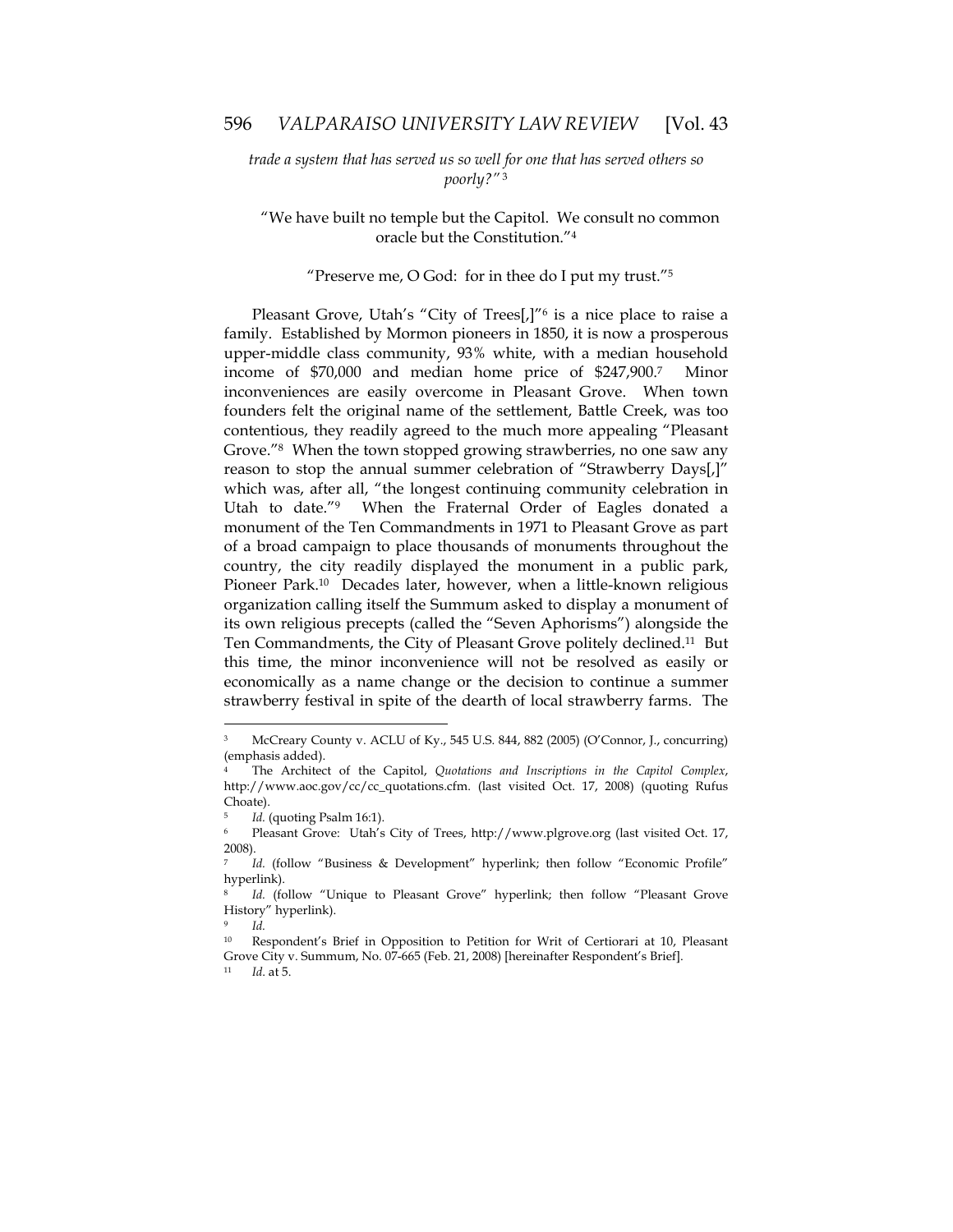Summum filed suit in a federal district court in 2005, seeking declaratory and injunctive relief, claiming that a city that accepts one group's religious message for public display must equally accept another group's religious message.12

The District Court ruled in favor of Pleasant Grove.13 That decision was later overruled by the Tenth Circuit Court of Appeals, which held that the City's placement policies were subject to strict scrutiny because Pioneer Park is a traditional public forum.<sup>14</sup> The Summum prevailed again by a razor-sharp (6-6) margin upon a motion for rehearing en banc, prompting unusual dissents and opinions from the Justices.15 The Summum's success has caused conservatives endless hand-wringing at the prospect of our nation's public parks facing the Hobbesian choice of either removing existing privately donated monuments or allowing all privately donated monuments to be displayed. Conservative legal foundations have gleefully assumed the fight,<sup>16</sup> sensing an opportunity to make headway in their frustrated battle to reintroduce displays of piety into public governmental life. Casting their bait, the foundations chummed the waters by dangling the horrific prospect of a Statue of Tyranny being erected next to the Statue of Liberty and the Alice in Wonderland statue in Central Park being dismantled.17 The United States Supreme Court, newly constituted after the longest period in its history (since  $1823^{18}$ ) without a change in membership,<sup>19</sup> faithfully bit, and granted certiorari20 in spite of the fact that the *Summum* litigation had not progressed beyond denial of the preliminary injunction request in the United States District Court for Utah.21

In this Article, we examine the issues that bring First Amendment jurisprudence to this fascinating and troubling case. For the most part, our examination proceeds chronologically. Part II of this Article

<sup>12</sup> Summum v. Pleasant Grove City, 483 F.3d 1044 (10th Cir. 2007), *aff'd en banc*, 499 F.3d 1170 (10th Cir. 2007), *cert. granted*, 128 S. Ct. 1737 (2008). 13 *Id.* at 1048. 14 *Summum*, 499 F.3d at 1174.

<sup>15</sup> *Id.* at 1170. 16 *See generally* Jon Meacham, *Golly, Madison*, NEWSWEEK, Mar. 17, 2008, at 63 (quoting STEVEN WALDMAN, FOUNDING FAITH (2008)). This is ironic, as "'separation of church and state would not exist if not for the efforts of eighteenth-century evangelicals.'" *Id.*

<sup>&</sup>lt;sup>17</sup> Petition for Writ of Certiorari at 3, 13, Pleasant Grove City v. Summum, No. 07-665 (Nov. 20 2008).

<sup>18</sup> JOHN G. ROBERTS, JR., BIOGRAPHY, http://www.oyez.org/justices/john\_g\_roberts\_jr/ (last visited Oct. 17, 2008).

<sup>19</sup> Linda Greenhouse, *Under the Microscope Longer Than Most,* N.Y. TIMES, July 10, 2005, at 43.

<sup>20</sup> *Summum*, 128 S. Ct. at 1737. 21 Respondent's Brief, *supra* note 10, at 17.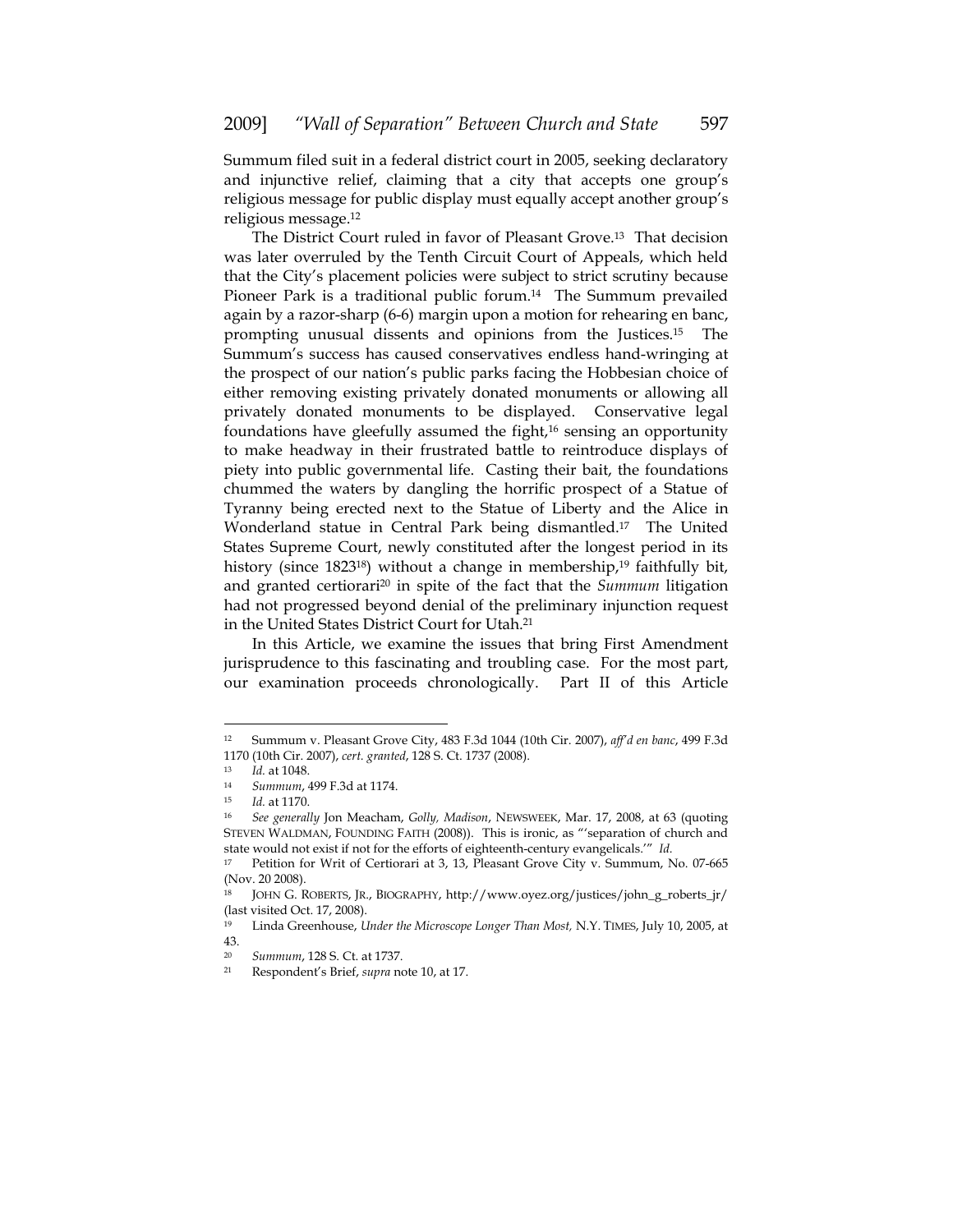examines the historical basis of America's "religious heritage." We examine the role of the Western frontier as a safety valve for freethinkers and others from governmental intervention in religion, and the ongoing tension between the Adams and Jefferson views on how pious government should be. In Part III, we explore historic judicial treatment of the religion clauses of the First Amendment and the twenty-five year degradation of the wall of separation between church and state, including the successful efforts by religious conservatives to cast the debate in terms of the Free Speech clause rather than the Establishment or Free Exercise Clauses. We also trace the short-lived and curious life of the "expressive association" doctrine in the Supreme Court's jurisprudence as a possible predictor of the limits of the Free Speech argument Summum advances. In Part IV, we examine the Ten Commandments and the inherent discrimination present in modern-day attempts to advance a particular version of the Ten Commandments as secular. We also examine the Court's twin 2005 decisions on the public display of the Ten Commandments, and we look at the manner in which *Van Orden v. Perry* paved the road for *Summum.* In Part V, we lay out the facts of the *Summum* litigation and examine the questions both raised and begged by the *Summum* case. Finally, in Part VI, by drawing upon Rousseau's civic religion, we suggest alternative routes for the Court to pursue in similar cases in the future, including a resolution of the vexing questions posed by the Summum and the monument in Pleasant Grove. We argue that in light of America's increasing religious diversity<sup>22</sup> and our rising religious intolerance,<sup>23</sup> the Supreme Court should set aside

<sup>22</sup> U.S. CENSUS BUREAU, STATISTICAL ABSTRACT OF THE UNITED STATES 62 (120th ed. 2000). In 1980, Protestant was the religious preference of 61% of Americans; 28% were Catholic; 2% were Jewish; 2% reported themselves as other; and 7% had no religious preference. *Id.* In 1999, those numbers had shifted to 55% Protestant; 28% Catholic (back up from 25% in 1990); 2% Jewish; 6% other; and 8% had no religious preference. *Id.* Only 43% of Americans were weekly church/synagogue attendees. *Id.* In twenty years, those Americans who described themselves as "[o]ther" or having no religious preference jumped from 9% to 16%, an increase of 55.5 percent. *Id.* Since 1991, the annual net immigration rate in the United States has been running between 3.1% and 3.9%*. Id.* at 8.

<sup>23</sup> *See, e.g.*, U.S. DEPT. OF JUSTICE, F.B.I., HATE CRIME STATISTICS (2005). In 2005, law enforcement agencies reported that 15.7% of reported hate crimes were motivated by religious bias. *Id.* Of those, 68.5% were anti-Jewish; 11.1% were anti-Islamic; 7.8% were anti-other (unspecified) religions; 4.6% were anti-Catholic; 4.4% were anti-Protestant; 3.2% were anti-multiple religions; and 0.4% were anti-Atheism/Agnosticism. *Id.* The U.S. Census lumped Muslims in with "[o]ther"—Buddhist, Hindu, etc. *See* U.S. CENSUS, *supra*  note 23, at 62*.* Yet, the percentage of anti-Islamic hate crimes exceeded the total percentage of other in the 2000 Census. *Id.* A reporter for the Office of the U.N. High Commissioner for Human Rights issued a report in 1998 that found religious intolerance in the United States and specifically "an islamophobia reflecting both racial and religious intolerance." ABDELFATTAH AMOR, CIVIL AND POLITICAL RIGHTS, INCLUDING: FREEDOM OF EXPRESSION 1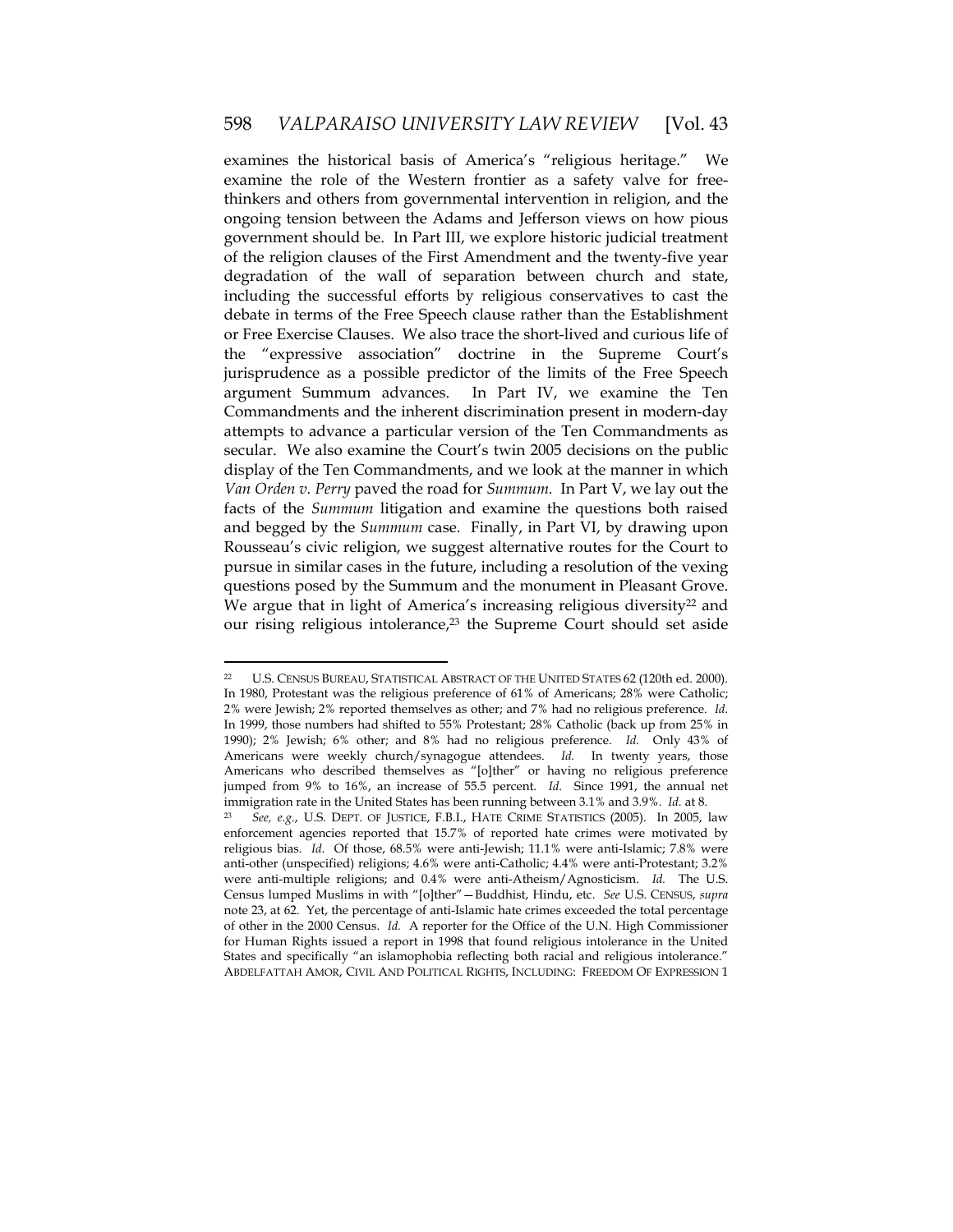conservative ideology in order to better serve the long-term interests of an increasingly diverse American polity.

## II. AMERICA'S RELIGIOUS HERITAGE

Before the ink on the First Amendment was dry, the country began its earnest debate about the meaning of religion in public life. The debate has taken on a new urgency in modern times, with conservatives claiming the country was founded as a Christian nation, $24$  and liberals arguing otherwise.25 In this Section, we trace this debate as it played out between founding fathers Thomas Jefferson and John Adams and its effect on the expanding Western frontier. We narrow the discussion by concentrating on how the debate has affected the controversy surrounding Ten Commandment displays around the country.

## *A. Jefferson's Wall of Separation v. Adams's Public Piety*

Two prominent founding fathers had very different ideas about how to reconcile the Free Exercise and Establishment Clauses of the First Amendment.26 Thomas Jefferson's thoughts can be traced to his 1779 Bill for Establishing Religious Freedom.27 His views on church-state relations were influenced by his own personal views—although he believed in Jesus and called himself a Christian, he believed that "powerhungry monarchs and corrupt 'priests' had despoiled the original, pristine teachings of Jesus."28 Jefferson thought that true religious freedom required both free exercise and the disestablishment of religion by the state.29 "Almighty God hath created the mind free," Jefferson wrote, and consequently,

<u>.</u>

<sup>(1998)</sup> http://www.unhchr.ch/Huridocda/Huridoca.nsf/TestFrame/3129ccf9f586f716802 56739003494e4?Opendocument. We note that these figures are before the anti-Muslim feelings spiked in the U.S. after the events of September 11, 2001.

<sup>24</sup> *See, e.g.*, MICHAEL NOVAK, ON TWO WINGS: HUMBLE FAITH AND COMMON SENSE AT THE AMERICAN FOUNDING (2002).<br><sup>25</sup> *See, e.g., C*HRIS RODDA, LIARS FOR JESUS: THE RELIGIOUS RIGHT'S ALTERNATIVE VERSION

OF AMERICAN HISTORY (2006). 26 *See generally* John Witte, Jr., *From Establishment to Freedom of Public Religion,* 32 CAP. U.

L. REV. 499 (2004) [hereinafter *Freedom of Public Religion*]; John Witte, Jr., *Publick Religion: Adams v. Jefferson,* FIRST THINGS: A MONTHLY J. RELIGION & PUB. LIFE, 29–34 (Mar. 2004) [hereinafter *Publick Religion*]; John Witte, Jr., *'A Most Mild and Equitable Establishment of Religion': John Adams and the Massachusetts Experiment*, 41 J. CHURCH & ST. 213 (1999) [hereinafter *John Adams and the Massachusetts Experiment*].

<sup>27</sup> *Freedom of Public Religion, supra* note 26, at 501–04.

<sup>28</sup> DAVID L. HOLMES, THE FAITHS OF THE FOUNDING FATHERS 82 (2006). 29 *Freedom of Public Religion, supra* note 26, at 501.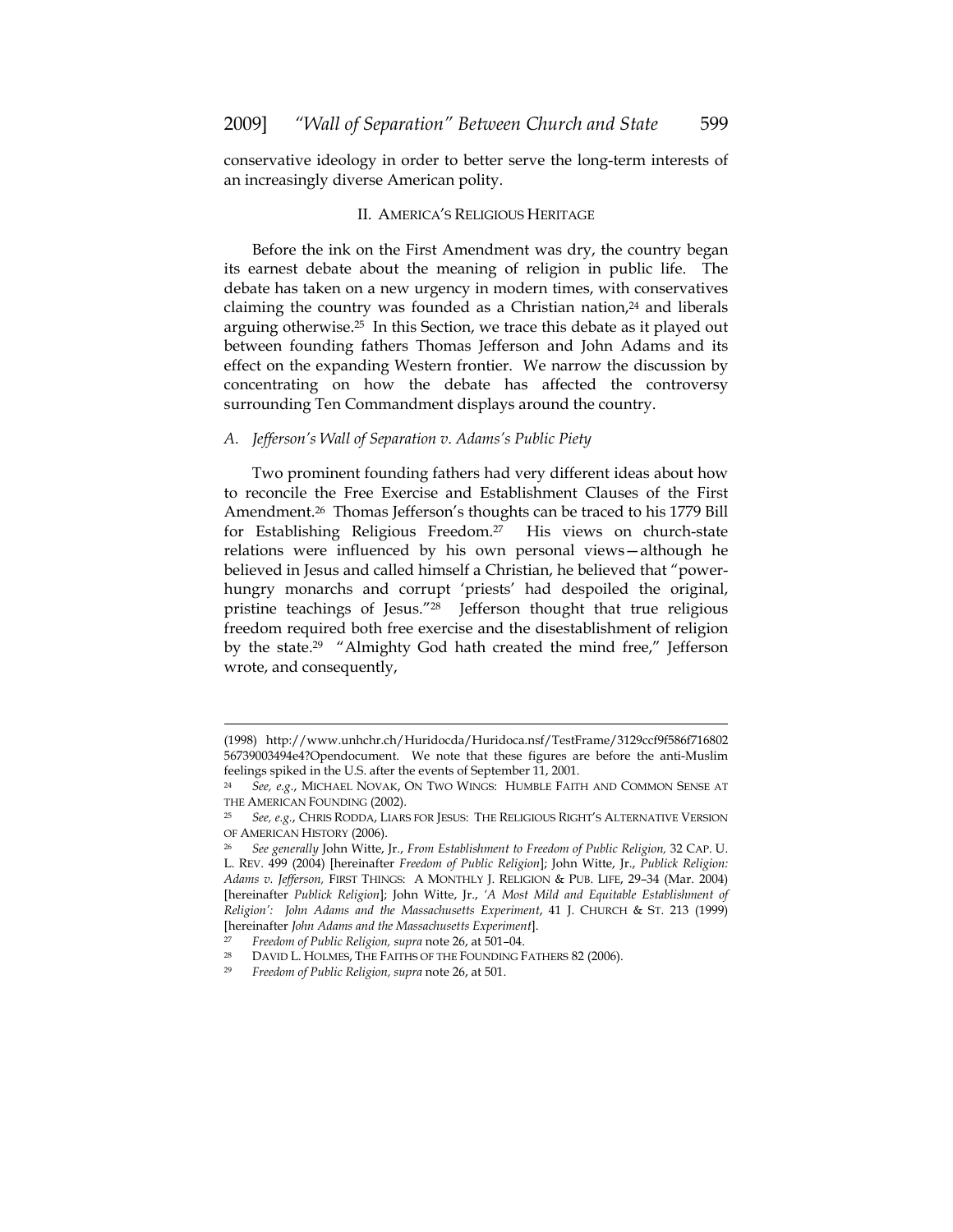no man shall be compelled to frequent or support any religious worship, place, or ministry whatsoever, nor shall be enforced, restrained, molested, or burthened in his body or goods, or shall otherwise suffer, on account of his religious opinions or belief; but that all men shall be free to profess, and by argument to maintain, their opinions in matters of religion, and that the same shall in no wise diminish, enlarge, or affect their civil capacities.30

During his presidency, Thomas Jefferson coined the term "wall of separation" in his famous letter of January 1, 1802 to the Danbury Baptists.<sup>31</sup> Jefferson's viewpoint seems to take the broader reading of the First Amendment's command that "Congress shall make no law respecting an establishment of religion"—a reading that includes in its ambit a prohibition against recognizing the mere existence of religion as opposed to a narrower reading that Congress shall make no law respecting an establishment of *a* religion, which would seem to provide no such protection.32 Indeed, Jefferson explicitly endorsed the notion that religion is a strictly private matter "which lies *solely* between man and his God, and that man owes account to none other for his faith or his worship."33

John Adams, the second president and Jefferson's chief political rival, presented an international treaty to the country that included the famous words, "'[T]he government of the United States of America is not, in any sense, founded on the Christian Religion . . . [.]'"34 A Puritan at heart, he did not even visit his first Catholic church until the Continental Congress, when he, George Washington and others visited St. Mary's Church in Philadelphia.<sup>35</sup> "Both repelled and moved," he

<sup>30</sup> *Id.* (citing *A Bill for Establishing Religious Freedom* (1779), *in* THE COMPLETE JEFFERSON: CONTAINING HIS MAJOR WRITINGS, PUBLISHED AND UNPUBLISHED, EXCEPT HIS LETTERS 946, 947 (Saul K. Padover ed. 1943)).

<sup>31</sup> *Letter to Danbury Baptists*, *supra* note 2. 32 U.S. CONST. amend. I. For further discussion of this distinction, see George L. Alexander, *Separation of Church and State*, http://www.friendsjournal.org/separationchurch-and-state (last visited Oct, 17, 2008).

<sup>33</sup> *Letter to Danbury Baptists*, *supra* note 2 (emphasis added). 34 *See* Ed Buckner, *Does the 1796–97 Treaty with Tripoli Matter to Church/State Separation?*, http://www.stephenjaygould.org/ctrl/buckner\_tripoli.html (last visited Oct. 17, 2008). The language of the treaty was meant to persuade Tripoli (now Libya) that the United States would not engage in a religious war with Muslims. *Id.* The treaty language was ratified by the Senate and there is no record of a public outcry in any major city or city newspaper. *Id.* 

<sup>35</sup> Holmes, *supra* note 28, at 2.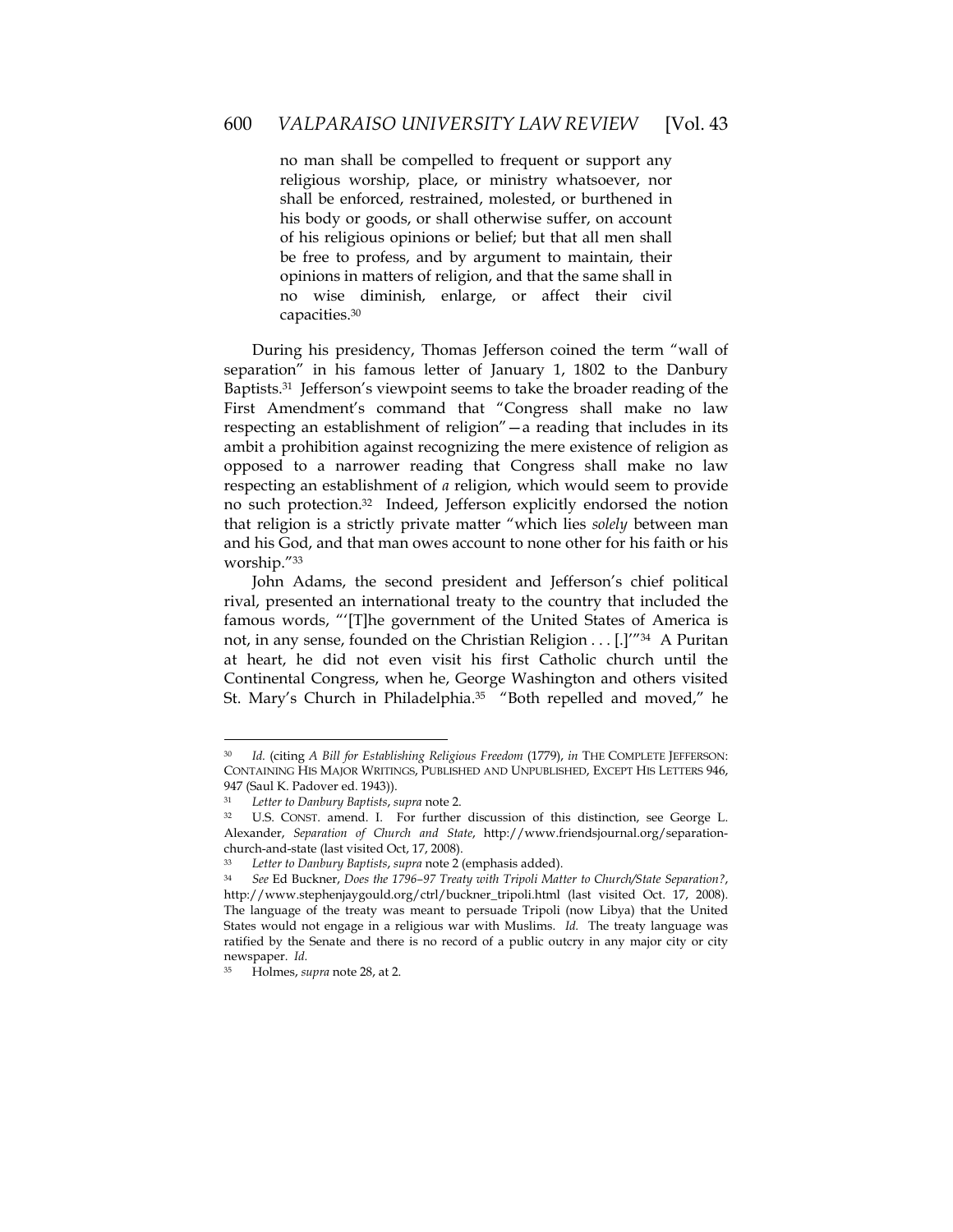later described the service as "'aw[e]ful and affecting.'"<sup>36</sup> In contrast to Jefferson, however, Adams did not support the idea of a wall of separation (if one stream of modern scholarship is correct).<sup>37</sup>

Professor John Witte, Jr.<sup>38</sup> wrote the following summary of Adams's views:

> The notion that a state could remain neutral and purged of any public religion was, for Adams, equally a philosophical fiction. Absent a commonly adopted set of values and beliefs, politicians would invariably hold out their private convictions as public ones. It was thus essential for each community to define and defend the basics of a public religion. In Adams's view, its creed was honesty, diligence, devotion, obedience, virtue, and love of God, neighbor, and self. Its icons were the Bible, the bells of liberty, the memorials of patriots, and the Constitution. Its clergy were public-spirited ministers and religiously committed politicians. Its liturgy was the public proclamation of oaths, prayers, songs, and election and Thanksgiving Day sermons. Its policy was state appointment of chaplains for the legislature, the military, and prisons; state sanctions against blasphemy, sacrilege, and iconoclasm; state administration of tithe collections, test oaths, and clerical appointments; and state sponsorship of religious societies, schools, and charities. "Statesmen may plan and speculate for liberty," Adams wrote in defense of his views, "but it is religion and morality alone which can establish the principles upon which freedom can securely stand." A "Publick Religion" sets the "foundation[s], not only of republicanism and of all free government, but of social felicity under all governments and in all the combinations of human society."39

<sup>36</sup> *Id.* at 3. 37 *See generally Freedom of Public Religion, supra* note 26; *Publick Religion, supra* note 26; *John Adams and the Massachusetts Experiment, supra* note 26.

Witte is the Jonas Robitscher Professor of Law, Director of Law and Religion Program, and Director of Center for the Interdisciplinary Study of Religion at Emory University, Atlanta, Georgia.

<sup>39</sup> *Freedom of Public Religion, supra* note 26, at 504 (citing THE WORKS OF JOHN ADAMS (Charles Francis Adams, ed.1850–56) (footnote omitted)).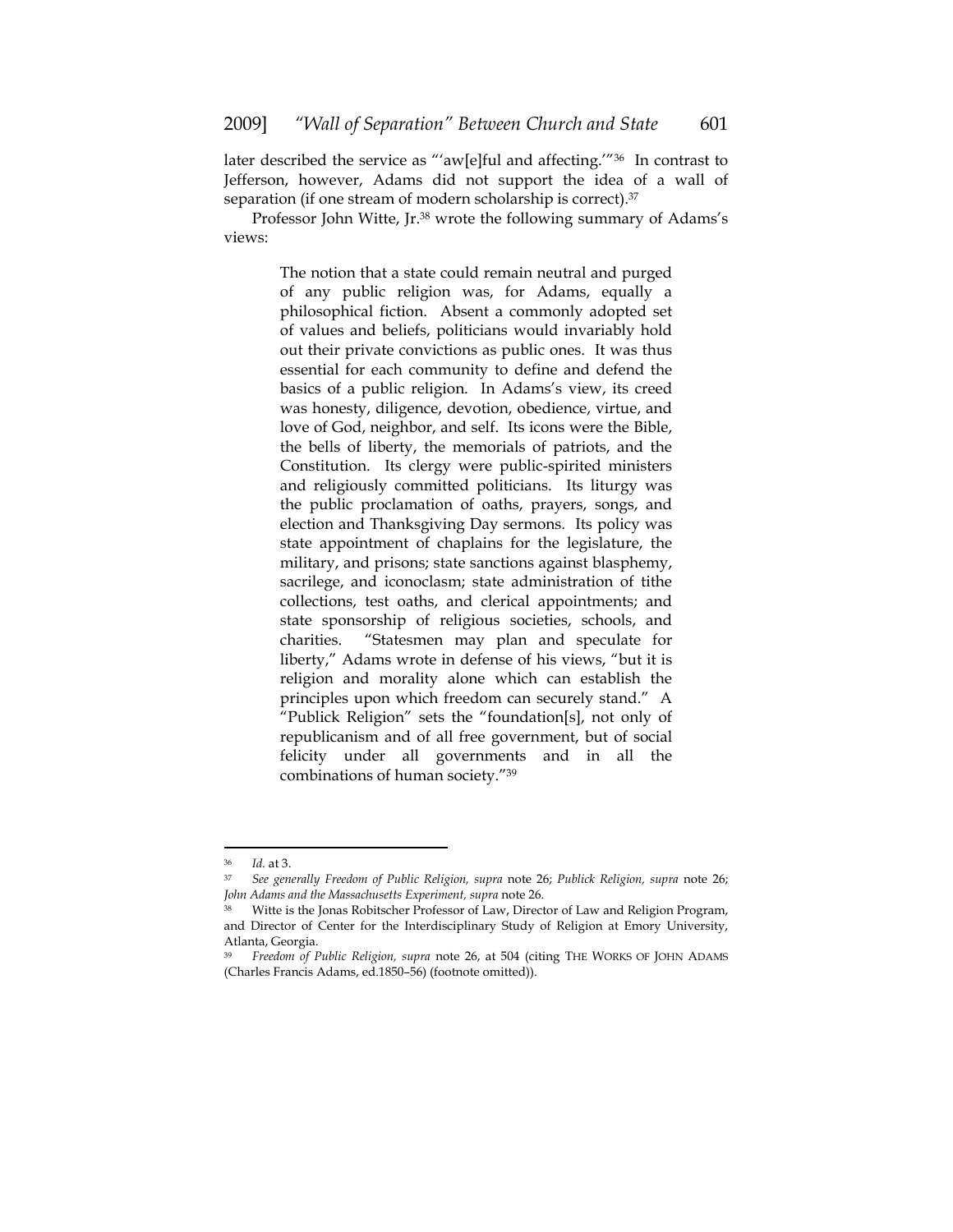Witte posited these two models of religious liberty, justifying his emphasis on the two by citing the prominence of their proponents and the importance of their respective states, Virginia and Massachusetts.<sup>40</sup> However, Professor Witte judiciously noted the common ground and beliefs shared by Jefferson and Adams: both men were consciously engaged in a new experiment in religious liberty; both started with the credo of the American Declaration of Independence, which Jefferson drafted<sup>41</sup> and Adams signed;<sup>42</sup> and both insisted on providing constitutional protection for every peaceable, private religious belief and the holder thereof in their era.43

However, the contrasts are as significant as the shared ground: whereas Jefferson proposed a robust freedom of expression, Adams approved only a moderate or "'tempered'" religious freedom; whereas Jefferson pushed for a complete separation of church and state, Adams wanted only a division of religious and political offices; and whereas Jefferson sought the complete disestablishment of all religions, Adams campaigned for a modest, "'mild'" establishment of one public religion as a balance or check on individual religious freedom.44

Based upon an impressive array of information and scholarship, Professor Witte declared that "[f]or the first century and a half of the republic, it was Adams's style of argument about religious liberty ... that dominated the nation  $\dots$ ."<sup>45</sup> By the time of America's fourth President, Madison, the culture of religious freedom had firmly taken root. Madison would go on to become "a kind of Adam Smith of church and state: he believed that the marketplace, if left to its own devices without government interference, would produce stronger religious belief, not weaker."46 He argued "that only liberty of conscience could guarantee civil and political liberty."47 In an interesting antecedent to today's debate, Madison's "belief that citizens should voluntarily support religion led him to oppose the appointment of

<sup>40</sup> *Id.* at 505. 41 *See, e.g.*, WILLIAM A. WINES, ETHICS, LAW, AND BUSINESS 28–29 (2006). Jefferson wrote the bulk of the document by himself for a committee composed of John Adams, Benjamin Franklin, Jefferson, Robert R. Livingston, and Roger Sherman. *Id.* Only Franklin and Adams made minor changes to Jefferson's draft, which he worked on and completed in two weeks. *Id.* at 29. *See also Freedom of Public Religion, supra* note 26, at 505. Professor Witte, in a minor oversight, wrote that "they [Adams and Jefferson] drafted[]" the Declaration of Independence. *Id*.

<sup>42</sup> Wines, *supra* note 41*,* at 378.

<sup>43</sup> *Freedom of Public Religion, supra* note 26, at 505. 44 *Id.*

Id. at 505, 506-10.

<sup>46</sup> Meacham, *supra* note 16*,* at 63. 47 Holmes, *supra* note 28, at 93.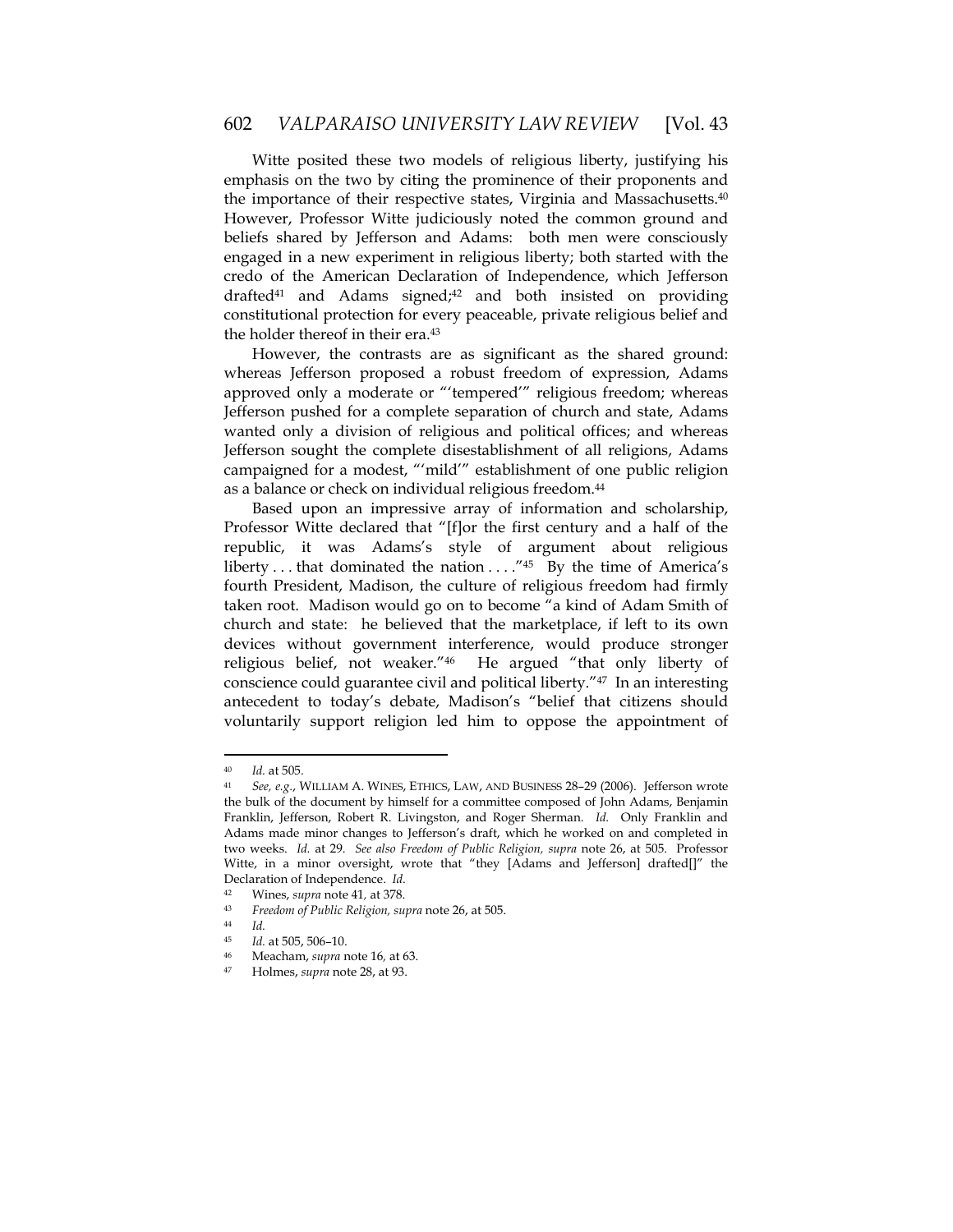chaplains for Congress and for the army and navy."48 In arguing against assessments for funding religion, Madison observed:

> Who does not see that the same authority which can establish Christianity, in exclusion of all other Religions, may establish with the same ease any particular sect of Christians, in exclusion of all other Sects? that [sic] the same authority which can force a citizen to contribute three pence only of his property for the support of any one establishment, may force him to conform to any other establishment in all cases whatsoever?49

It turns out that "[Madison] was right: once the federal government declined to establish a church and the states moved to disestablish (Massachusetts was the last, in 1833), religious belief grew."50

#### *B. After 150 Years, a Wall of Separation Goes Up in Public Places*

Horace Greeley is attributed with the famous aphorism: "'Go West, young man, and grow up with the country.'"51 Until the end of the nineteenth century, states were free to use assimilation and accommodation to clamp down on dissenters,52 who responded by using the "escape . . . valve" of moving west.53 "The right and duty to emigrate was a basic assumption of the early American experiment in religious liberty[]"54—at least, John Adams's style. Frederick Jackson Turner, the historian, famously observed in 1893 that the American frontier had

<sup>&</sup>lt;sup>48</sup> *Id.* at 94.<br><sup>49</sup> MEMORIAL AND REMONSTRANCE AGAINST RELIGIOUS ASSESSMENTS BY JAMES MADISON, http://teachingamericanhistory.org/ (last visited Oct. 17, 2008) (follow "Founding Era" hyperlink; then follow "James Madison" hyperlink; then follow "Memorial and Remonstrance Against Religious Assessments" hyperlink).<br><sup>50</sup> Meacham *sunta* note 16, at 63

<sup>50</sup> Meacham, *supra* note 16, at 63. 51 David H. Fenimore, *Horace Greeley*, (1996), http://wolfweb.unr.edu/homepage/ fenimore/greeley.html.

<sup>52</sup> *Freedom of Public Religion, supra* note 26, at 506–09. 53 *Id.* at 508. Professor Witte observed:

One of the saving assumptions of this system was the presence of the frontier, and the right to emigrate thereto. Religious minorities who could not abide by a community's religious restrictions or accept its religious patronage were not expected to stay long . . . They moved—sometimes at gunpoint—to establish their own communities on the frontier[.]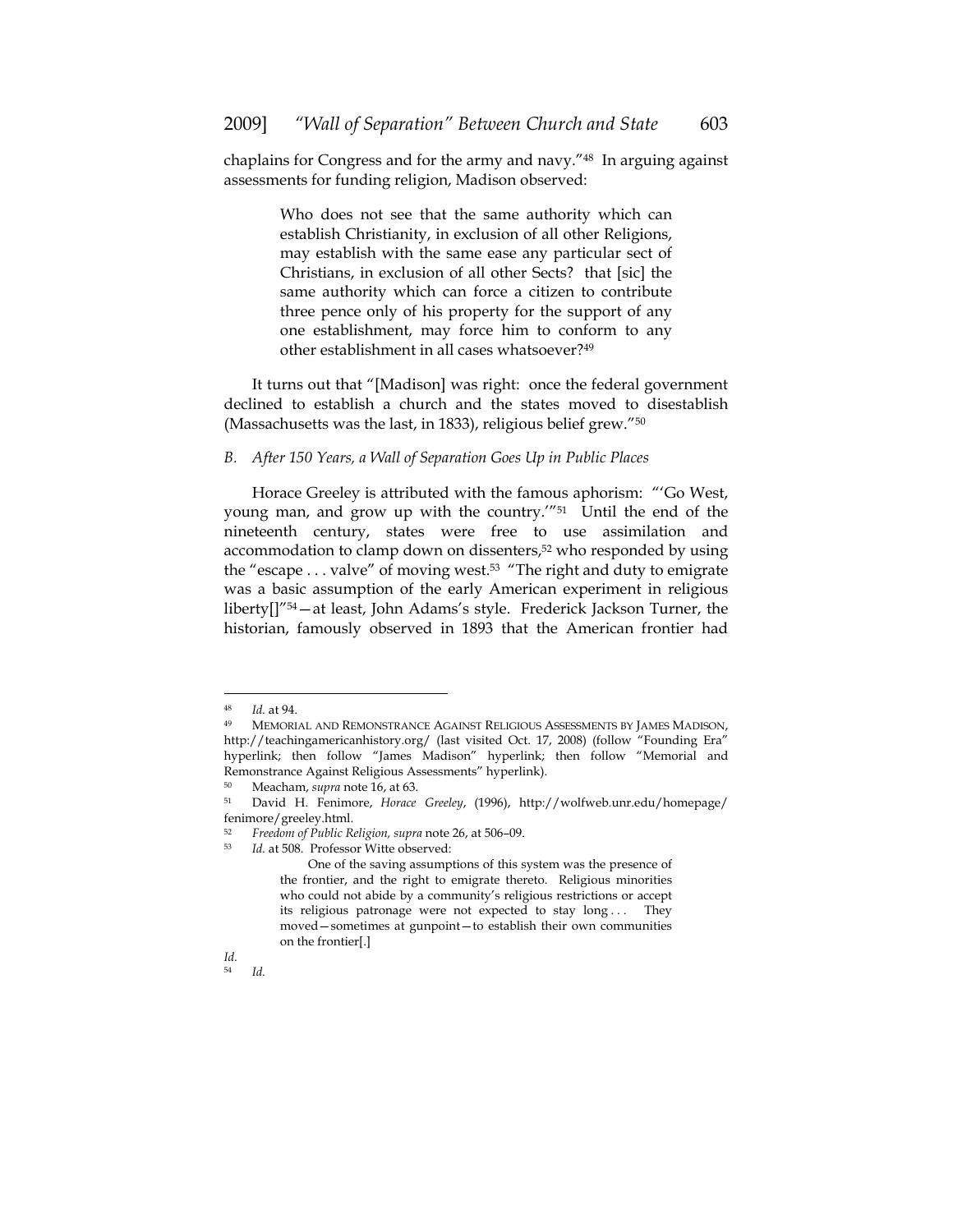disappeared.55 Curiously, Jackson, a University of Wisconsin Professor, was right in the sense that there no longer was a sharp demarcation on the U.S. Census map indicating a "frontier" in terms of population density per square mile;<sup>56</sup> however, in a larger sense, the American frontier had not closed.<sup>57</sup> For our purposes, the "frontier"  $-$  in the sense of an open and virtually unsettled wilderness where one could go to escape forced participation in a community with an established public religion—was on the verge of disappearing; but 1893 has no talismanic significance.<sup>58</sup>

As a consequence of the closing of the traditional geographic safety valve for free thinkers, heretics, and iconoclasts, the Supreme Court needed to intervene to protect the Free Speech and religious freedoms of minorities, particularly unpopular minorities. The seeds for such a process can be found in the Holmes dissent (from the Espionage Act convictions of the petitioners in the *Abrams* case), which resulted in the "clear and imminent danger" standard for free speech.<sup>59</sup> As late as 1940, the Supreme Court upheld requirements that public school children salute the flag.<sup>60</sup> Undeterred, Jehovah's Witnesses brought another case to the Court just three years later. In that case, the Court reversed its course and by a 6-3 margin expressly overruled its 1940 decision, reasoning that the First Amendment protects individuals from state compulsion to salute the flag.61 As we discuss below, however, the role of the Court in protecting unpopular religious minorities has sharply reversed since the 1940s.

## III. CONSTITUTIONAL HISTORY OF THE RELIGION CLAUSES

In spite of the desire to escape religious tyranny, America's early history demonstrates a fair amount of religious intolerance. Nine colonies had official religions,<sup>62</sup> and in some, such as Maryland, denying the existence of Jesus Christ was punishable by death.63 In other

<sup>55</sup> *See FMC Program Segments 1990–1930: Frederick Jackson Turner's Frontier Thesis,* http://www.pbs.org/fmc/ segments/ progseg1.htm (last visited Oct. 17, 2008).

<sup>56</sup> *Id.* 

<sup>57</sup> *See, e.g.*, PATRICIA NELSON LIMERICK, THE LEGACY OF CONQUEST: THE UNBROKEN PAST

See WORLD ALMANAC AND BOOK OF FACTS 451 (2007). In 1893, for example, there were only 44 stars on the U.S. flag. Wyoming had become the 44th state in 1890. *Id.* New Mexico and Arizona became the 47th and 48th states, respectively, in 1912. *Id.* 

<sup>59</sup> Abrams v. United States, 250 U.S. 616, 627 (1919).

<sup>60</sup> Minersville Sch. Dist. v. Gobitis, 310 U.S. 586 (1940).<br>61 W. V.a. Bel. of Educ y. Barnotto, 319 U.S. 624 (1943).

W. Va. Bd. of Educ. v. Barnette, 319 U.S. 624 (1943).

<sup>62</sup> Holmes, *supra* note 28, at 34. 63 Alexander, *supra* note 32, at 8.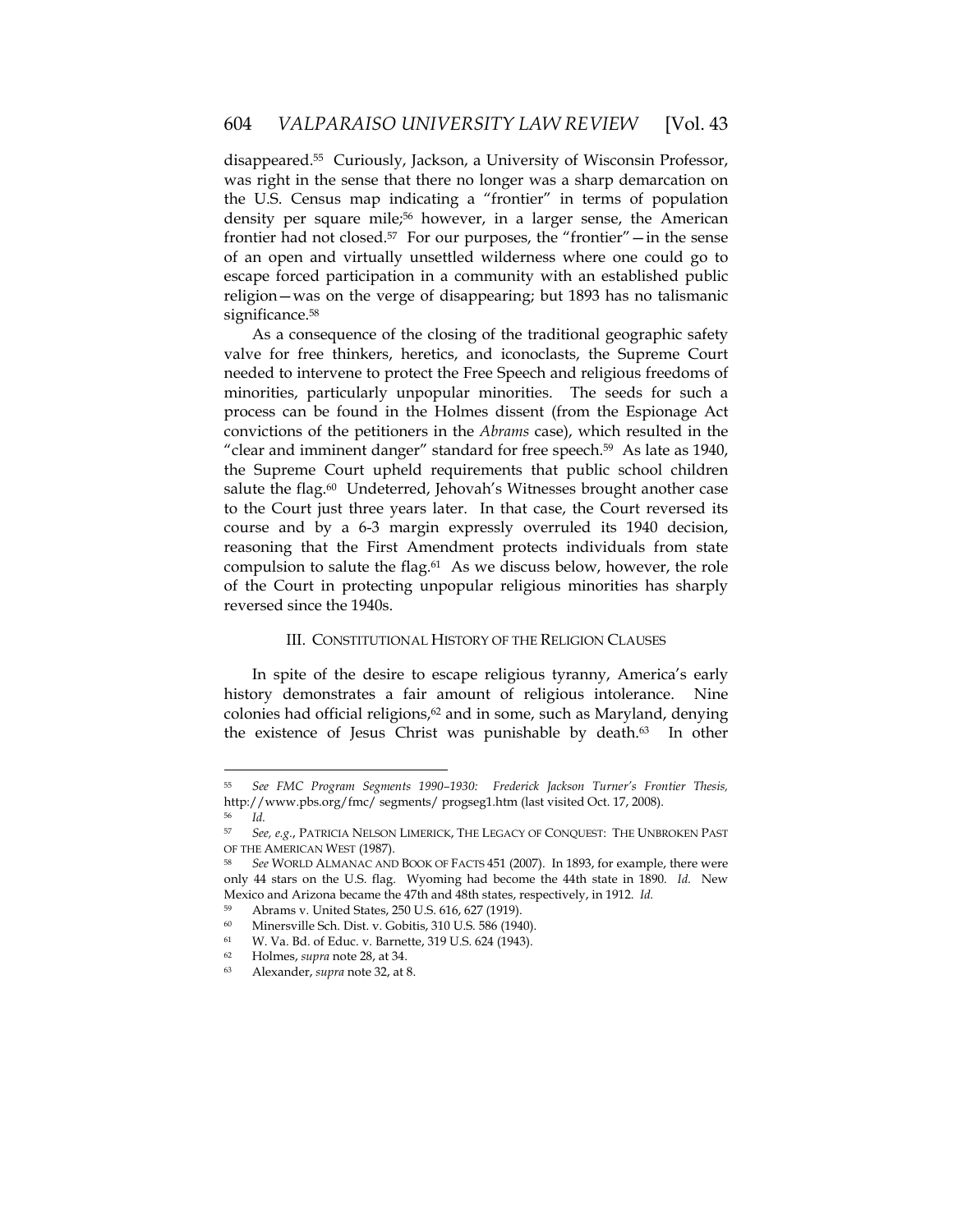colonies, only professed Christians could run for public office.64 The Declaration of Independence is replete with references to God, a necessity "to mobilize the citizenry in a time of war."65 In the Constitution itself, however, there is not a single mention of God; but there is a prohibition on any religious test as a qualification for office under the United States<sup>66</sup> and, after 1791, the First Amendment provided for the free exercise of religion and required the separation of church and state.67 Containing the avant-garde ideas of Roger Williams and his followers, the Rhode Island Charter of 1663 was the first broad declaration of religious freedom in the colonial settlements.<sup>68</sup> From Charles II, the Rhode Island and Providence plantations solicited and received the guarantee that "everye person may . . . freelye and fullye have and enjoye his . . . owne judgments and consciences, in matters of religious concernments[.]"69 Williams might have considered the charter provision an opening wedge for other rights. At any rate, he did not limit his vision to religious freedom, but rather expounded the radical doctrine calling for broad liberties that would permit the widest latitude for personal freedom.

In a similar vein, the "fundamental laws of West New Jersey" were granted in 1676 "by the proprietors on the specific condition that they were 'to be the foundation of the government . . . not to be altered by the Legislative authority' under any circumstances."70 In these laws, the West New Jersey proprietors agreed to a provision assuring broad religious freedom.71 No freeholder, or inhabitant of the province, could be deprived of life, liberty, or property without due process of law.72

Two colonial charters issued in the 1680s followed the West New Jersey pattern.73 The New Hampshire Charter of 1680, though not mentioning other personal rights, did grant liberty of conscience to all Protestants.74 Pennsylvania was the scene of a more forthright

<sup>64</sup> *Id.* 

<sup>65</sup> *Id.* 

<sup>&</sup>lt;sup>66</sup> U.S. CONST. art. VI, § 3.<br><sup>67</sup> U.S. CONST. amend I.

<sup>68</sup> ROBERT A. RUTLAND, THE BIRTH OF THE BILL OF RIGHTS 1776–1791 17 (1955).

<sup>69</sup> *Id*. at 17 (quoting BENJAMIN P. POORE, THE FEDERAL AND STATE CONSTITUTIONS, COLONIAL CHARTERS, AND OTHER ORGANIC LAWS OF THE UNITED STATES 1596–97 (1878)). 70 *Id.* at 18–19 (quoting FRANCIS NEWTON THORPE, THE FEDERAL AND STATE

CONSTITUTIONS, COLONIAL CHARTERS, AND OTHER ORGANIC LAWS 2548–51 (1909)).

<sup>71</sup> *Id.* at 19.

<sup>72</sup> *Id.* (quoting FRANCIS NEWTON THORPE, THE FEDERAL AND STATE CONSTITUTIONS, COLONIAL CHARTERS, AND OTHER ORGANIC LAWS 2548–51 (1909)). 73 *Id*. at 20.

<sup>74</sup> *Id.* (quoting BENJAMIN P. POORE, THE FEDERAL AND STATE CONSTITUTIONS, COLONIAL CHARTERS, AND OTHER ORGANIC LAWS OF THE UNITED STATES 1277 (1878)).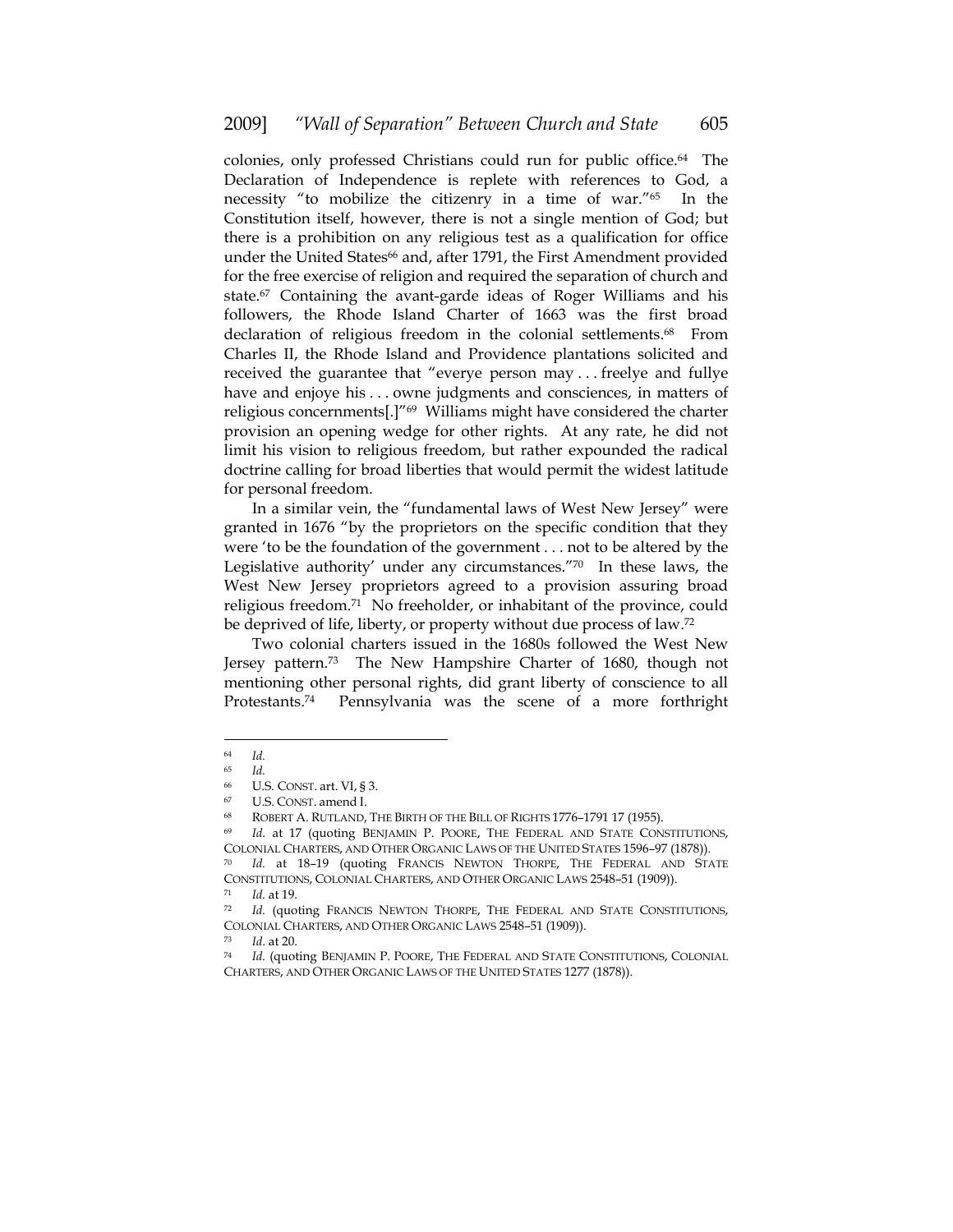experiment in freedom, for there William Penn, a former West New Jersey proprietor, applied the ideas that had worked so well in New Jersey.75 Also "termed a 'charter of liberties,'" the Pennsylvania Frame of Government of 1683 granted extensive personal rights.76 Freemen were authorized to elect a General Assembly to make laws and were permitted to plead their own cases in court before a jury of twelve men.<sup>77</sup> By 1770, Pennsylvania would be filled with many small religious groups, many from Germany, all believing "that they had restored practices of apostolic Christianity that mainstream Christianity had wrongly abandoned[.]"78 It should be noted, however, that religious toleration in Pennsylvania was limited to those "who confess[ed] and acknowledge[d] the one Almighty and eternal God, to be the Creator, Upholder, and Ruler of the world."79 Despite its restrictive character, this and similar religious provisions of other charters represented a notable break from the narrow conception of tolerance prevailing throughout most of Europe.80

A "'Charter of Libertyes and Priviledges[,]'" passed by the New York General Assembly in 1683, guaranteed substantive personal rights to freeholders.81 The charter assured accused persons the right to a trial by a jury of peers with "'reasonable [c]hallenges.'"82 Bail was allowed in all cases except those involving treason or felony.83 The quartering of troops in private dwellings during peacetime was forbidden.84 Another provision forbade trial and punishment of civilians under martial law.85 Free exercise of faith was guaranteed to Christians as long as they did not disturb the peace.86

The Duke of York, now turned king, refused to approve this legislation.87 Undaunted, New York citizens continued to press for the personal protection already enjoyed by other colonies.<sup>88</sup> Then in 1691, the provincial Legislative Council approved a second declaration of rights which included liberty of conscience for all (except for professed

- <sup>75</sup> *Id*. 76 *Id.*
- $\frac{77}{78}$  *Id.*

- <sup>79</sup> *Id.*
- $\begin{array}{cc} 80 & \text{Id.} \\ 81 & \text{R}_{11} \end{array}$

- 
- <sup>83</sup> *Id.*
- <sup>84</sup> *Id.* <sup>85</sup> *Id.*
- <sup>86</sup> *Id.*
- <sup>87</sup> *Id.*
- <sup>88</sup> *Id.*

<sup>78</sup> Holmes, *supra* note 28, at 5.

<sup>81</sup> Rutland, *supra* note 68, at 21. 82 *Id.*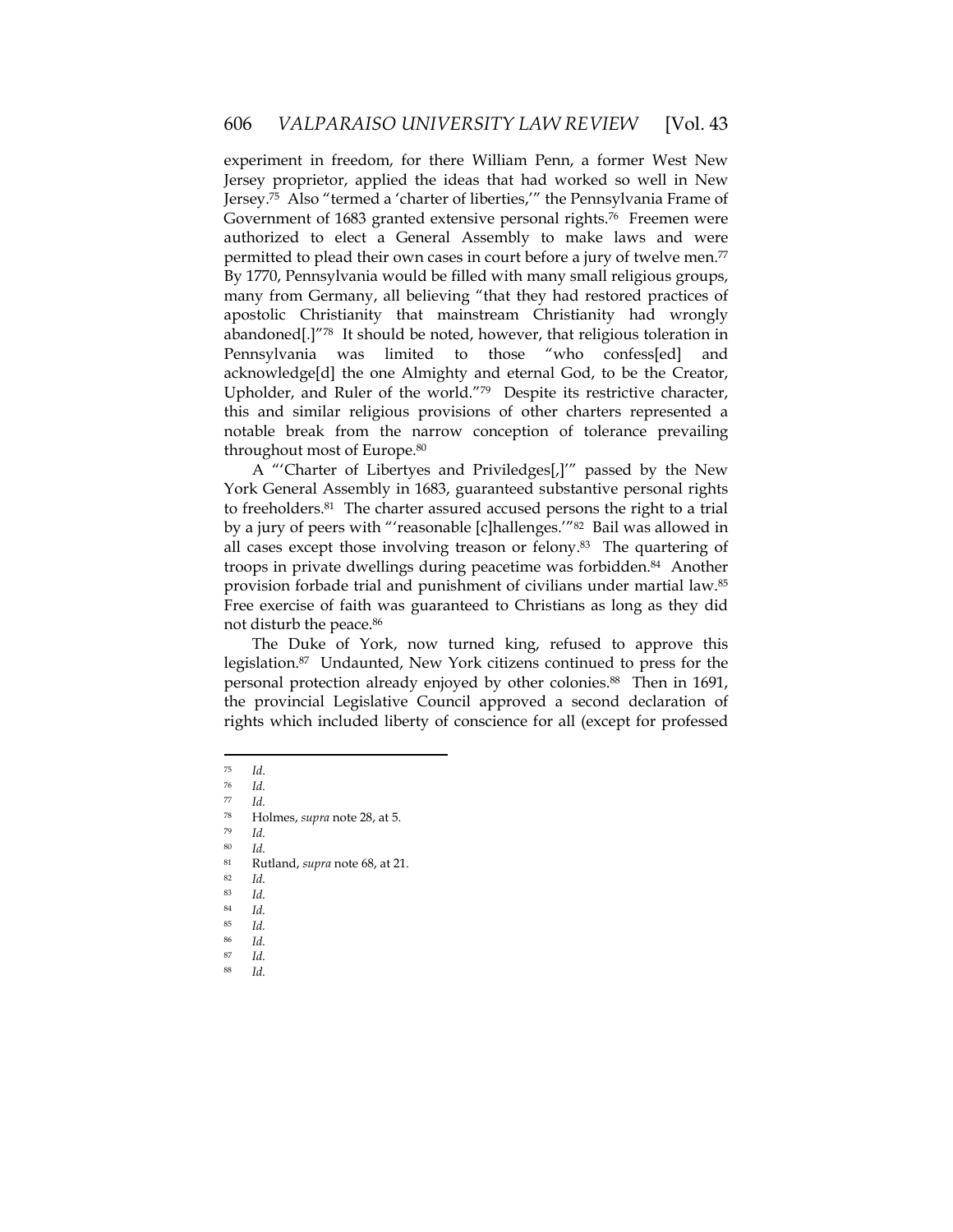Roman Catholics) and repeated the personal rights guarantees of the enactment of 1683.89 With James II removed by the revolution, this bill, although it lacked permanency, appears to have become law.<sup>90</sup>

When a young America adopted the Bill of Rights in 1791, the First Amendment prohibited the establishment of state-sponsored religion. At the time, it was only intended "'to apply to the federal government, not the local governments that regulate schools, local courthouses and town squares.'"91 (We note as an aside that the originalist jurisprudence adopted by Justices Scalia,<sup>92</sup> Thomas,<sup>93</sup> and Alito,<sup>94</sup> if adopted, would not stop cities or states from establishing government-sponsored religion.) In 1947, however, a different United States Supreme Court incorporated the Establishment Clause of the First Amendment into the Fourteenth Amendment, thereby applying its prohibitions to state governments as well as the federal government.<sup>95</sup> It is also significant that the Court's 1947 decision laid the foundation for modern Establishment Clause jurisprudence by reviewing the history of the clause and adopting Thomas Jefferson's and James Madison's "wall of separation" language.96

The Supreme Court's endorsement of a wall of separation picked up momentum, and seemed to peak in the 1960s under the Warren Court. In 1963, for example, the Court invalidated South Carolina's application of its Unemployment Compensation Act because the Act authorized the denial of benefits to a Seventh Day Adventist who was fired for refusing to work on Saturdays, her Sabbath.<sup>97</sup> In 1965, the Court broadly

<sup>89</sup> *Id.* (quoting THE COLONIAL LAWS OF NEW YORK 113 (1894–96)).

<sup>90</sup> *Id.* 

<sup>91</sup> Meacham, *supra* note 16, at 63 (quoting STEVEN WALDMAN, FOUNDING FAITH (2008)).

<sup>&</sup>lt;sup>92</sup> Justice Scalia has said that he believes "'[Y]ou give the text the meaning it had when it was adopted.'" Antonin Scalia, Remarks at the Woodrow Wilson International Center for Scholars in Washington, D.C. (Mar. 14, 2005), http://www.cfif.org/htdocs/freedomline/ current/guest\_commentary/scalia-constitutional-speech.html.

<sup>93</sup> *See, e.g.*, Morse v. Frederick, 127 S. Ct. 2618, 2630 (2007) (Thomas, J., concurring) (arguing that *Tinker v. Des Moines*, 393 U.S. 503 (1969), should be overturned because the First Amendment, as originally understood, does not protect speech in public schools). 94 *See* Jeffrey Rosen, *Alito vs. Roberts, Word by Word,* N.Y. TIMES, Jan. 15, 2006, at D1

<sup>(</sup>noting Justice Samuel Alito's remark that "'[t]he principles don't change. The Constitution itself doesn't change. But the factual situations change.'").<br><sup>95</sup> Everson v. Bd. of Educ. of Ewing Twp., 330 U.S. 1 (1947).

<sup>96</sup> *Id.* at 18 (writing for the majority, Justice Hugo Black declared: "The First Amendment has erected a wall between church and state. That wall must be kept high and impregnable."). For a history of the evolution of Establishment Clause doctrine and for criticisms of the *Everson* case, see Adam M. Conrad, *Hanging the Ten Commandments on the Wall Separating Church and State: Toward a New Establishment Clause Jurisprudence,* 38 GA. L. REV. 1329, 1337–41 (2004).<br><sup>97</sup> Sherbert v. Verner, 374 U.S. 398 (1963).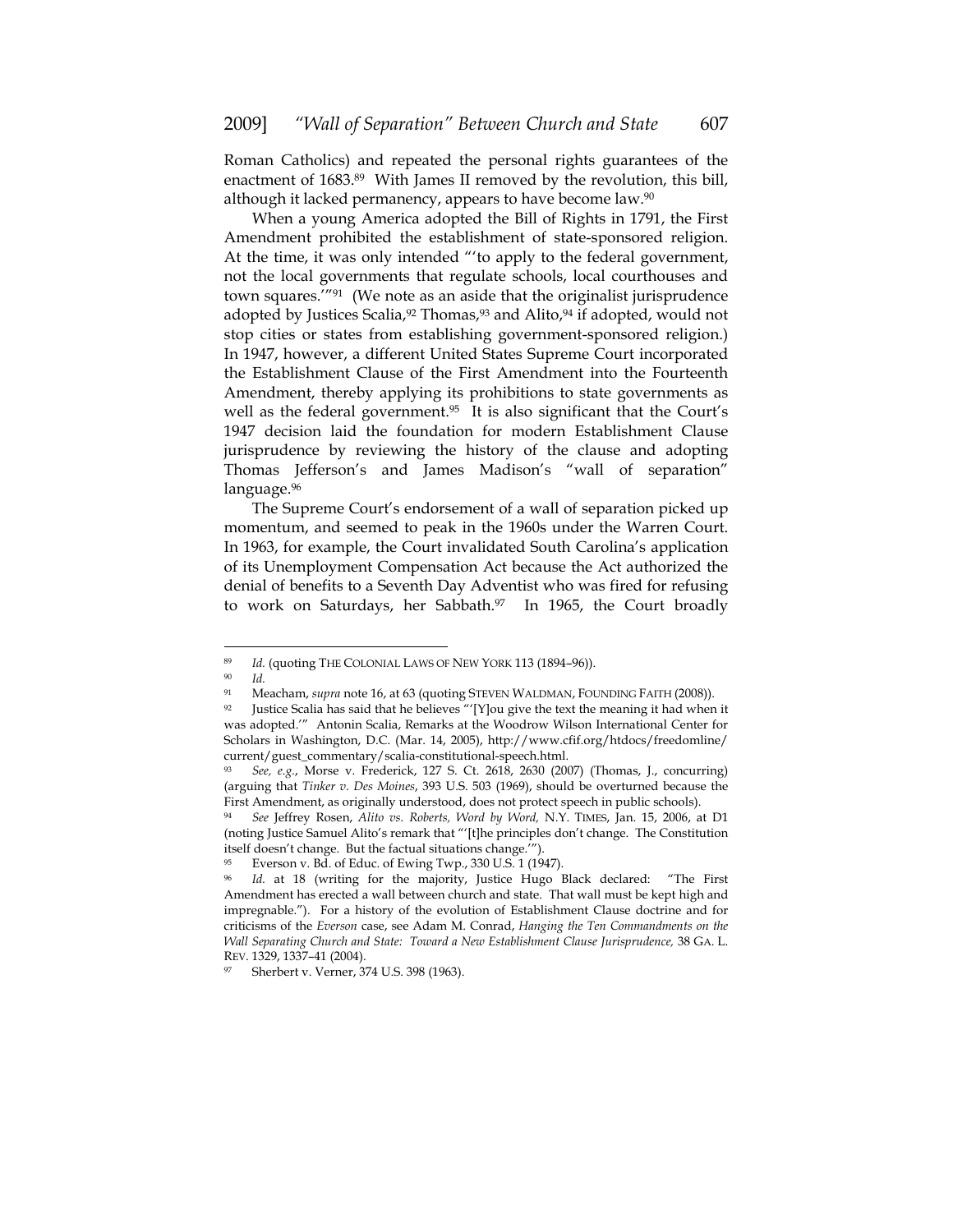construed the "belief" required to qualify for the status of a conscientious objector to encompass any sincere and meaningful belief in "a Supreme Being" that would occupy a parallel place in the life of the possessor as that of the orthodox belief in God.98 In a concurring opinion, Justice Douglas agreed with the majority's interpretation and stressed that any interpretation that embraced one religious faith and not another would violate the Free Exercise Clause.99 He further argued that such an interpretation would "result in a denial of equal protection by preferring some religions to others—an invidious discrimination that would run afoul of the Due Process Clause of the Fifth Amendment.<sup>"100</sup> In 1968, the Warren Court went so far as to carve out an exception to the longstanding rule that taxpayers lack standing to challenge the use of taxpayer funds if the challenger alleges a violation of the Establishment Clause.101

This jurisprudence has been under attack in recent years,<sup>102</sup> and lower courts appear to have responded in kind. Decisions addressing faith-based initiatives and school voucher programs provide the clearest examples of the recent deterioration of the wall of separation between church and state. In a 5-4 decision, the United States Supreme Court in  $2002$  reversed a Sixth Circuit decision<sup>103</sup> and upheld a voucher system that favored the placement of students in sectarian schools put in place by the State of Ohio.104 Similarly, the Wisconsin Supreme Court upheld the constitutionality of the state's amended Milwaukee Parental Choice Program, which allows students to attend, at no charge, private sectarian and nonsectarian schools.105

The so-called "[f]aith-[b]ased [i]nitiatives[]"106 spearheaded by President George W. Bush spawned numerous federal and state cases.

<sup>98</sup> United States v. Seeger, 380 U.S. 163, 165 (1965).

<sup>99</sup> *Id.* at 188–89 (Douglas, J., concurring).

<sup>100</sup> *Id.* at 188.

Flast v. Cohen, 392 U.S. 83 (1968).

<sup>102</sup> *See generally* Terence Lau, *Judicial Independence: A Call for Reform*, (forthcoming in NEV. L.J.). Judicial interpretation of the Establishment and Free Exercise clauses, in keeping with the constitutional scheme for courts and *Marbury*, have raised the ire of conservatives. *Id.*  This anger has translated into endorsement by so-called men of faith for acts of violence against judges and multiple legislative attempts to remove these cases from the jurisdiction of the courts. *Id.*<br><sup>103</sup> Simmons-H

<sup>103</sup> Simmons-Harris v. Zelman, 234 F.3d 945 (6th Cir. 2000), *rev'd*, 536 U.S. 639 (2002). 104 *Zelman*, 536 U.S. at 639.

<sup>105</sup> Jackson v. Benson, 578 N.W.2d 602 (Wis. 1998), *cert. denied*, 525 U.S. 997 (1998).

<sup>106</sup> *See, e.g.*, Carol J. De Vita & Sarah Wilson, *Faith-Based Initiatives: Sacred Deeds and Secular Dollars*, (July 1, 2001) http://www.urban.org/url.cfm?ID=310351&renderfor print=1. We do not comment on the effectiveness of the faith-based initiatives beyond referring to the studies done on them by the Urban Institute, a non-partisan, non-profit think tank established to study the effectiveness of government programs. *Id.* One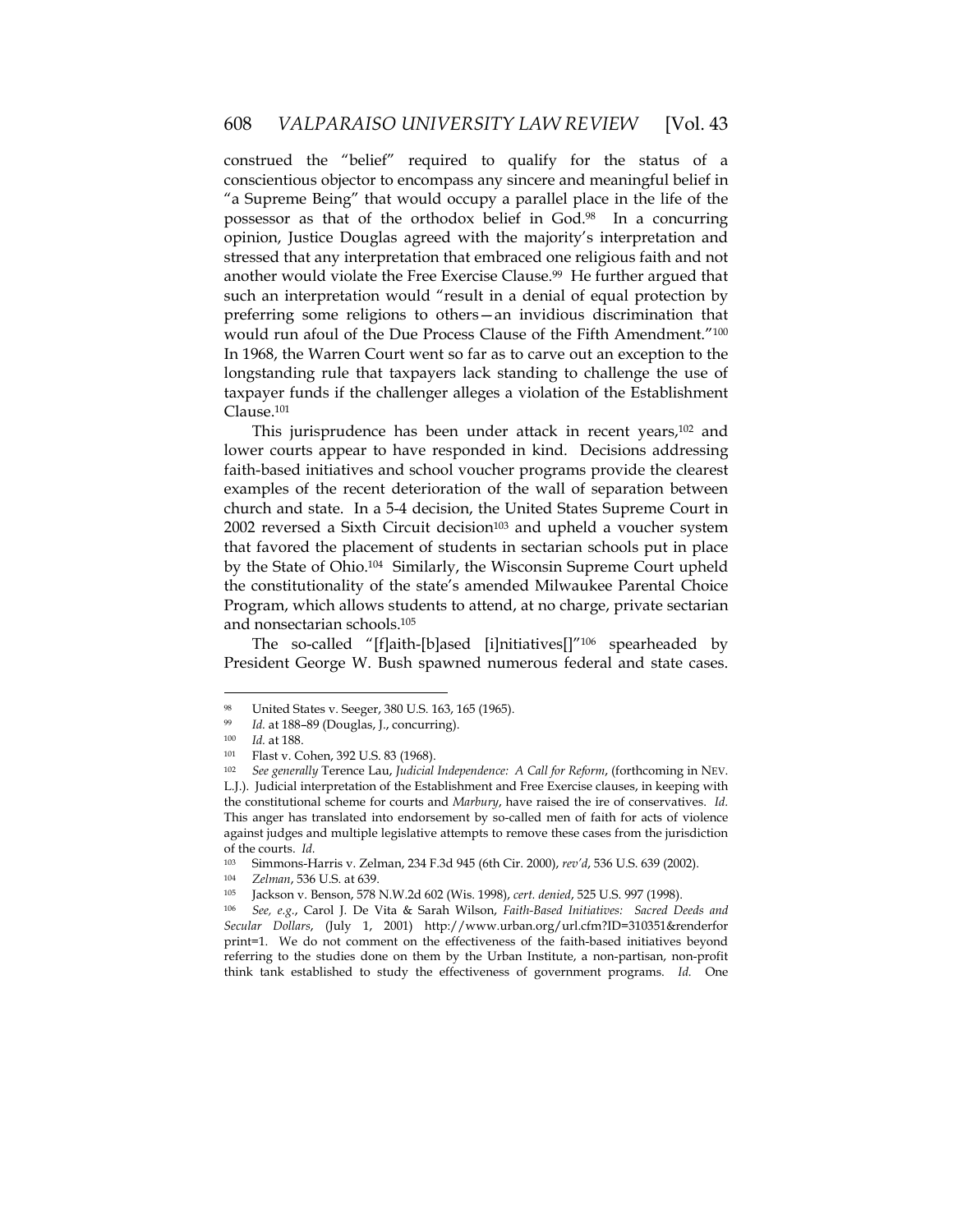For example, on January 25, 2006, the U.S. District Court for the Western District of Virginia held that Section 3 of the Religious Land Use and Institutionalized Persons Act (RLUIPA) was constitutional on the ground that it was a proper exercise of Congress's spending power.107 On January 7, 2002, the U.S. District Court for the Western District of Wisconsin upheld a grant of funds by the Department of Corrections to Faith Works, Milwaukee, Inc., a faith-based, long-term alcohol and drug treatment program, but struck down a similar grant from the Department of Workforce Development.108

The highest-profile challenge to the faith-based initiatives, however, resulted in a procedural attack on standing rather than a substantive challenge based on the Establishment Clause. Relying on the *Flast* exception that permits taxpayer standing in cases challenging the unconstitutional use of taxpayer funds in violation of the Establishment Clause,109 the Freedom From Religion Foundation ("FFRF") challenged President Bush's White House Office of Faith-Based and Community Initiatives.<sup>110</sup> Created by Executive Order,<sup>111</sup> the Office of Faith Based and Community Initiatives provided financial support to, among other groups, MentorKids USA, an organization with a stated mission "'[t]o exalt the Lord Jesus Christ as the Son of God, the Savior of the World[,]" hired only Christians as mentors, and required mentors to provide monthly reports to assess whether their mentee was progressing in their relationship with God.112 During oral argument, the Solicitor General Paul Clement sought to distinguish *Flast* by arguing that taxpayer standing is only appropriate when Congress, pursuant to its taxing and spending power, passes a statute that enables money to be disbursed outside of the government in violation of the Establishment Clause.113

1

problem that an early Urban Institute study highlighted, beyond that of funneling taxpayer dollars to organizations that are exempt from the fair hiring requirements of Title VII of the 1965 Civil Rights Act, was that inner city, poor churches lack the staff and financial resources to prepare the grant requests necessary to participate in faith-based initiatives with the unfortunate result in the D.C. area that much of the money went to suburban mega-churches whose programs did not reach the very poor and needy in the central city. *Id.*

<sup>107</sup> Madison v. Riter, 411 F. Supp. 2d 645 (2006), *remanded to* 474 F.3d 118 (4th Cir. Va. 2006).

<sup>108</sup> Freedom From Religion Found., Inc. v. McCallum, 179 F. Supp. 2d 950 (W.D. Wis. 2002).

<sup>109</sup> Flast v. Cohen, 392 U.S. 83 (1968).

<sup>110</sup> Petition for Writ of Certiorari at 3, Dennis Grace v. Freedom From Religion Found., Inc., No. 06-157 (Sept. 9, 2004).

<sup>111</sup> Exec. Order No. 13,199, 3 C.F.R. 752 (2002).

<sup>112</sup> Petition for Writ of Certiorari, *supra* note 110, at 44a–45a.

<sup>113</sup> Transcript of Oral Argument at 17, Hein v. Freedom From Religion Found., Inc., 127 S.

Ct. 2553 (2007) (No. 06-157).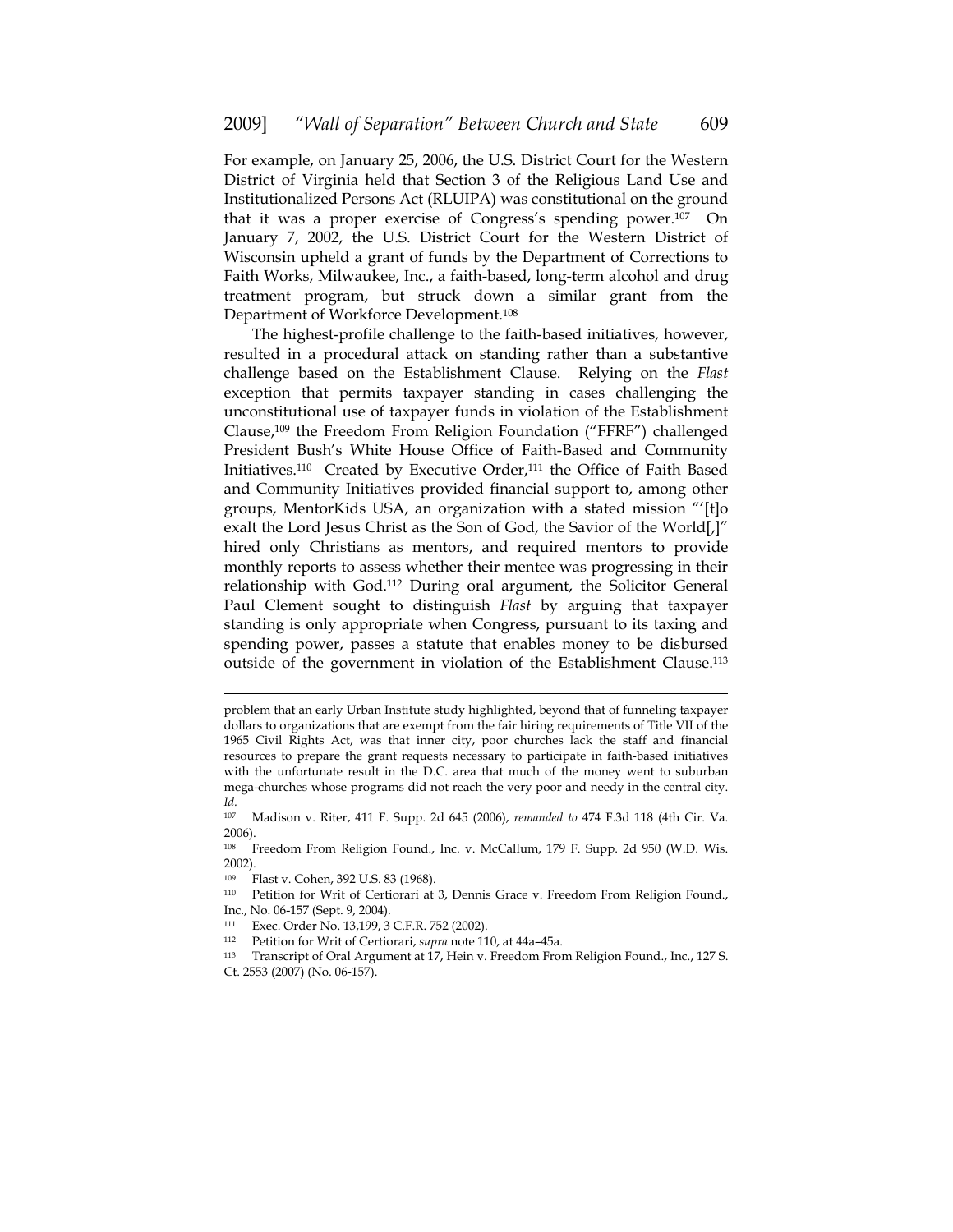An incredulous Justice Breyer asked if standing would exist where "Congress passes a statute and says in every city, town, and hamlet, we are going to have a minister, a Government minister, a Government church . . . dedicated to the proposition that this particular sect is the true sect[.]"114 General Clement replied that even in that case, there would not be taxpayer standing under *Flast*. 115

In a 5-4 decision, with a plurality opinion by Justice Alito joined by Chief Justice Roberts and Justice Kennedy, the Court accepted General Clement's arguments, holding that because the White House Office of Faith-Based Initiatives was established by an action of the executive branch pursuant to "general Executive Branch appropriations[,]" FFRF lacked standing.116 The plurality's refusal to overrule *Flast*117 led to a separate concurrence, authored by Justice Scalia and joined by Justice Thomas, complaining: "We had an opportunity today to erase this blot on our jurisprudence, but instead have simply smudged it."118 Thus, it would appear, Justice Stewart's contention that "'every taxpayer can claim a personal constitutional right not to be taxed for the support of a religious institution[]'" no longer rings true in 2008.119

The modern Supreme Court's erosion of the wall of separation took an interesting turn in 2000 when, in a 5-4 decision, it held that Boy Scouts of America ("BSA") had a First Amendment right to exclude gay scoutmasters.<sup>120</sup> The case involved the termination of an openly gay man as an assistant troop leader solely on the basis of his sexual orientation.121 The scout leader had prevailed at every step of the litigation up through the New Jersey Supreme Court, arguing that under New Jersey Human Rights Law,122 BSA engaged in illegal discrimination.123 Brushing aside the New Jersey Supreme Court's interpretation of state law, a majority of the United States Supreme Court held that the right to associate under the First Amendment must also include the right not to associate.124 In an opinion authored by Chief Justice Rehnquist, the Court held that requiring BSA to retain the scoutmaster would significantly burden the

<sup>114</sup> *Id.* at 17–18.

<sup>115</sup> *Id.* at 18. 116 Hein v. Freedom From Religion Found., Inc., 127 S. Ct. 2553, 2559 (2007).

<sup>117</sup> *Id.* at 2571–72 ("We do not extend *Flast*, but we also do not overrule it. We leave *Flast* as we found it." (plurality opinion)).<br><sup>118</sup> Id. at 2584 (Scalia, J., concurring).

<sup>119</sup> *Id.* at 2585 (Souter, J., dissenting) (quoting *Flast v. Cohen,* 392 U.S. 83, 114 (1968) (Stewart, J. concurring)).

<sup>&</sup>lt;sup>120</sup> Boy Scouts of America v. Dale, 530 U.S. 640 (2000).<br><sup>121</sup> *Id.* at 645.

<sup>122</sup> N.J. Stat. Ann. §§ 10: 5-4 (2000).

<sup>123</sup> *Dale*, 530 U.S. at 646. 124 *Id.*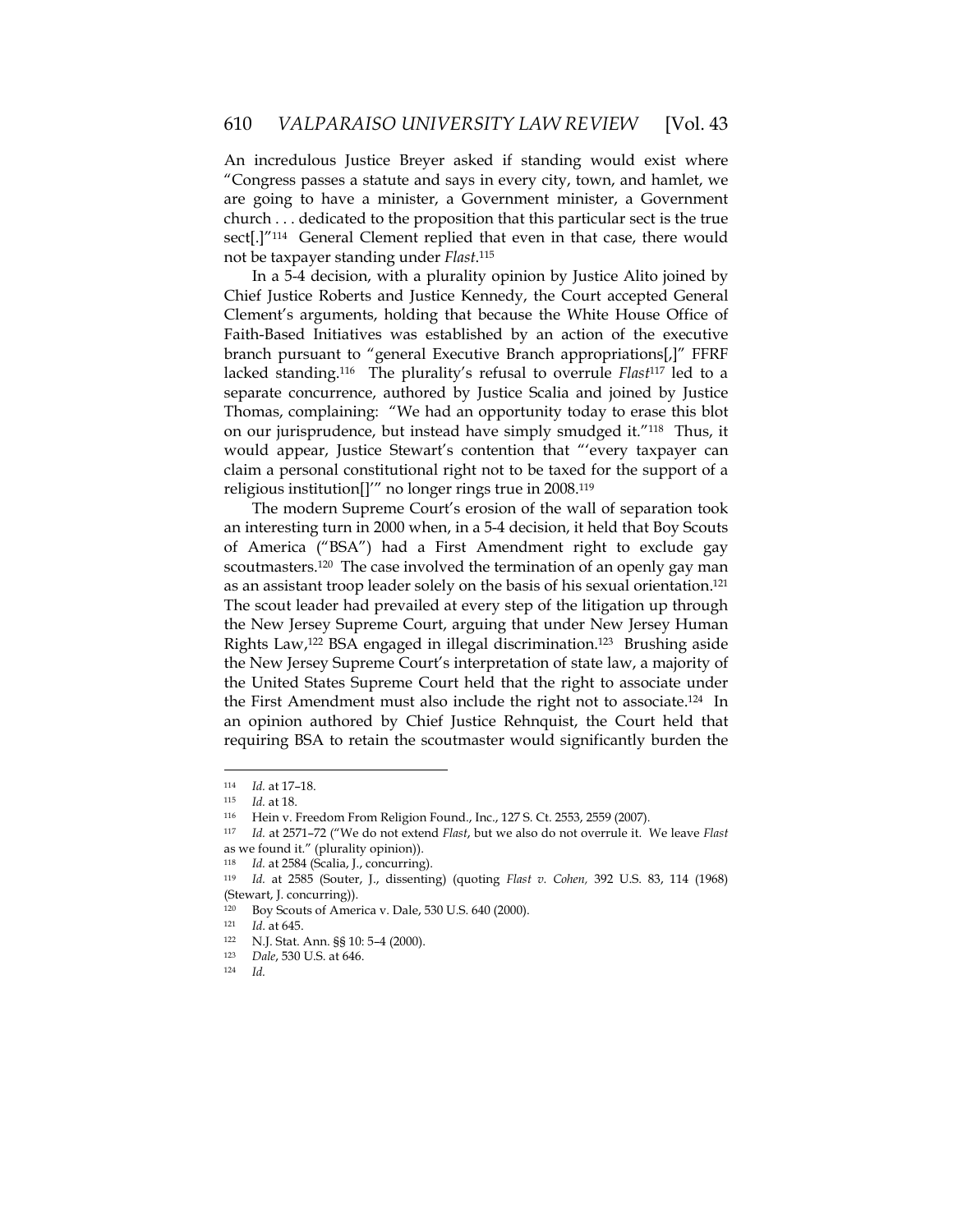organization's right to teach boys "'that homosexual conduct is not morally straight[.]'"125

In dissent, Justice Stevens, joined by Souter, Ginsburg, and Breyer, observed that, because BSA did not endorse any position on sexual matters, requiring BSA to retain the scoutmaster (1) did not impose any serious burden on BSA's shared goals; (2) did not compel BSA to endorse a particular message; and (3) abridged no right of BSA under the Constitution.126 Moreover, Justice Stevens pointed out that BSA claimed to be non-sectarian.127 Indeed, many diverse religious organizations sponsor local Boy Scout Troops, and "[b]ecause a number of religious groups do not view homosexuality as immoral or wrong and reject discrimination against homosexuals, it is exceedingly difficult to believe that [BSA] nonetheless adopts a single particular religious or moral philosophy when it comes to sexual orientation."128

The result in this case is that by the slimmest margin, the Court permitted BSA to endorse a religious message of some of its sponsoring organizations over the conflicting message of other sponsoring organizations and justified it all by relying on the First Amendment. This sleight of hand provides a prelude to the majority decision in *Van*  Orden v. Perry,<sup>129</sup> which also involved the promotion of one group's religious interpretations over equally valid but different interpretations.

In a case described as a "predictable fallout from the Boy Scouts' victory before the [United States] Supreme Court[,]" the United States District Court for the Southern District of California invalidated the City of San Diego's long-term lease of prized public parklands to the Boy Scouts on the grounds that such a lease violated the Establishment Clause of the Federal Constitution and the No Aid and No Preferences Clauses of the California Constitution.130 The case remains on appeal before the Ninth Circuit, which in turn has asked the California Supreme Court to clarify the meaning of the relevant portions of the California Constitution.131

#### IV. RELIGIOUS PUBLIC DISPLAYS AND THE CONSTITUTION

The debate over, and resulting experiment in, religious freedom, that has made "'[t]he United States . . . among the most religious and most

<sup>125</sup> *Id.* at 651.

<sup>126</sup> *Id.* at 669 (Souter, J., dissenting).

<sup>127</sup> *Id.* at 670. 128 *Id.* at 670–71 (footnote omitted). 129 *See infra* Part IV.C*.* 

<sup>130</sup> Barnes-Wallace v. Boy Scouts of Am., 275 F. Supp. 2d 1259, 1263 (S.D. Cal. 2003).

<sup>131</sup> Barnes-Wallace v. City of San Diego, 530 F.3d 776 (9th Cir. 2008).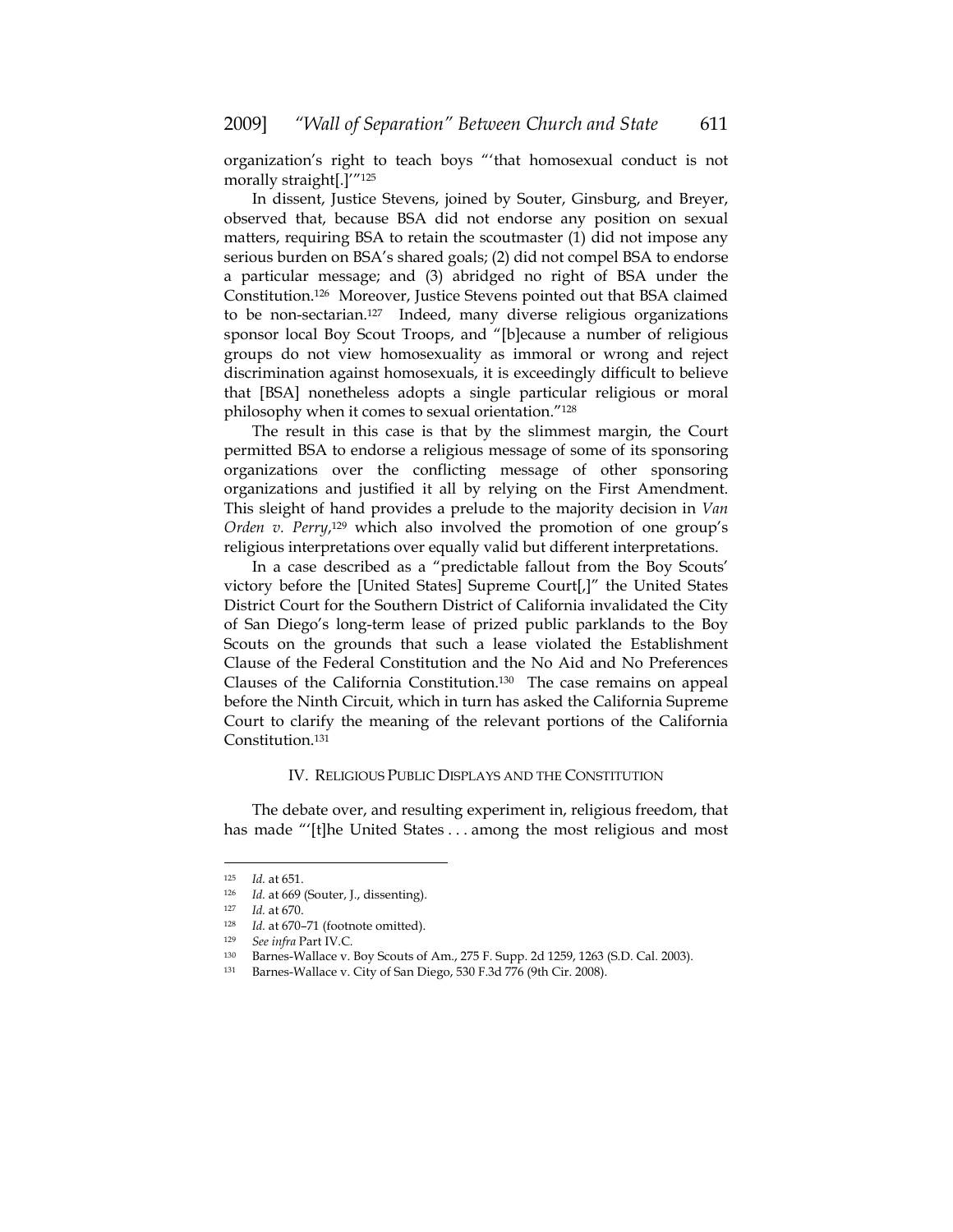tolerant of nations,'"132 is in sharp focus in the *Summum* case. Religious conservatives, angry and hurt over a perceived deviation from the originalist meaning of the Establishment Clause, have fought for years to re-introduce piety into public life. In the 1950s, at the height of the country's fear of the spread of atheism attendant with Communist rule, President Eisenhower began a new Washington tradition of prayer breakfasts.133 Congress responded by establishing a prayer room in the Capitol.134 In 1954, the words "'under God'" were added to the Pledge of Allegiance.135 In 1955, Congress added the words "'In God We Trust'" on all paper money.136 In 1956, Congress replaced "'E Pluribus Unum'" with "'In God We Trust'" as the country's national motto.137 Despite the fall of Communism in the 1980s, the fight over public displays of piety continues to this day at both the state level (witness Ohio's 2006 statute requiring school districts to display any donation of a plaque with either "'In God We Trust'" or "'With God, All Things Are Possible'" in a classroom, auditorium, or cafeteria)138 and federal level (such as efforts in the House of Representatives to recognize the importance of Christmas and the Christian faith)139.

Discontent with the lack of public displays of piety, evangelical Christians have forced the issue of the *government's endorsement* of religion squarely back into the public eye. In recent years, we have witnessed attempts by school boards to outlaw the teaching of evolution in public schools,140 the introduction of a creationist-based philosophy called "Intelligent Design" into school-science curricula,141 public displays of piety on vehicle license plates such as South Carolina's "'I Believe'" license plates,<sup>142</sup> righteous indignation every December at the "War on Christmas, $^{\prime\prime}$ <sup>143</sup> public harangues of atheists, $^{144}$  and even the

<sup>132</sup> Meacham, *supra* note 16, at 63 (emphasis omitted).

<sup>133</sup> David Greenberg, *The Pledge of Allegiance: Why We're Not One Nation Under God,* (2002) http://www.slate.com/?id=2067499.

<sup>134</sup> *Id.* 

<sup>135</sup> *Id.* 

<sup>136</sup> *Id.* 

*Id.* 

<sup>&</sup>lt;sup>138</sup> OHIO REV. CODE ANN. § 3313.801 (West 2006).<br><sup>139</sup> Recognizing the Importance of Christmas and the Christian Faith, H.R. Res. 847, 110th Cong. (2007).

<sup>140</sup> *See* Selman v. Cobb County Sch. Dist., 390 F. Supp. 2d 1286 (N.D. Ga., 2005), *vacated and remanded*, 449 F.3d 1320 (11th Cir. 2006).

<sup>141</sup> Kitzmiller v. Dover Area Sch. Dist., 400 F. Supp. 2d 707 (M.D. Pa. 2005).

<sup>142</sup> Sean Hamill, *South Carolina to Offer Cross on Car Plates,* N.Y. TIMES, June 6, 2008, at A14.

<sup>143</sup> *See, e.g*., *Airport Christmas Trees Make Comeback*, http://www.cbsnews.com/stories/ 2006/12/12/national/main2249724.shtml.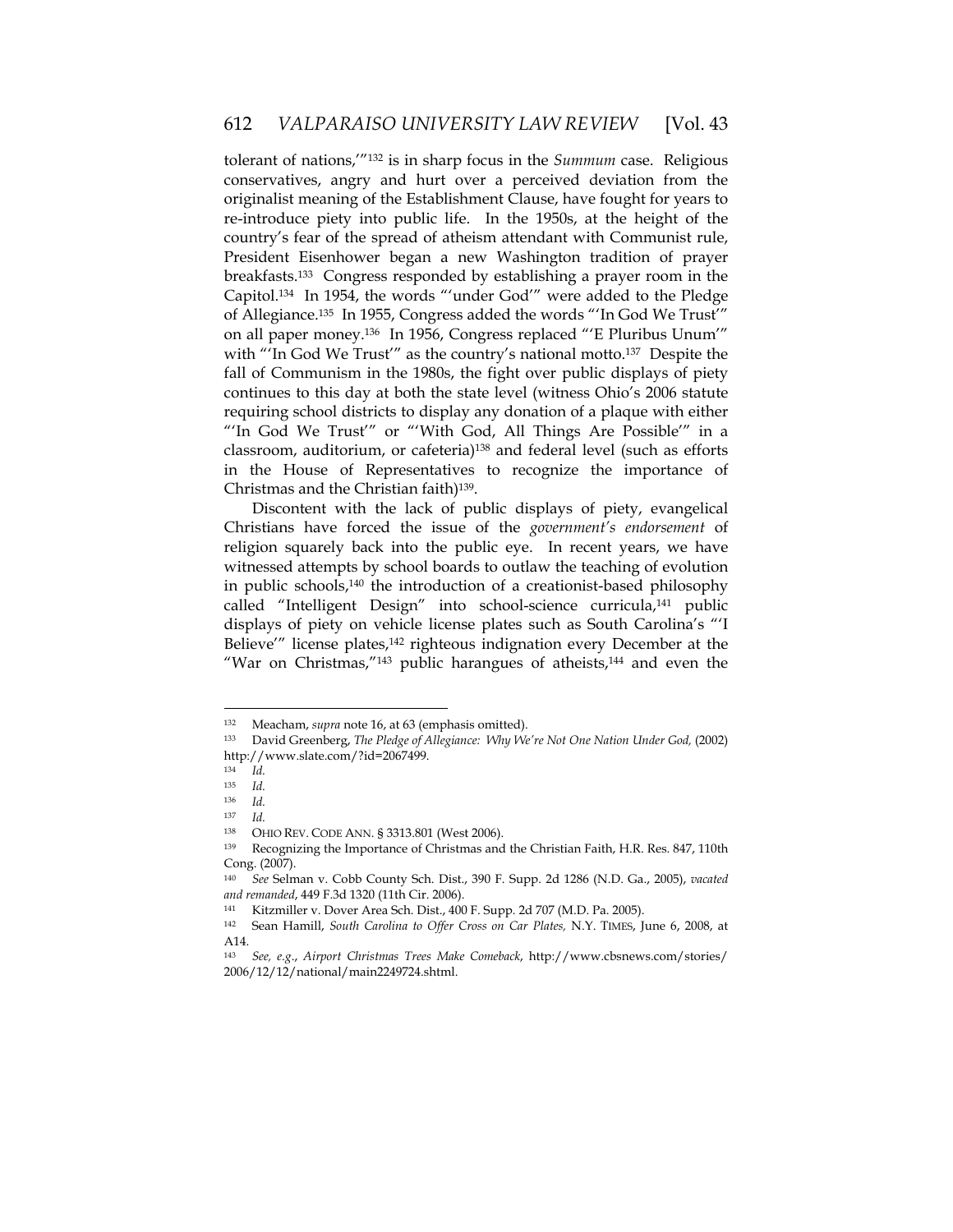mass relocation of evangelicals to South Carolina in hopes of seceding from the United States and creating a new Biblical republic.145 The First Amendment paradox appears as alive today as it has ever been in our nation's history, as the prohibition against government validation of religiosity squares off against an intolerant strain of the Christian majority that raises conversion to the level of a fundamental tenet, a pillar of the faith.

The main act in this drama, however, remains the Ten Commandments. Woefully misunderstood and often framed erroneously, it remains the flashpoint between those who seek the aggrandizement of religious public displays and those who oppose such expansion. The battle over the Ten Commandments has cost at least one Alabama State Supreme Court justice his job,146 and the proper role for the Ten Commandments in public life continues to give impetus for much legislative action.<sup>147</sup> In this Section, we examine the Ten Commandments in some detail, and conclude that they are inherently religious precepts, in spite of efforts to cast them as nonsectarian. Armed with that conclusion, we examine the Supreme Court's Ten Commandments jurisprudence, and argue that unless the Court overturns its 2005 *Perry* decision, the outcome in *Summum* will almost certainly result in the city prevailing and a startling rise in governmentendorsed public displays of piety.

"What you have to spew and spread is extremely dangerous . . . it's dangerous for our children to even know that your philosophy exists! "This is the Land of Lincoln where people believe in  $God[]" \ldots$  "Get out of that seat ... You have no right to be here! We believe in something. You believe in destroying! You believe in destroying what this state was built upon."

*Id.*

<u>.</u>

145 Ron Barnett, *Christian Movement Moving In,* USA TODAY, Feb. 21, 2006, at 3A.

<sup>146</sup> *Ten Commandments Judge Removed From Office*, (Nov. 14, 2003), http://www.cnn.com/ 2003/LAW/11/13/moore.tencommandments/.

<sup>144</sup> *See generally* Eric Zorn, *Representative Tries to Put Fear of God in Atheist,* CHI. TRIB., April 8, 2008, http://www.chicagotribune.com/news/local/chi-change\_atheist\_bd06 apr06,0,1260452.story. In April 2008, Illinois state representative Monique Davis interrupted testimony by atheist activist Rob Sherman before the House State Government Administration Committee in Springfield by telling him:

<sup>147</sup> *See, e.g.*, S. Res. 483, 110th Cong. (2008) (recognizing the first weekend of May 2008 as Ten Commandments Weekend); H.R. Res. 12, 110th Cong. (2007) (requiring the display of the Ten Commandments in the United States Capitol). *See also* Diana Henriques, *In the Congressional Hopper: A Long Wish List of Special Benefits and Exemptions,* N.Y. TIMES, Oct. 11, 2006, at A20 (listing pending federal legislation concerning religious freedom); Diana Henriques, *Religion-Based Tax Breaks: Housing to Paychecks to Books,* N.Y. TIMES, Oct. 11, 2006, at A1 (reporting preferential tax treatment for clergy members and their religious employers).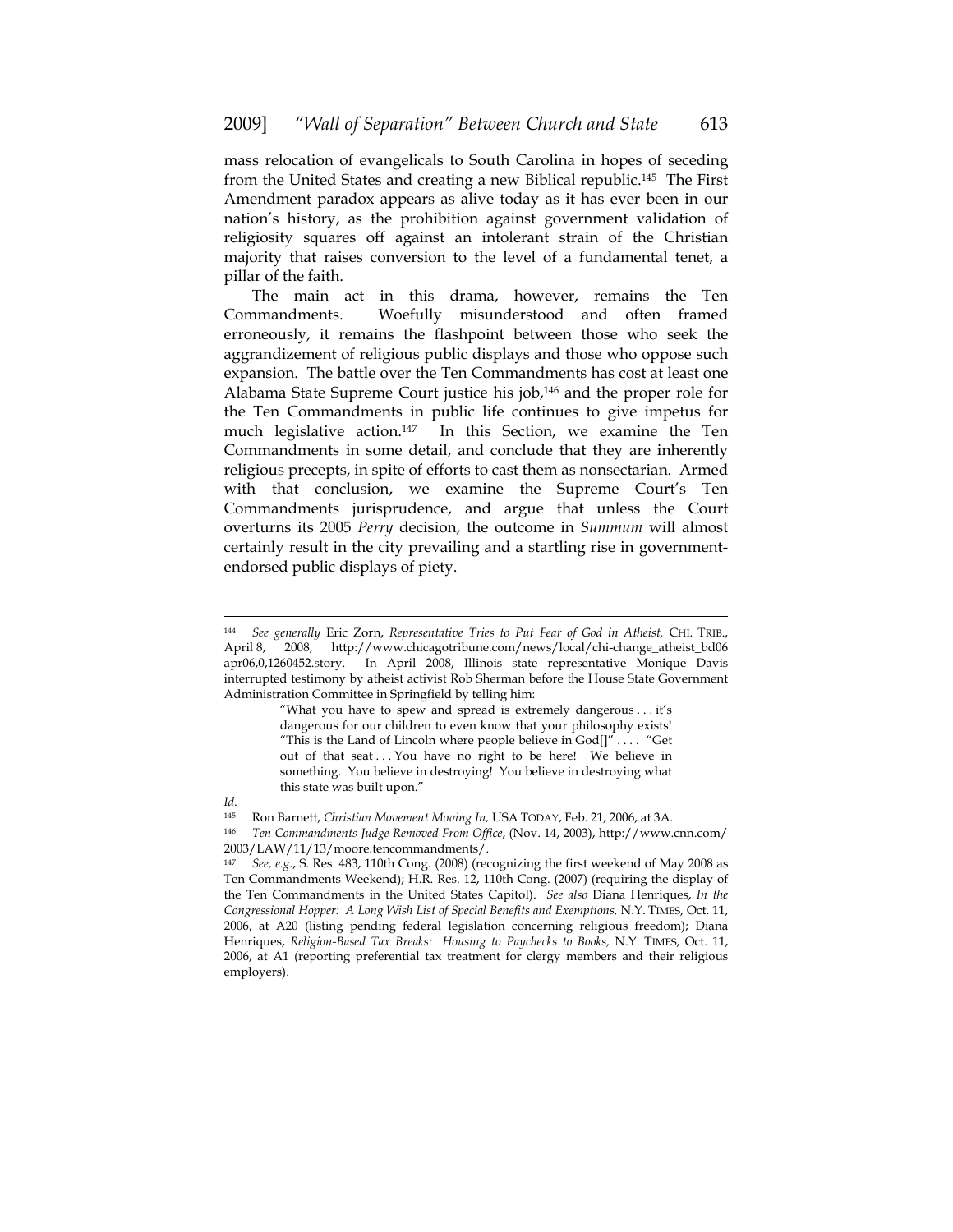#### *A. The Ten Commandments*

In 1956, Cecil B. DeMille was searching for a way to promote his Paramount Pictures production, *The Ten Commandments*. 148 The nearly four-hour movie, featuring the parting of the Red Sea in technicolor, was "by far the largest and most expensive" DeMille production.149 In an "ingenious" public relations campaign, he established a partnership with the Fraternal Order of Eagles ("FOE"), commissioned the construction of several thousand Ten Commandments monuments, and donated them around the country.150 The FOE was no stranger to this form of donation, making national news in 1952 for donating an "illuminated print" of the Ten Commandments to President Truman (himself an Eagle), who commented that the U.S. "[g]overnment was patterned to some extent on the laws given to Moses on Mount Sinai."151 The donations took place during gala events attended by the movie's stars— Yul Brynner attended the Milwaukee party, and Charlton Heston attended a party in North Dakota.152 The public displays prompted one New Yorker, a stenographer at the New York Life Insurance Company living at home with her mother, to pay for subway car advertisements to publicize the Ten Commandments from her life savings, earning her the International Civic Award from the FOE.153 When the Order presented Rev. Billy Graham with a civic service award in 1957, he "praised the [O]rder for its program of placing framed copies of the Ten Commandments in schools and public buildings."154

Ironically, while the FOE was interested in using the Ten Commandments to spread morality and virtue, DeMille was more interested in selling sex on the silver screen. He wrote:

> "I am sometimes accused[] . . . of gingering up the Bible with large and lavish infusions of sex and violence. I can only wonder if my accusers have ever read certain parts of the Bible. If they have, they must have read them through that stained-glass telescope which

<sup>148</sup> Frank Rich, *The God Racket, From DeMille to DeLay,* N.Y. TIMES, Mar. 27, 2005, at B1.

<sup>149</sup> Bosley Crowther, *Screen: The Ten Commandments; DeMille's Production Opens at Criterion*, N.Y. TIMES, Nov. 9, 1956, at 35. 150 Rich, *supra* note 148*.* 

<sup>151</sup> *Truman Gets Decalogue Print,* N.Y. TIMES, Aug. 19, 1952, at 16.

<sup>152</sup> Rich, supra note 148*.* 

<sup>153</sup> *Commandments Ad Honored by Eagles,* N.Y. TIMES, Sept. 1, 1956, at F19. 154 *Wagner Praises Order of Eagles,* N.Y. TIMES, July 26, 1957, at 17. The Order was not just involved in promoting the Ten Commandments. *Id.* The Order also supported and lobbied for laws such as Social Security benefits, pensions, worker compensation, and age discrimination. *Id.*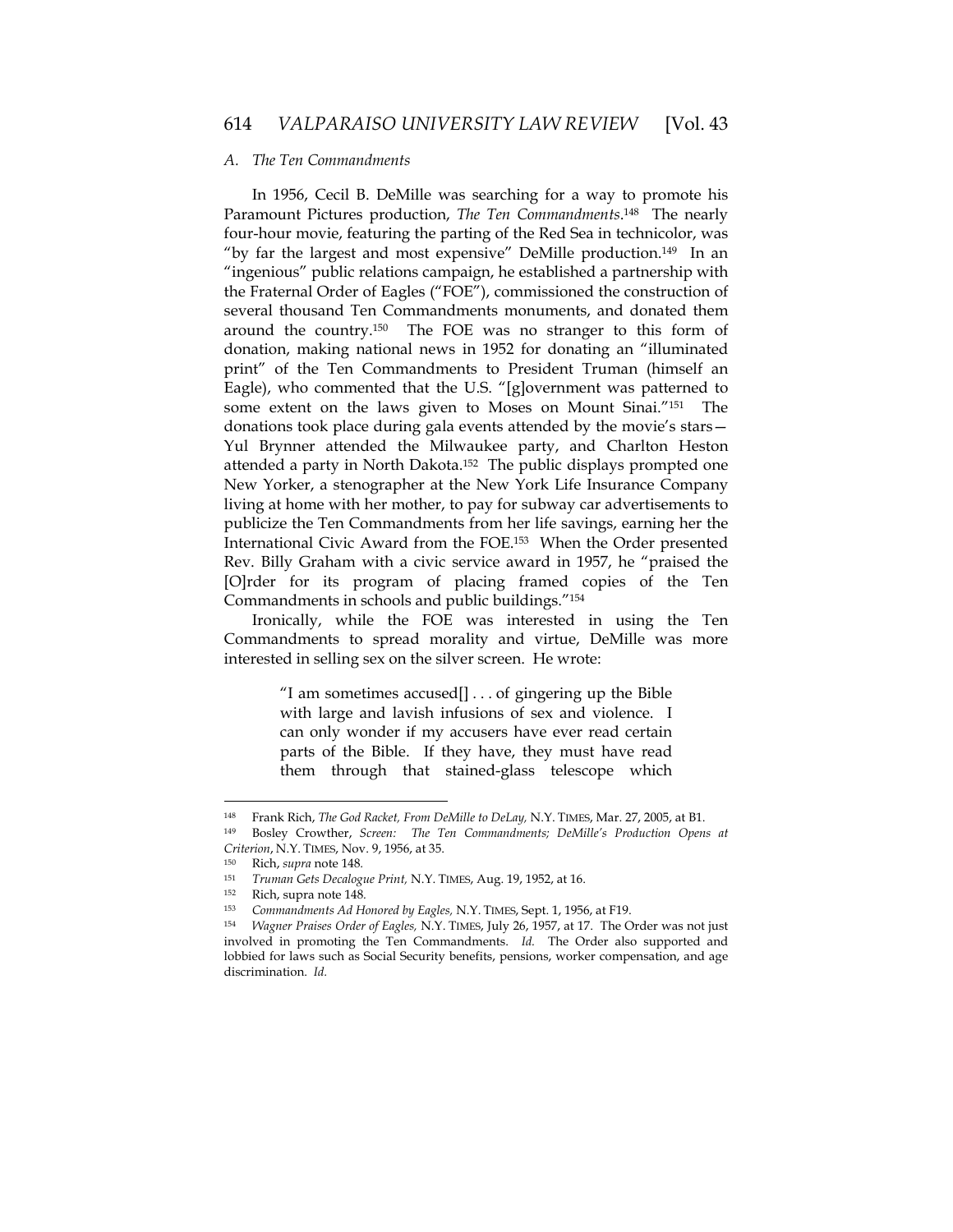centuries of tradition and form have put between us and the men and women of flesh and blood who lived and wrote the Bible<sup>"155</sup>

The movie was still playing in theaters five years after its release and spawned a whole generation of Bible-based Hollywood blockbusters, including *King of Kings*, *Barabbas*, *David and Goliath*, and *Ben Hur*. 156 The Ten Commandments movie would become the fifth highest grossing movie in history, behind *Gone With the Wind*, *Star Wars*, *The Sound of Music*, and *E.T.*<sup>157</sup>

President Truman may have been stretching the truth when he compared U.S. laws to the Ten Commandments. In fact, Americans are not bound by law to follow seven of the Ten Commandments. By its very nature, the Ten Commandments is an aggregation of ideals rather than law. Close examination of the substance of the Ten Commandments reveals that some of those ideals are in direct conflict with modern American values.

The First Commandment, for example, reflects a central tenet of Christianity: to bring "the world[] to adopt a single, uniform system of belief and conduct. For some believers the commitment to spread the 'Word' is intrinsic to their religious practice."158 One need read no further to see the evident tension between the First Commandment and the First Amendment, which proclaims the right of Americans to do exactly what the Commandment prohibits.

The Ten Commandments have been criticized by some liberal theologians as being grossly unfair. The Second Commandment, for example, commands that future generations shall be held responsible for the sins of an ancestor, a notion that we would find immoral and unfair.159

<sup>155</sup> Bosley Crowther, *The Good Book Is a Great Script,* N.Y. TIMES, Dec. 31, 1961, at SM10.<br>
156 *Id.*<br>
157 All Time Box Office Adjusted for Ticket Price Inflation http://www.hoxofficem

All Time Box Office Adjusted for Ticket Price Inflation, http://www.boxofficemojo. com/alltime/adjusted.htm?adjust\_yr=0&p=.htm.

<sup>158</sup> Alexander, *supra* note 32, at 9.

<sup>159</sup> *See* Dan Bilefsky, *In Feuds, Isolation Engulfs Families*, N.Y. TIMES, July 10, 2008, at A6. The ancient Albanian "Kanun[]" code of blood feud, which states that "'blood must be paid with blood,'" is still alive in some parts of Albania today, resulting in over 1,000 children deprived of schooling because they have been locked indoors for fear of reprisal for their fathers' crimes. *Id.*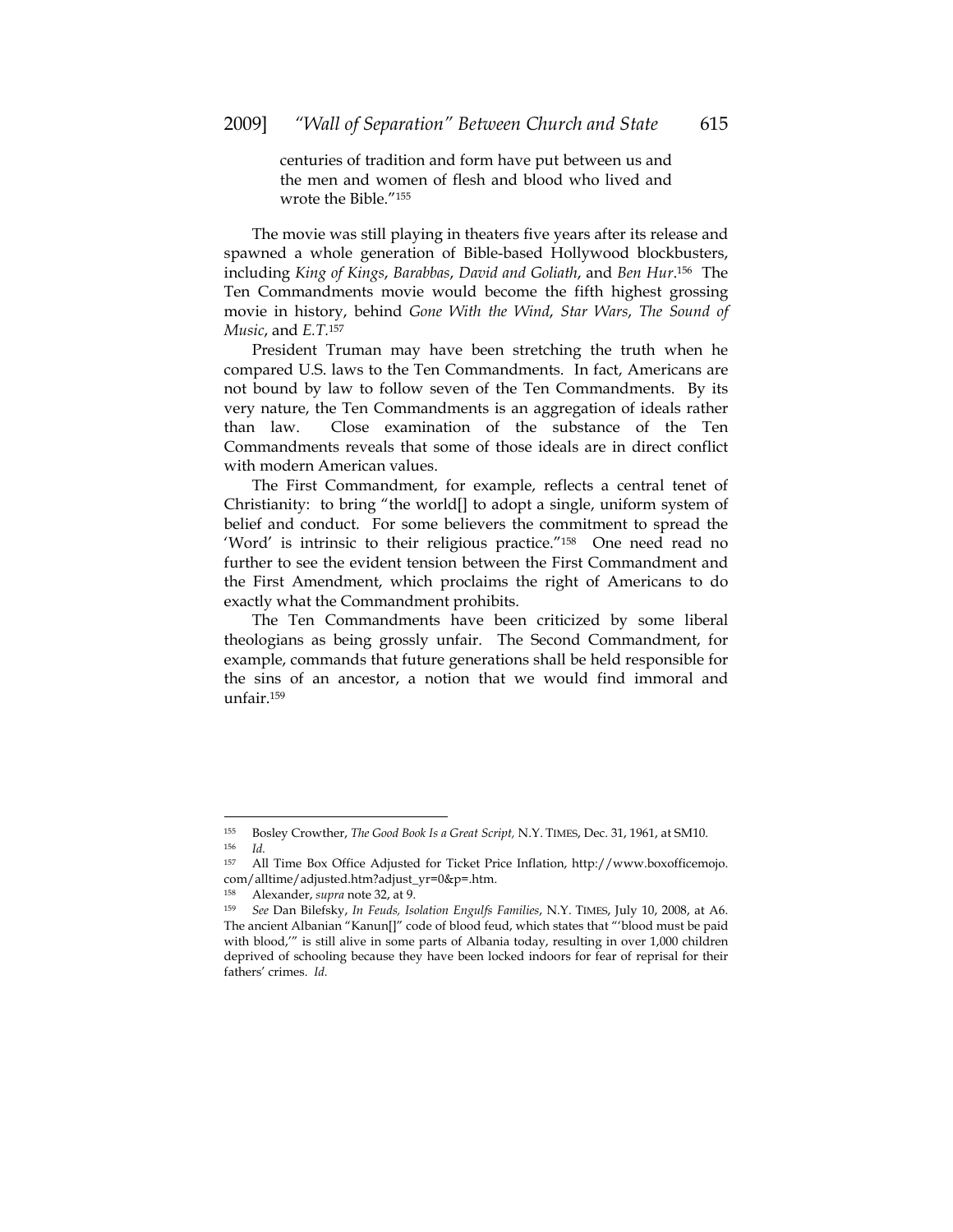#### *B. The Protestant Ten Commandments Is Inherently Religious*

Examination of various religious texts further reveals the sectarian nature of the Ten Commandments. As commentator Allan Sloan recently wrote:

> You may think that the Supreme Court ruled last week that the state of Texas could continue to display a Ten Commandments monolith on its capitol grounds in Austin. But you'd be wrong. Look at the monolith . . . and you'll notice that it doesn't contain 10 commandments. It has 11. And if you count "I am the Lord thy God" as a commandment, which Jews do but Christians don't, the Supreme Court has approved a Twelve Commandments monolith, rather than the traditional Decalogue. . . .

> . . . [T]he text is a compromise drawn up by Jewish and Christian clergy to respect everyone's beliefs. So rather than bearing Ten Commandments that are the Word of God, the monolith bears 11 or 12 commandments that are the Word of a Committee.160

This is not mere semantics nor is it hairsplitting.161 The so-called Ten Commandments are a vital part of Judeo-Christian heritage and culture.162 As Sloan further observed in his commentary*,* "it's one thing to be in favor of ethics and morality in public life, [but] it's a whole different thing to think—as I suspect most Americans do—that there is one single Decalogue."163 Sloan may have been too tactful or his editors too careful not to offend. The difference is not subtle: the former is a valid belief or political opinion; but the latter is simple ignorance.

As Sloan also points out, there are two versions of the Ten Commandments contained in the Bible and they are different.164 The version in Exodus, chapter 20, directs observance of the Sabbath because

<sup>160</sup> Allan Sloan, *The Commandment Mystery,* NEWSWEEK, Jul 11, 2005, at 58. 161 *Id*. *See also* David C. Pollack, Note, *Writing on the Wall of Separation: Understanding the Public Posting of Religious Duties and Sectarian Versions of Sacred Texts as an Establishment Clause Violation in Ten Commandment Cases,* 31 FORDHAM URB. L.J. 1363, 1366–78 (2004) (providing a thorough discussion of the various versions of the Ten Commandments amongst religious groups and remarking that the Fraternal Order of Eagles and Cecil B. DeMille erected as many as 2000 graphite monuments during their campaign containing "at least three distinct versions of the Commandments").

<sup>162</sup> Sloan, *supra* note 160.

<sup>163</sup> *Id.*

<sup>164</sup> *Id.* (citing Exodus 20:2–14 and Deuteronomy 5:6–18).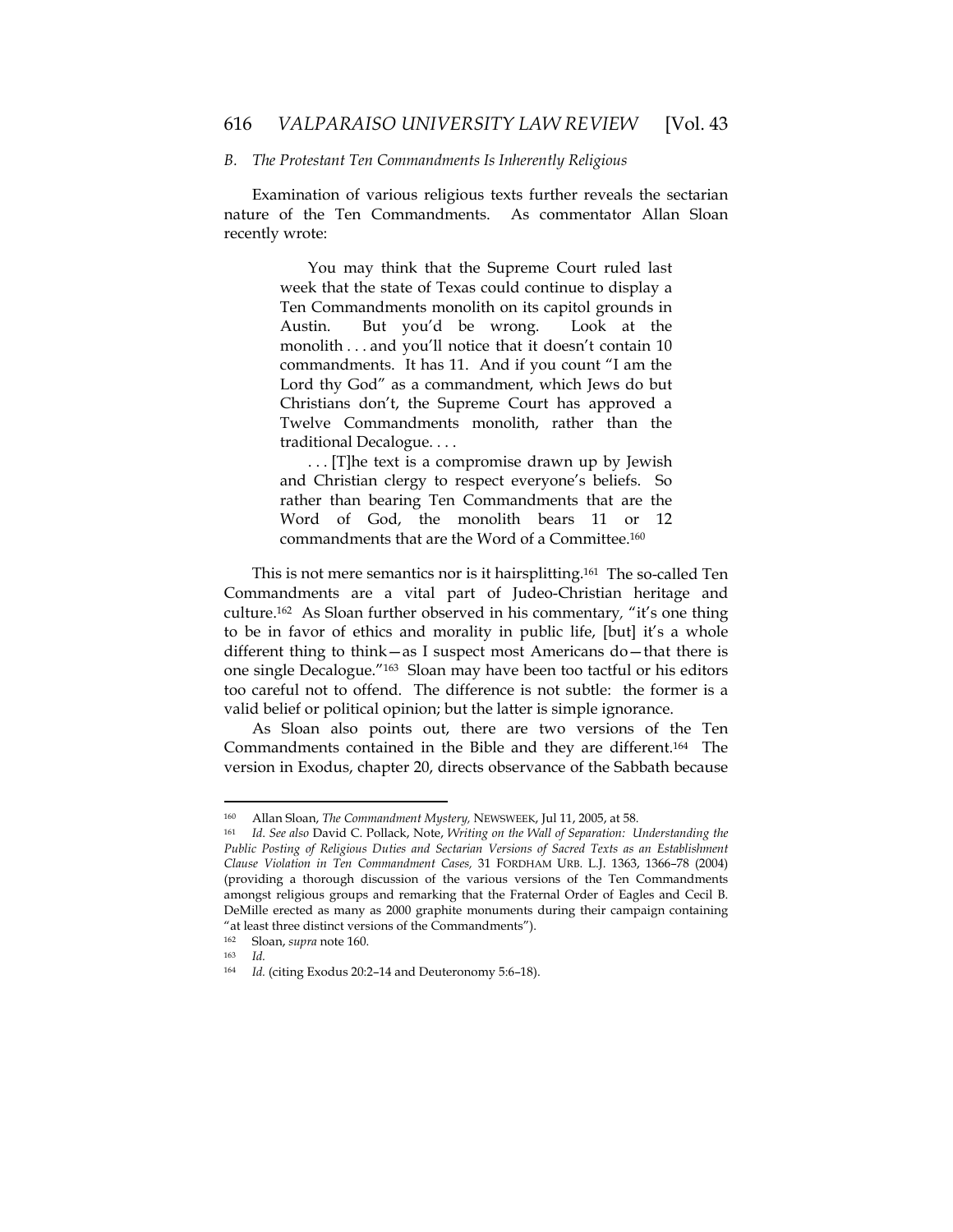after the Lord created the world He rested on the seventh day.165 In the second version, contained in Deuteronomy, chapter 5, the Lord decrees observance of the Sabbath because he brought the Israelites out of bondage in Egypt.166

Moreover, observant Jews did not consistently apply the Commandments in their dealings with Gentiles. One scholar of Jewish theology in the last century of the Second Temple has described this area as very complex and abstruse.<sup>167</sup> There are, at least, three different numbering systems for the Commandments; the Jews have one, the Roman Catholics and Lutherans have a second; and Protestants (generally) have a third.168 Finally, theologians cannot agree on how these Commandments should be translated; and the differences in the translations are not insignificant.169 As one author emphasized:

> "The division of the commandments themselves is not certain. There are altogether thirteen sentences in the accepted Jewish versions (seventeen in the Christian) but we cannot conclude from the text itself what comprises the first commandment, what the second, and so forth. For while there are thirteen *mitzvot* [commandments] to be found in the text, their allocation to ten commandments can be done in various ways. It is not surprising, therefore, that there are different traditions in this respect."170

For example, the Sixth Commandment<sup>171</sup> or the Fifth Commandment (depending on the religious group in question) $172$  is translated either "'You shall not murder[,]'"173 "Thou shalt not kill[,]"174 "'You shall not kill[,]'"<sup>175</sup> or "You shall not murder."<sup>176</sup> Even the religious groups that

<sup>165</sup> *Exodus* 20:10–11.

<sup>166</sup> *Deuteronomy* 5:12–15. 167 *See* E. P. SANDERS, JUDAISM: PRACTICE AND BELIEF, <sup>63</sup> B.C.E.—67 C.E. (1992).

<sup>168</sup> Paul Finkelman, *The Ten Commandments on the Courthouse Lawn and Elsewhere,* 73 FORDHAM L. REV. 1477, 1485–94 (2005). 169 *Id.* at 1493–99.

<sup>170</sup> *Id.* at 1488 (quoting THE TORAH: A MODERN COMMENTARY 534 (W. Gunther Plaut, ed., 1981) (1962)).

<sup>171</sup> *Id.* at 1489 (citing the numbering in the Jewish and Protestant versions of the Ten Commandments).

<sup>172</sup> *Id.* at 1490–91 (citing the numbering in the Protestant, Roman Catholic, and Lutheran versions of the Ten Commandments).<br><sup>173</sup> Id. at 1489 (citing the Jewish version).

<sup>&</sup>lt;sup>174</sup> *Id.* (citing the Protestant version).

<sup>175</sup> *Id.* at 1490 (citing the Roman Catholic version). 176 *Id.* at 1491 (citing the Lutheran version).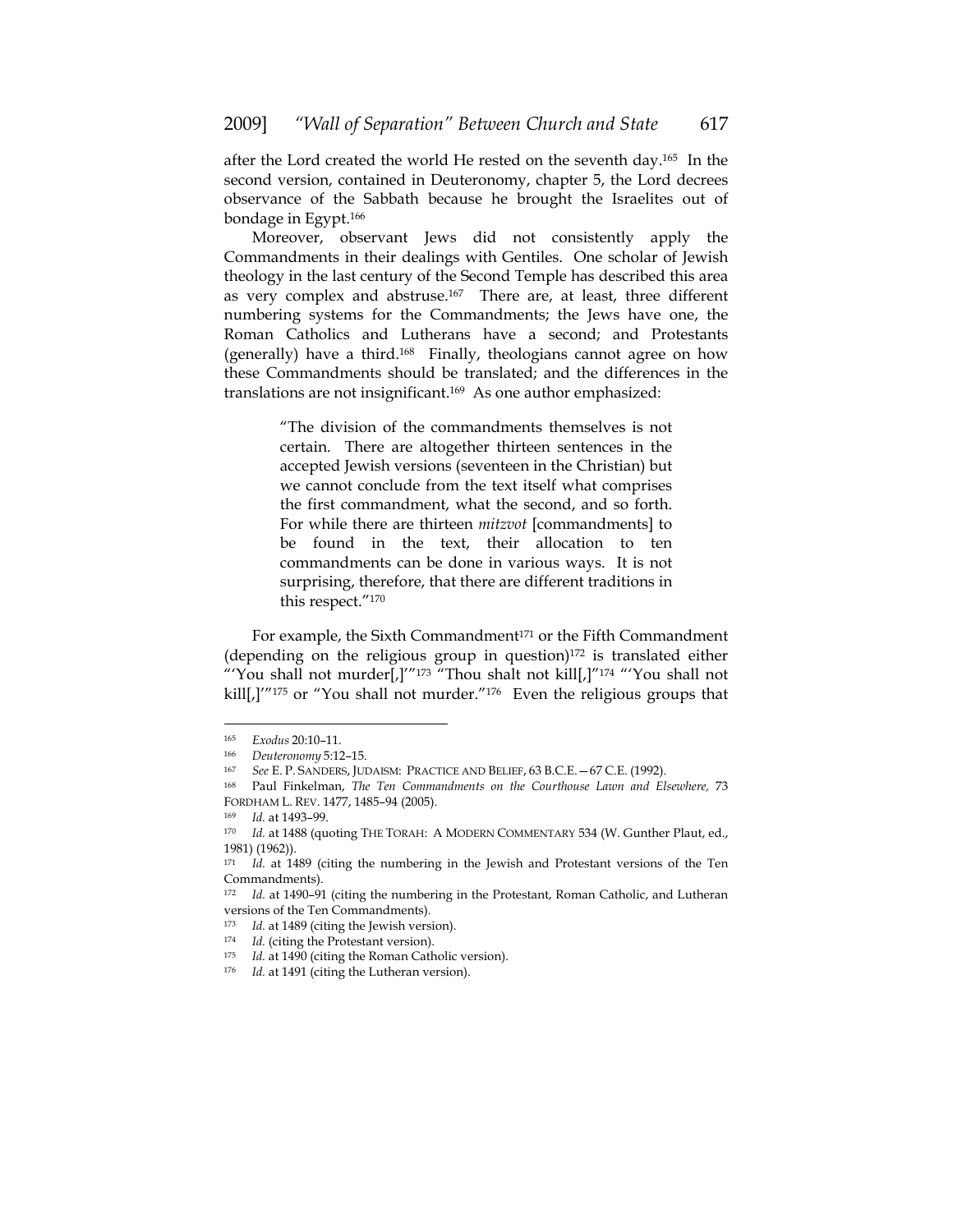may agree upon the Commandments numbering (for instance, Lutherans and Roman Catholics call this the Fifth Commandment) differ on whether the correct translation is "'not kill'" or "not murder."<sup>177</sup> The meaning of this Commandment, of course, is also subject to manifold interpretations, especially as it relates to wartime killing, execution of prisoners, and abortion.178

Any claims that a display of the Ten Commandments is secular or nonsectarian are thus demonstrably false. Even the choice of numbering and translation on any such display is an endorsement of one religion over another. If State Y erects a granite slab with the Hebrew version of the so-called Ten Commandments, that action favors Judaism over Christianity, Buddhism, and atheism or non-religion. If State Y does not pay for the granite slab, it does not alter the result.

The controversy over public displays of the Ten Commandments, then, boils down to this: is the First Amendment violated when a statue of the Protestant version of the Ten Commandments (an inherently religious text central to the belief of several major world religions), commissioned by a partnership of a Hollywood movie studio and a civic organization for the duplicitous purpose of promoting a movie and promoting morality among America's youth, is displayed to the public in space owned by the government? In 2005, the Supreme Court confronted this question squarely, and handed down a decision that was inconclusive at best, and at worst, all but rolled out a red carpet invitation to the sort of litigation presented in *Summum.* 

## *C. Twin Ten Commandments Cases of 2005*

Almost twenty-five years after its last decision on the Ten Commandments,179 the Supreme Court spoke again in the cases of *McCreary County v. ACLU*180 and *Van Orden v. Perry*, 181 both decisions issued on June 27, 2005, just one month and two days before the

<sup>177</sup> *Id*.

<sup>178</sup> *See, e.g.*, Historical Abortion Beliefs of the Christian Church, http://www. religioustolerance.org/abo\_hist.htm (last visited Oct. 17, 2008).

See Stone v. Graham, 449 U.S. 39 (1980) (per curiam) (holding that a Kentucky law requiring the posting of Ten Commandments in public schools violated the First Amendment). Justices Brennan, White, Marshall, Powell, and Stevens concurred in the order reversing the decision of the Supreme Court of Kentucky. *Id.* Chief Justice Burger and Justice Blackmun dissented and would have granted certiorari in order to give the cases plenary consideration. *Id.* at 43. Justices Stewart and Rehnquist dissented from summary reversal. *Id.* Justice Rehnquist would have upheld the trial court relying on the legislature's statement of secular purpose was supported by the facts of the case. *Id.*

<sup>180</sup> McCreary County v. ACLU of Ky., 545 U.S. 844 (2005).

<sup>181</sup> Van Orden v. Perry, 545 U.S. 677 (2005) (plurality opinion).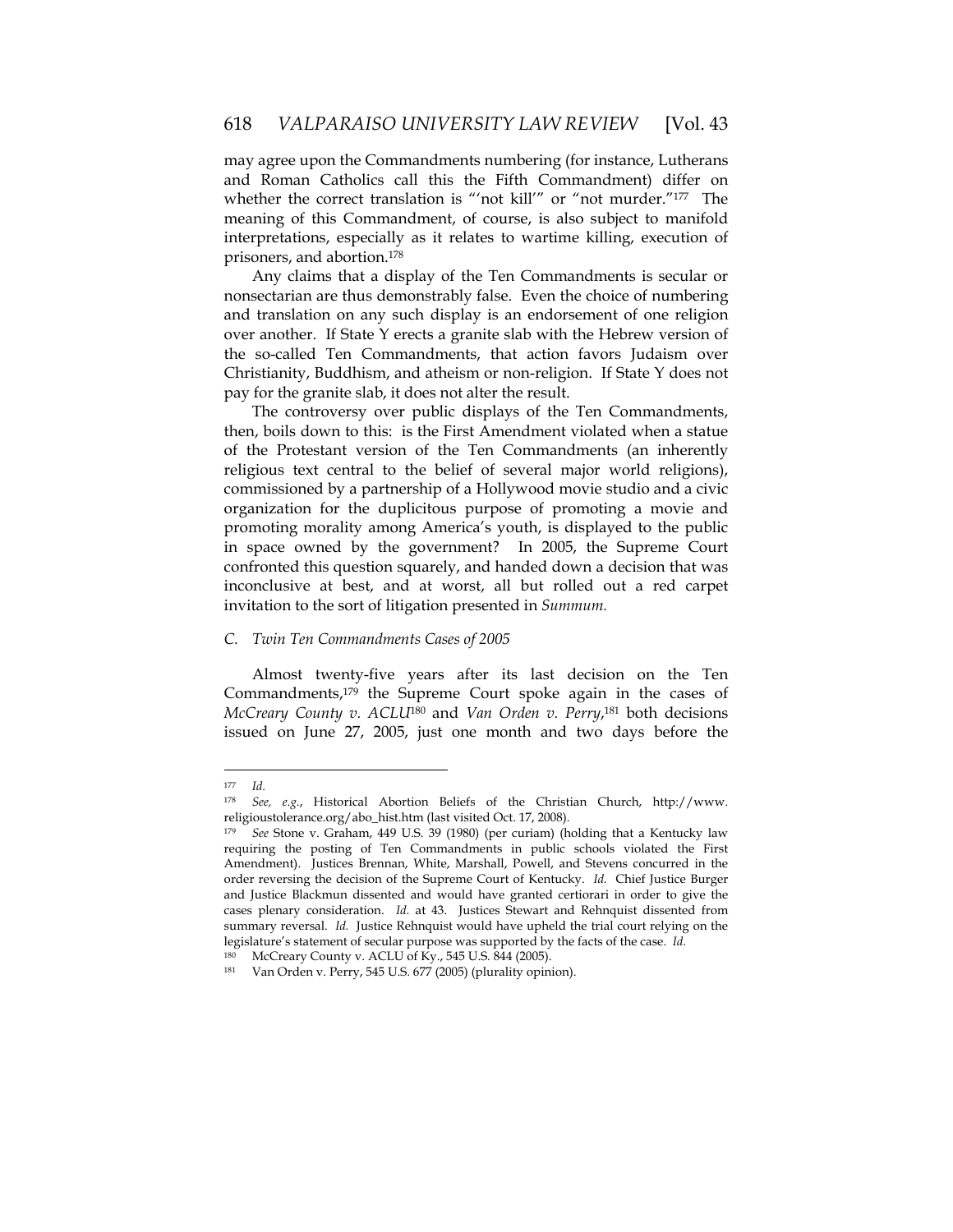Summum filed suit in Utah. These decisions did nothing to clarify where the line should be drawn regarding the appropriateness of displaying the Ten Commandments. In *McCreary*'s 5-4 decision, the Court held that two Kentucky counties had to take down copies of the Ten Commandments posted in courthouses; but in *Van Orden,* another 5- 4 decision, the Court held that Texas could leave a 6-foot-high "monolith" inscribed with the Ten Commandments on its Capitol grounds in Austin. The difference? Ostensibly, Texas had a secular purpose, and the two Kentucky counties did not.

In *McCreary*, two Kentucky counties (McCreary and Pulaski) displayed in their respective courthouses large, gold-framed copies of an abridged text of the King James Version of the Ten Commandments, including a citation to the Book of Exodus.182 The placement in McCreary County was done at the direction of the county legislative body. In Pulaski County, the Commandments were hung in a ceremony presided over by the county Judge-Executive, accompanied by his church's pastor.183 The Judge-Executive "called them 'good rules to live by'"; and his pastor said they were "'a creed of ethics[.]'"184

The following is the version of the commandments posted by both counties:

> *Thou shalt have no other gods before me. Thou shalt not make unto thee any graven images. Thou shalt not take the name of the Lord thy God in vain. Remember the sabbath day, to keep it holy. Honor thy father and thy mother. Thou shalt not kill. Thou shalt not commit adultery. Thou shalt not steal. Thou shalt not bear false witness. Thou shalt not covet. Exodus 20:3-17.*<sup>185</sup>

When we turn to Exodus 20:3-17, we find a much longer and more involved version of the commandments, starting with "I am the Lord, thy God, which have brought thee out of the land of Egypt, out of the house of bondage." This version seems to have been addressed to the

<sup>182</sup> *McCreary*, 545 U.S. at 851.

<sup>183</sup> *Id.* 

<sup>&</sup>lt;sup>184</sup> *Id.* at 852.<br><sup>185</sup> *Id.* (internal quotation marks omitted) (emphasis added). The Court noted a finding of the District Court that determined the displays in each county were functionally identical. *Id.* at n.2.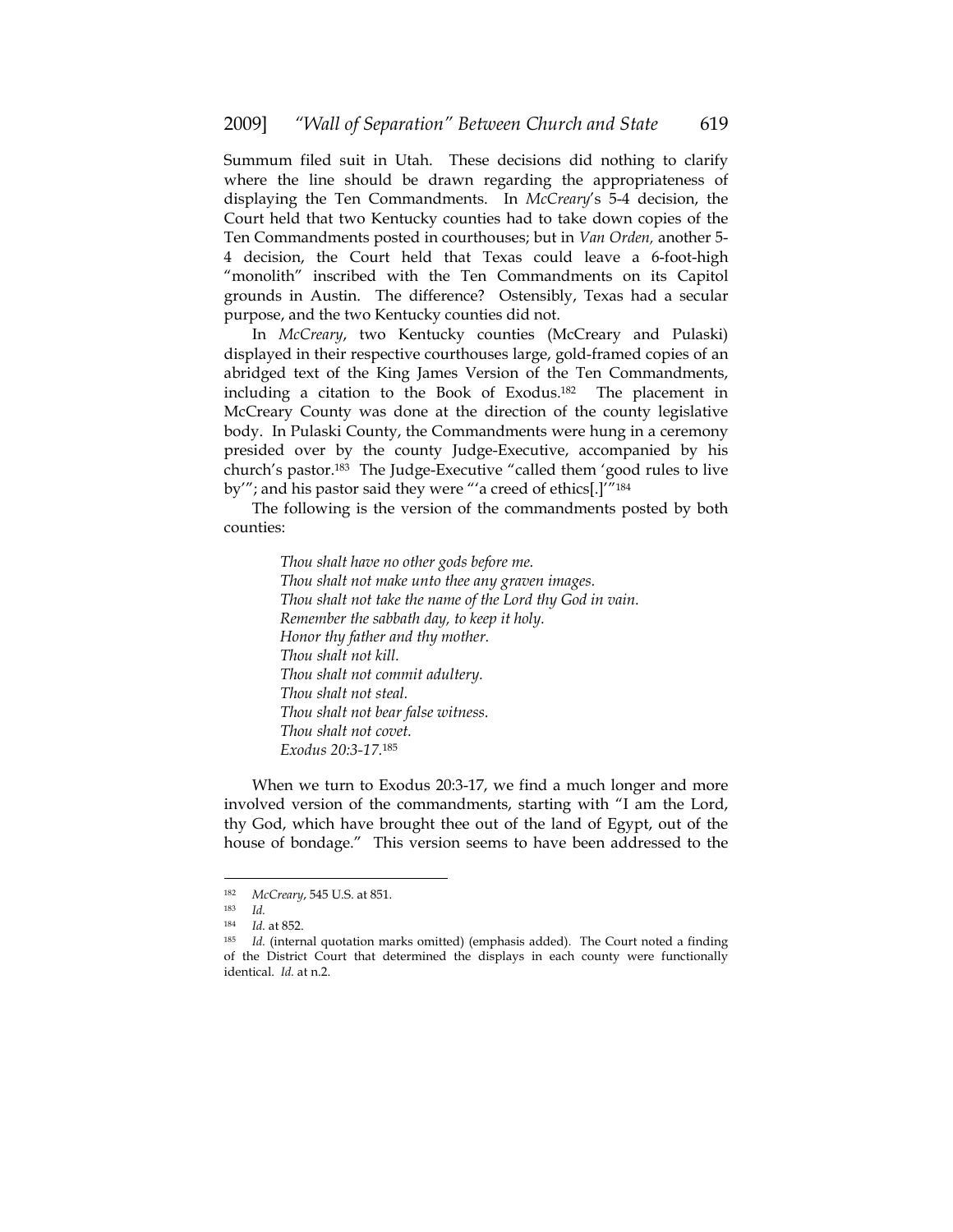Israelites; moreover, it settled the question of the Sabbath by saying it is on the seventh day (not Sunday but Saturday, starting at sundown on Friday evening until sundown on Saturday evening, for people who lived before clocks and standardized time zones). Also, note the choice of the version of the Ten Commandments is from Exodus instead of the somewhat different version found in Deuteronomy.186

In November 1999, the ACLU of Kentucky sued the counties seeking an injunction against maintaining the displays because they violated the Establishment Clause of the First Amendment.187 Before the district court acted, the legislative bodies of both counties authorized an expanded display and resolution with recitations that the Ten Commandments were "'the precedent legal code upon which the civil and criminal codes of . . . Kentucky are founded[.]'"188

After argument, the district court entered a preliminary injunction on May 5, 2000, directing that the displays be removed "IMMEDIATELY[]"189 and enjoining county officials from erecting similar displays.190 The counties responded by posting a third display consisting of the Commandments and eight other framed documents of equal size.191 Each document included a statement about its historical and legal significance.192 The ACLU of Kentucky moved to supplement the preliminary injunction to enjoin the new displays. As requested, the trial court supplemented the original injunction, and a divided panel of the Sixth Circuit affirmed.193

In a 5-4 decision the Supreme Court affirmed the grant of the preliminary injunction. In Justice O'Connor's concurrence, she noted: "Given the history of this particular display of the Ten Commandments, the Court correctly finds an Establishment Clause violation. The

<sup>186</sup> *See Deuteronomy* 5:6–21. For discussion of the differences between the Exodus and Deuteronomy versions of the Decalogue, see *supra* text accompanying notes 160–78. For discussion of the different traditions for counting the Commandments, see *supra* text accompanying notes 168–77. Based on the above discussion, the numbering and translation used by McCreary and Pulaski counties seems to have embraced the Protestant rather than the Roman Catholic or Jewish versions. The presence of "Thou" and "thy" suggest that it is a heavily edited, vastly reduced version taken in small pieces from the King James version.

<sup>187</sup> *McCreary*, 545 U.S. at 852.

<sup>&</sup>lt;sup>188</sup> *Id.* at 853.<br><sup>189</sup> ACLU v. Pulaski County, 96 F. Supp. 2d 691, 703 (E.D. Ky. 2000).

<sup>190</sup> *McCreary*, 545 U.S. at 855*.*

<sup>191</sup> *Id.* The other documents were copies of the Magna Carta, the Declaration of Independence, the Bill of Rights, the lyrics of the Star-Spangled Banner, the Mayflower Compact, the National Motto, the Preamble to the Kentucky Constitution, and a picture of Lady Justice. *Id.* at 856.

<sup>&</sup>lt;sup>192</sup> *Id.* at 857.<br><sup>193</sup> ACLU v. McCreary County, 354 F.3d 438, 444 (6th Cir. 2003).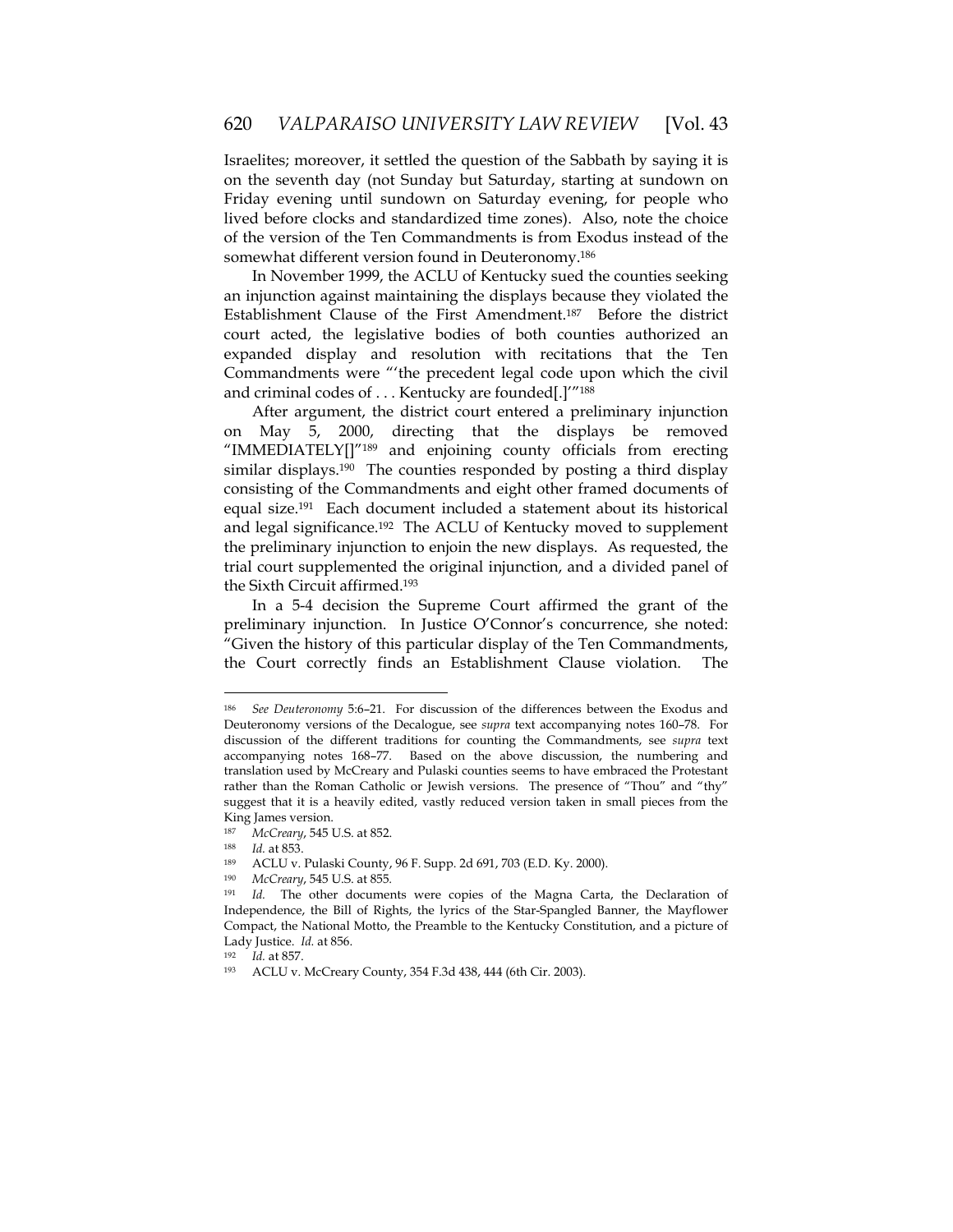purpose behind the counties' display is relevant because it conveys an unmistakable message of endorsement to the reasonable observer."194 She continued, "[While] [i]t is true that many Americans find the Commandments in accord with their personal beliefs. . . . we do not count heads before enforcing the First Amendment."195

In *Van Orden*, the Court held by a 5-4 margin that a 6-foot high monolith inscribed with the Ten Commandments standing on the grounds of the Texas State Capitol in Austin did not violate the Establishment Clause of the First Amendment.196 Chief Justice Rehnquist wrote for a plurality that included Justices Scalia, Kennedy, and Thomas; Justice Breyer concurred in the judgment by separate opinion; and Justices Stevens, Ginsburg, O'Connor, and Souter dissented and filed three separate dissenting opinions.197

In a passage with which we have some difficulty, the late Chief Justice Rehnquist<sup>198</sup> described the Supreme Court case law on the Establishment Clause as "Januslike, point[ing] in two directions[.]"199 He continued with the observation, "One face looks toward the strong role played by religion and religious traditions throughout our Nation's history.... The other face looks toward the principle that governmental intervention in religious matters can itself endanger religious freedom."200

In the next passage, the Chief Justice managed to magically morph the neutrality of non-establishment into a principle of not "disabling the government from in some ways recognizing our religious heritage[]"; he stated it in the *singular*, as if all Americans share one religious heritage:201

> This case, like all Establishment Clause challenges, presents us with the difficulty of respecting both faces. Our institutions presuppose a Supreme Being, yet these

<sup>194</sup> *McCreary*, 545 U.S. at 883–84 (O'Connor, J., concurring). 195 *Id.* at 884.

<sup>&</sup>lt;sup>196</sup> Van Orden v. Perry, 545 U.S. 677 (2005) (plurality opinion).<br><sup>197</sup> Id at 681

*Id.* at 681.

<sup>198</sup> *See* Charles Lane, *Chief Justice William H. Rehnquist Dies,* WASH. POST, Sept. 4, 2005, at A1 (discussing in detail the events that gave rise to the death of the late Chief Justice). Chief Justice William Rehnquist died on the evening of Saturday, September 3, 2005, during the Senate hearings on President Bush's nomination of John G. Roberts, Jr. to be an Associate Justice of the Court. *Id.* Mr. Rehnquist had been receiving treatment for thyroid cancer. *Id.*

<sup>199</sup> *Van Orden*, 545 U.S. at 683 (plurality opinion). 200 *Id.*

<sup>&</sup>lt;sup>201</sup> *Id.* at 684. That Americans do not share one religious heritage seems patently obvious. *See infra* note 239 and accompanying text.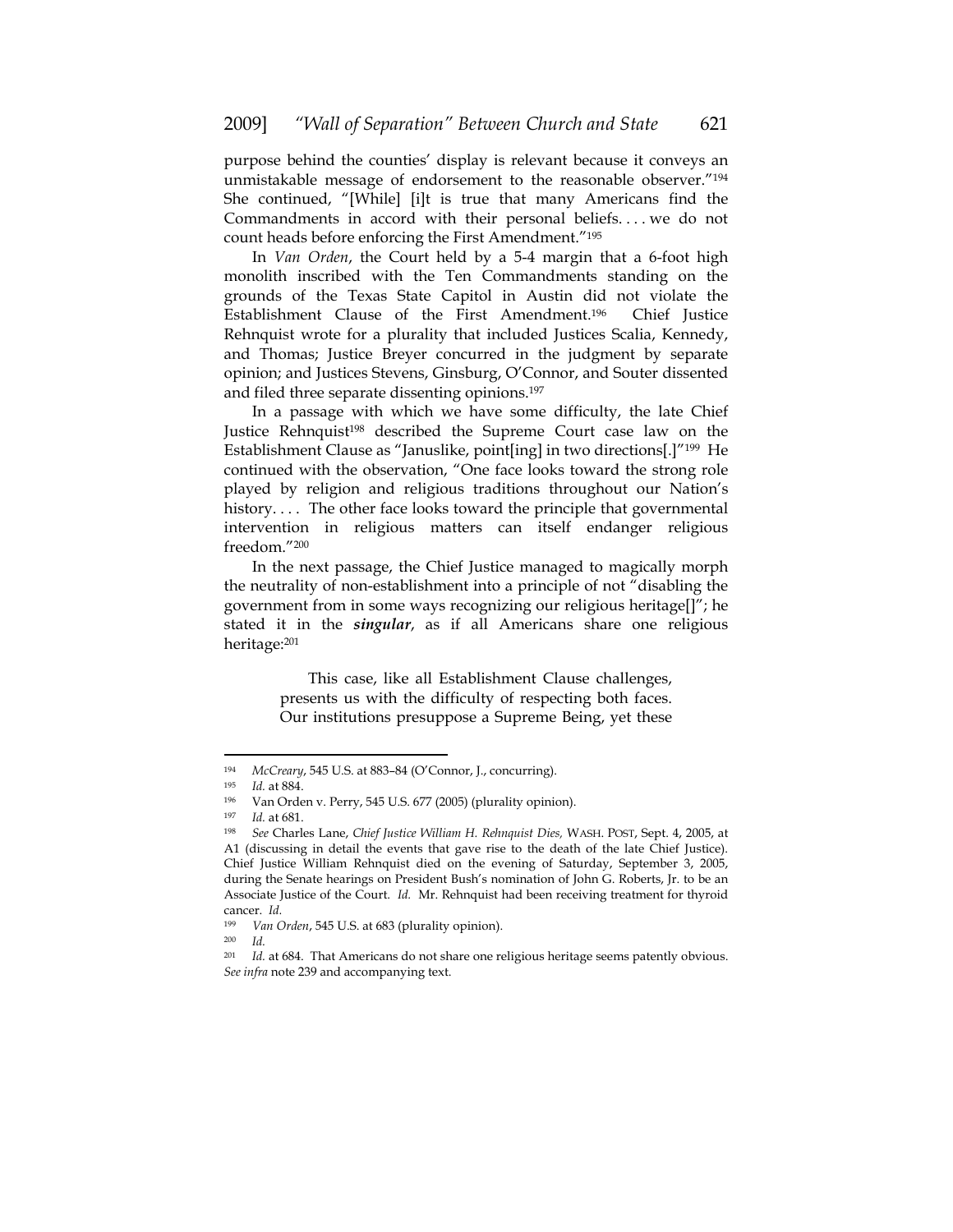institutions must not press religious observances upon their citizens. One face looks to the past in acknowledgment of our Nation's heritage, while the other looks to the present in demanding a separation between church and state. Reconciling these two faces requires that we neither abdicate our responsibility to maintain a division between church and state nor evince a hostility to religion by disabling the government from in some ways recognizing our religious heritage[.]202

For this sweeping re-interpretation of the Establishment Clause of the First Amendment, the Chief Justice cited the little-noted 1952 decision of *Zorach v. Clauson*. 203

There is substantial support for the position that government cannot be hostile to any one religion or accommodate any one religion. However, the last phrase, "by disabling the government from in some ways recognizing our religious heritage," deserves more analysis. A critical reading of the *Zorach* decision lends no substantial support for the proposition advanced by the Chief Justice that the First Amendment does not prohibit the government from recognizing our religious heritage.204

The Chief Justice acknowledged that various places in the nation's Capitol held replicas of Moses with the Ten Commandments including three places in the Supreme Court building and grounds.205 The Chief also observed that "simply having religious content or promoting a message consistent with a religious doctrine does not run afoul of the Establishment Clause."206 He noted that the placement of the monument on the Texas State Capitol Grounds was a fairly passive use of them.207 He concluded, "We cannot say that Texas' display of this monument violates the Establishment Clause of the First Amendment."208

The most important vote in the *Van Orden v. Perry* decision, however, belonged to Justice Breyer, a Clinton appointee, who was the decisive swing vote and wrote only for himself—reminiscent of Justice

<sup>202</sup> *Van Orden*, 545 U.S. at 683–84 (plurality opinion). 203 Zorach v. Clauson, 343 U.S. 306 (1952).

<sup>204</sup> *Van Orden*, 545 U.S. at 684 (plurality opinion). The *Zorach* decision, a 6-3 result with Mr. Justice William O. Douglas writing for the majority, held that New York City's decision to release students to attend religious training on school days upon written request of the parents did not violate the Establishment clause. *Zorach*, 343 U.S. at 306. 205 *Van Orden*, 545 U.S. at 689 (plurality opinion). 206 *Id.* at 690.

<sup>207</sup> *Id.* at 692. 208 *Id.*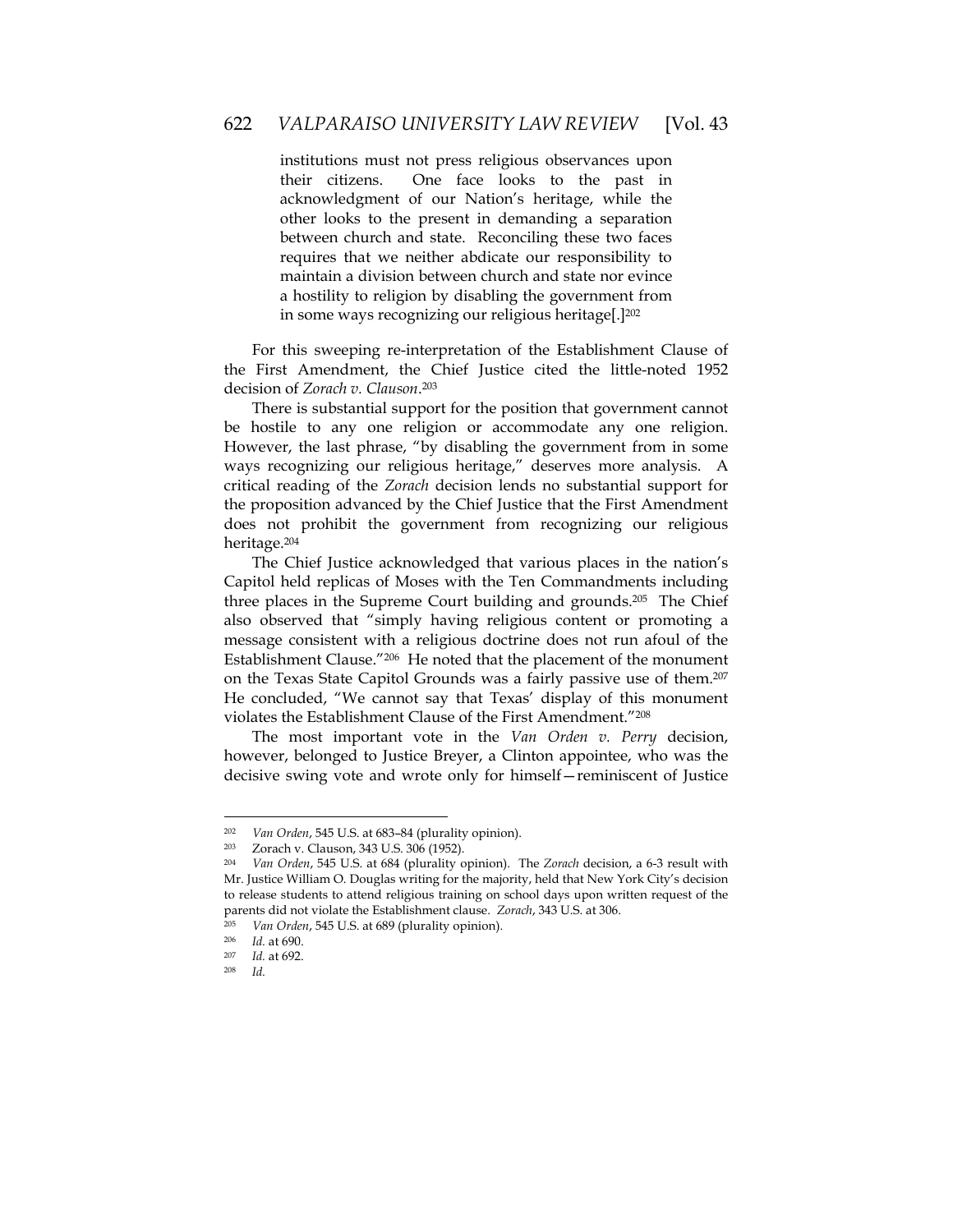Powell's timeless and prescient position in *Bakke v. Regents of University of California* in 1978.209 Justice Breyer opined that when one decides a case under the First Amendment's religion clauses one cannot apply a mechanical test but "must refer . . . to the basic purposes of those Clauses."210 Those basic purposes, he wrote, are threefold: (1) to "'assure the fullest possible scope of religious liberty and tolerance for all $[1'$ ; (2) to "avoid that divisiveness based upon religion that promotes social conflict[]"; and (3) to maintain "'separation of church and state.'"211

In *Van Orden*, Justice Breyer saw a "borderline case[]"212 that would permit "no test-related substitute for the exercise of legal judgment."213 After reviewing the physical setting and donative history of the display, Justice Breyer wrote, "For these reasons, I believe that the Texas display—serving a mixed but primarily nonreligious purpose, not primarily 'advanc[ing]' or 'inhibit[ing] religion,' and not creating an 'excessive government entanglement with religion'—might satisfy this Court's more formal Establishment Clause tests."214

Next, Justice Breyer portended that a contrary conclusion might light the fires of hostility toward religion and "encourage disputes concerning the removal of longstanding depictions of the Ten Commandments" and similar themes from public buildings.<sup>215</sup> He further acknowledged the danger of a slippery slope but said the case presented "only [a] shadow[]" of the real dangers the First Amendment was designed to prevent.216 He stated flatly that he disagreed with the plurality's analysis but that—for reasons all his own—he agreed with the result.217

## *D. Where the Individual Justices Stand*

The seven *Van Orden* opinions and three *McCreary* opinions reveal profound differences amongst the justices as to the proper role of religion in American public life and as to the proper application of the two religion clauses of the First Amendment. Let us review the spectrum.

 $\overline{a}$ 

<sup>217</sup> *Id.*

<sup>&</sup>lt;sup>209</sup> Regents of the Univ. of Cal. v. Bakke, 438 U.S. 265 (1978) (plurality opinion).<br><sup>210</sup> Van Orden 545 U.S. at 698 (Brever J. concurring)

<sup>210</sup> *Van Orden*, 545 U.S. at 698 (Breyer, J., concurring). 211 *Id*.

<sup>212</sup> *Id.* at 700.

<sup>213</sup> *Id*. 214 *Id.* at 703. 215 *Id.* at 704.

<sup>216</sup> *Id.*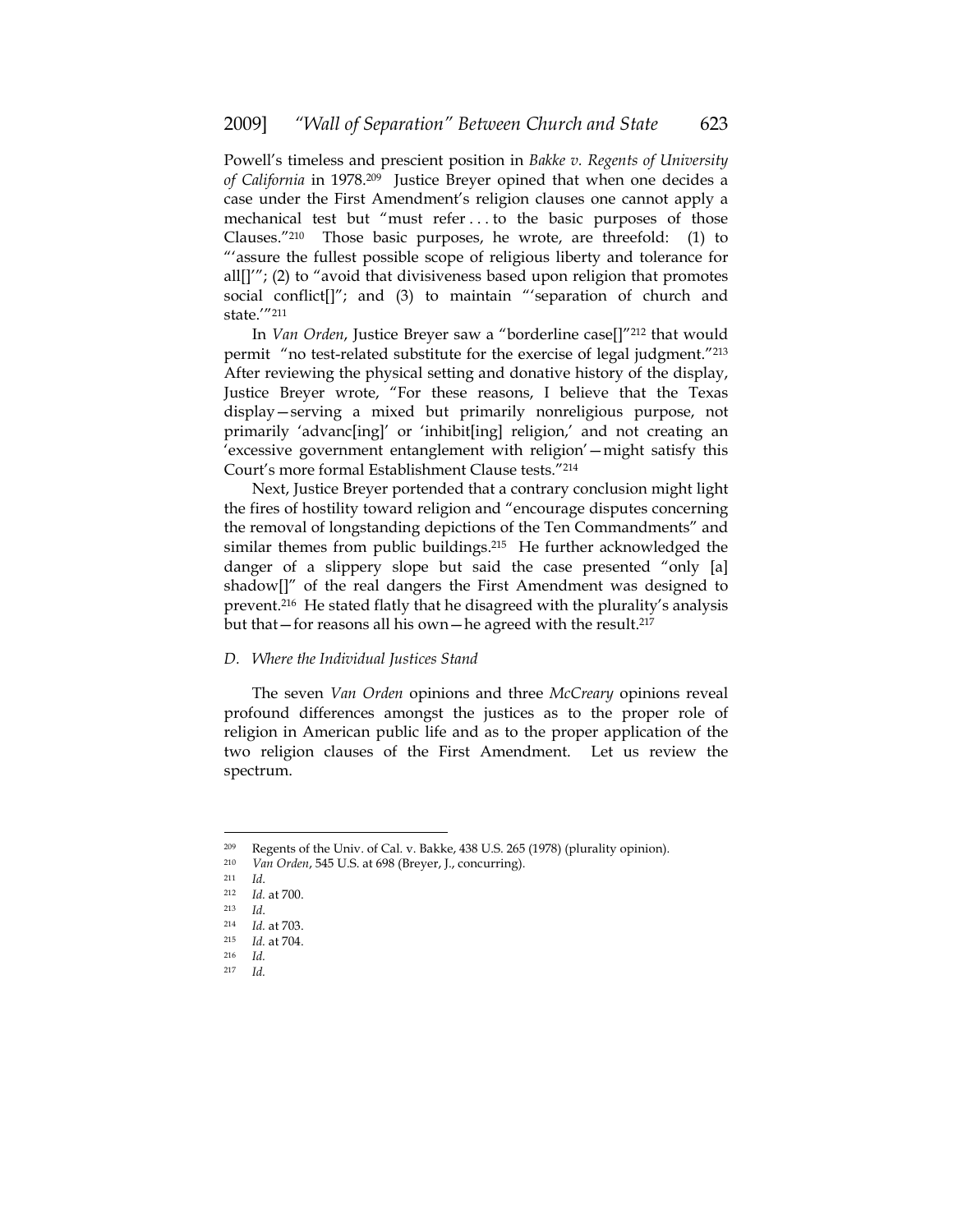#### 1. Justice Scalia

Justice Scalia is on one extreme of the Court's varied positions on religious freedom. During oral argument in *Van Orden*, he stated that the Ten Commandments are "a symbol of the fact that government comes—derives its authority from God. And that is, it seems to me, an appropriate symbol to be on State grounds."218 He argued that the Constitution does *not* mandate governmental neutrality between religion and non-religion.219 Justice Scalia indicated that he would also repeal the third prong of the *Lemon* test.220 According to the Justice "even an *exclusive* purpose to foster" advancement of religion does not necessarily make a display unconstitutional so long as people are not significantly taxed or forced to observe the posting.221 In his concurring opinion in *Van Orden*, Justice Scalia posited that a state should be able to favor religion generally, engage in public prayer, or "venerat[e] the Ten Commandments[]" without violating the Establishment Clause.222 The Justice has criticized the Court's Establishment Clause jurisprudence by accusing his colleagues of relegating religion to "some purely personal avocation that can be indulged entirely in secret, like pornography, in the privacy of one's room."223 Though an avowed originalist, Justice Scalia ignores the fact that some of the Framers of the Constitution believed religion to be a purely private affair.<sup>224</sup> Justice Scalia, therefore, would appear to permit any public endorsement of religion as long as it stops short of compelled worship under penalty of law.225 On the rare occasion that Justice Scalia may concede that government may not favor one particular religion over another, his concurrence in *McCreary* suggests that this generosity only extends toward monotheistic religions,<sup>226</sup> seemingly contradicting the text of the Constitution itself.<sup>227</sup>

<sup>&</sup>lt;sup>218</sup> Transcript of Oral Argument at 16, Van Orden v. Perry, 545 U.S. 677 (No. 03-1500).<br><sup>219</sup> McCroary County v. ACLU of Ky. 545 U.S. at 889 (Scalia J. disconting).

<sup>219</sup> McCreary County v. ACLU of Ky., 545 U.S. at 889 (Scalia, J., dissenting).

<sup>220</sup> *Id.* at 900.<br>
221 *Id.* at 902.<br>
222 *Van Orden,* 545 U.S. at 692 (Scalia, J., concurring).<br>
223 Lee v. Weisman, 505 U.S. 577, 645 (1992) (Scalia, J., dissenting).

<sup>224</sup> *See supra* Part II.A (noting Jefferson's belief that religion should be a strictly private and personal matter).

<sup>225</sup> *Lee*, 505 U.S. at 641 (Scalia, J., dissenting).

<sup>226</sup> *McCreary*, *545* U.S. at 894 (Scalia, J., dissenting). 227 For a critique of Justice Scalia's bias towards monotheism, see Michael C. Dorf, *Does the Constitution Permit Government To Favor Religion over Nonreligion? Justice Scalia Says Yes,*  http://writ.news.findlaw.com/dorf/20080604.html (last visited Oct. 17, 2008).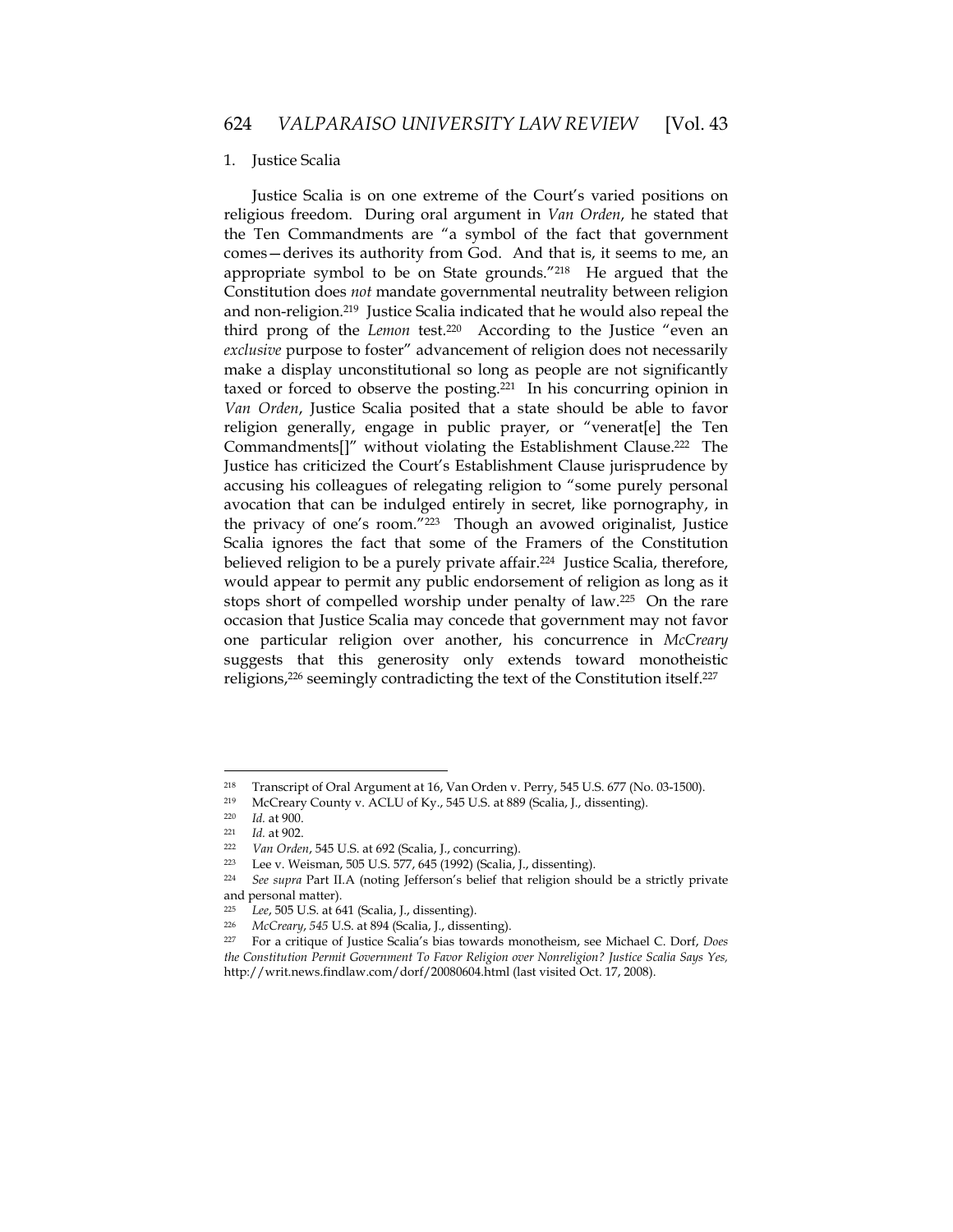#### 2. Justice Thomas

Justice Thomas's position mirrors that of Justice Scalia's. But Justice Thomas's willingness to overrule 65 years of Establishment Clause jurisprudence by un-incorporating the Establishment Clause as it applies to the states merited mention by Justice Stevens, the ideological antithesis of Thomas and Scalia, as "at least[]" facing the "problem head on."228

Justice Thomas believes that, in order "to abandon the inconsistent guideposts"229 that the Supreme Court has established under the Establishment Clause and "return to the original meaning of the Clause[,]"230 the Supreme Court should reverse its course by holding that the Establishment Clause is not incorporated against the states through the Fourteenth Amendment.231 In the alternative, absent this complete reversal, Justice Thomas would restrict the Establishment Clause to its meaning in 1791, i.e., prohibiting state-mandated religious observance or use of taxes in support of ministers of a denomination endorsed by the state.232 Justice Thomas has not publicly discussed how to correct the inaccuracies that may arise when the Justices fail as historians.233

#### 3. Chief Justice Rehnquist

Writing for the plurality in *Van Orden*, Chief Justice Rehnquist argued for more tolerance of government sponsored speech in the area of religion primarily because of "the strong role played by religion and religious traditions throughout our Nation's history."234 The Chief Justice's opinion in *Van Orden* has been reviewed at length above.235 The most troubling portions of his opinion are his reading of the Establishment Clause as not reaching passive religious speech by government and his finding that the Establishment Clause does not disable the government from "in some [unspecified] ways recognizing our religious heritage."236

The concept of a singular religious heritage is fundamentally flawed. A cursory surveillance of any U.S. military cemetery would reveal the

<sup>228</sup> *Van Orden,* 545 U.S. at 731 n.32 (Stevens, J., dissenting). 229 *Id.* at 692 (Thomas, J., concurring). 230 *Id.* at 693. 231 *Id.* at 694.

<sup>232</sup> *Id.*

<sup>233</sup> *See* David Savage, *Supreme Court Finds History Is a Matter of Opinions*, L.A. TIMES, July 13, 2008.

<sup>234</sup> *Van Orden*, 545 U.S. at 683 (plurality opinion).

<sup>235</sup> *See supra* Part IV.C (discussing the dimensions of Chief Justice Rehnquist's opinion). 236 *Van Orden*, 545 U.S. at 684 (plurality opinion).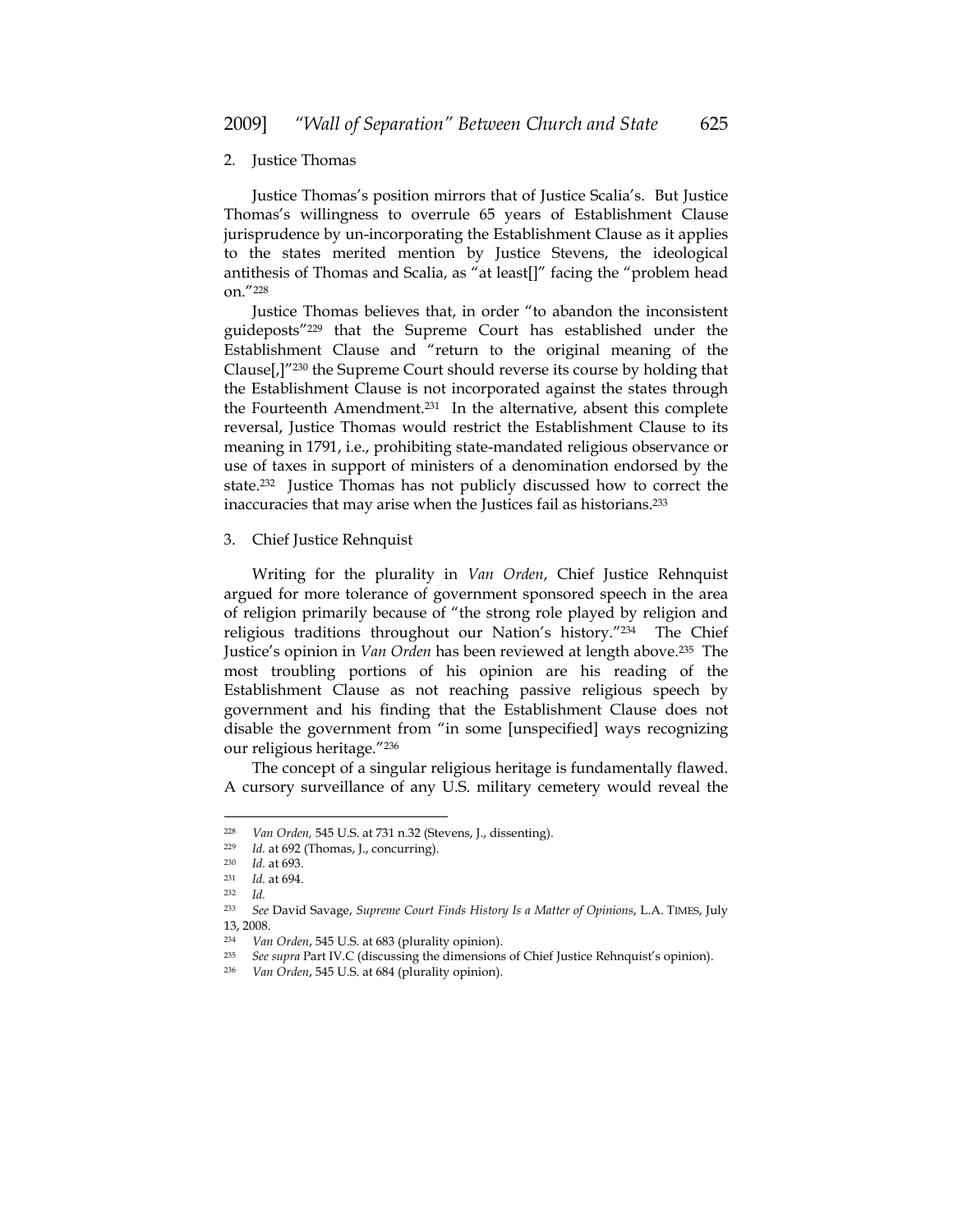presence of stone crosses and Stars of David237—evidence of, at a *minimum*, two distinct religious heritages. And yet, in what ways has the American government recognized a singular religious heritage? "In God We Trust" was added to American coins at the suggestion of a clergyman during the Union's darkest days of the Civil War.238 Later, "Under God" was added to the Pledge of Allegiance<sup>239</sup> in response to national hysteria generated by the "Red Scare" of the McCarthy era.<sup>240</sup> The purpose, of course, had little or nothing to do with a religious heritage<sup>241</sup> and everything to do with "distinguishing" Americans from the "Godless Commies." Should we now leverage this disgraceful period242 of our history to justify the infusion of more "God-talk" into constitutionally-protected public discourse simply to please a vocal minority who embraces evangelical Christianity?

## 4. Justice Kennedy

Justice Kennedy was an active questioner during oral arguments in *Van Orden.* He suggested that requiring a disclaimer with any display of the Ten Commandants stating that the display is secular is "hypocritical" because it "ask[s] religious people to surrender their beliefs and . . . is not [a form of] accommodation."<sup>243</sup> He voted with Rehnquist, Scalia and Thomas on both cases but did not write an opinion in either. As for the *McCreary* decision, Justice Kennedy disassociated himself from Part I of Justice Scalia's dissent.244 Part I of Scalia's dissent245 borders on

<sup>237</sup> *See, e.g.*, Burial and Memorial Benefits: Veterans Benefits & Services*,* http://www. cem.va.gov/.

<sup>238</sup> *See Coin Symbols*, N.Y. TIMES, Nov. 15, 1907, at 8. On Feb. 12, 1873, Congress granted the Secretary of the Treasury the approval to inscribe "In God We Trust" on U.S. coins. *See Coin Symbols*, N.Y. TIMES, Nov. 15, 1907, at 8. *Id.* 

<sup>239</sup> *See President Hails Revised Pledge: He Endorses Congress' Action in Inserting Words 'Under God' in Allegiance Vow,* N.Y. TIMES, June 15, 1954, at 31. A joint Congressional resolution passed on June 14, 1954 added the words "under God" to The Pledge of Allegiance. *Id.*

<sup>240</sup> *Oxnam Cites Fight of Church on Reds: Says It Has Done More Than All Congress Committees – Other Bishops Back Him*, N.Y. TIMES, Jul. 20, 1953, at 10. Protestant church bishops spoke out against the godless philosophy of Communists infiltrating America. *Id.*

<sup>241</sup> See, e.g., Steven H. Shiffrin, *The Pluralistic Foundations of the Religion Clauses,* 90 CORNELL L. REV. 9,6871 (2004) for an excellent analysis of the error in the argument that "In God We Trust" has lost religious meaning. One basic underlying problem with the statement, as Professor Shiffrin so elegantly points out, is that "any English speaker knows that 'under God' and 'In God We Trust' carry theological meaning." *Id.* at 69. In short, it is

not true and other attempts to sidestep the problem are equally futile.<br>
<sup>242</sup> See ELLEN SCHRECKER, MANY ARE THE CRIMES: MCCARTHYISM IN AMERICA (1998).<br>
<sup>243</sup> Transcript of Oral Argument, *supra* note 220, at 11.

<sup>244</sup> McCreary County v. ACLU of Ky., 545 U.S. 844, 885 (2005) (Scalia, J., dissenting).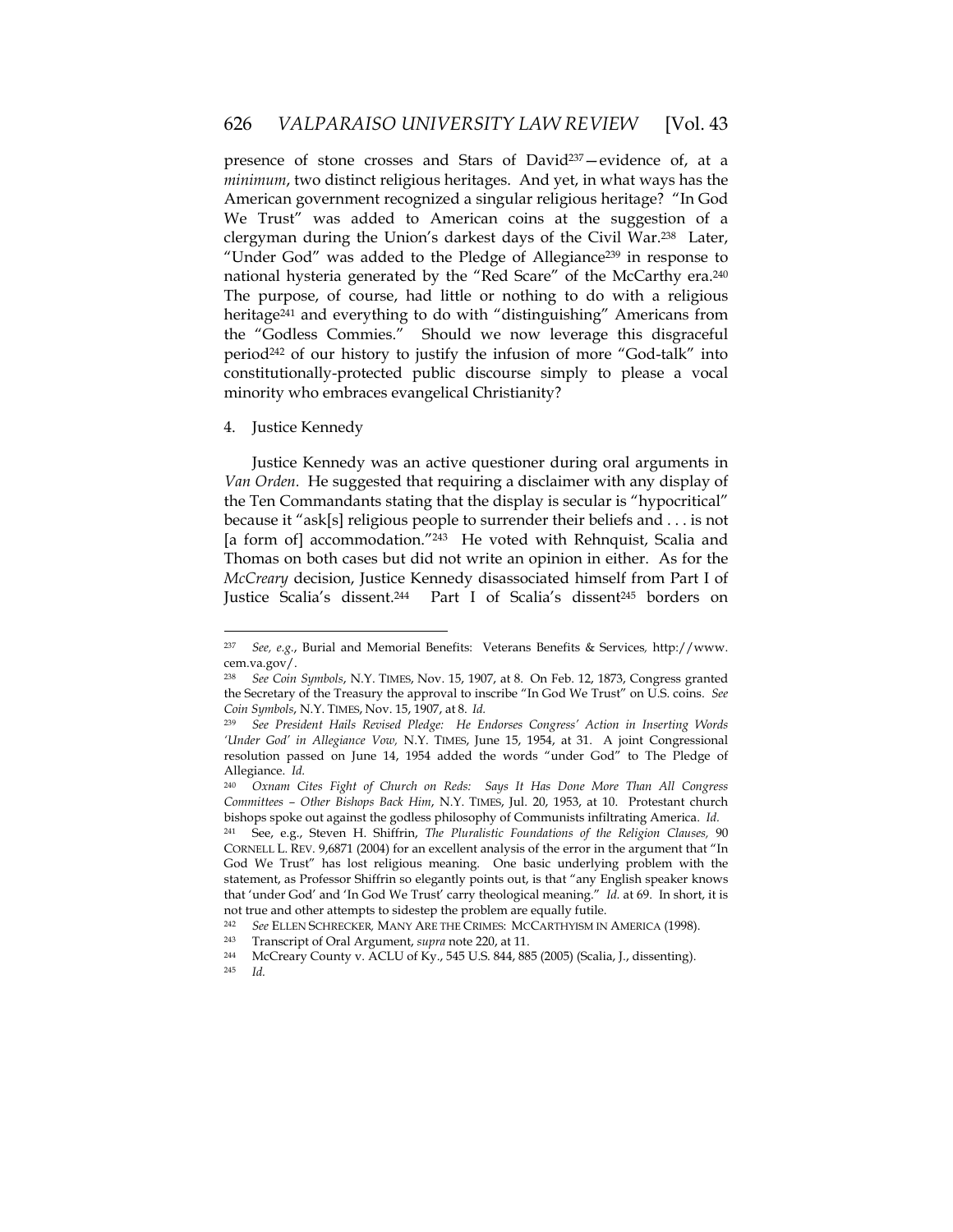preferentialism when he advocates that the First Amendment does not mandate governmental neutrality on religion<sup>246</sup> and argues that historic practices justify "disregard of polytheists and believers in unconcerned deities, just as it permits the disregard of devout atheists."247 Parts II and III, joined by Justice Kennedy, reject the extension of the scope (as Justice Scalia sees it) of the principle that Government cannot favor religious practices over non-religious practices and argues for a different result based upon the Establishment Clause principles used by the majority.248 Justice Kennedy's voting pattern, coupled with his previously authored opinions in this area249 suggest that he may be the most moderate, or the most undecided, of the block of four Justices permitting governmental speech in the area of religion.

5. Justice Breyer

Justice Breyer takes a moderate position in the two Ten Commandments cases. He wrote separately, and provided the pivotal vote to resolve *Van Orden* holding that the Texas display was constitutional; Justice Breyer also provided the fifth vote in *McCreary*  concurring with Justice Souter's majority opinion holding that the Kentucky display was unconstitutional. Justice Breyer expressed exasperation with the conservative direction of the Court following a critical affirmative action decision when he remarked in open court, "'It is not often in the law that so few have so quickly changed so much,'" an unusual observation not included in his written dissent.250 Because he did not write his own opinion in *McCreary*, it is not possible to fully detail his views; however, one can surmise that his doctrinal views may not be substantially different than that of Justices O'Connor and Stevens. In fact, he agreed with Justice O'Connor's statement of principles in *McCreary* but not how she applied them in *Van Orden*.251 It appears he is in the middle—even if he leans left toward the governmental-neutrality gang of four. Justice Breyer's concurring opinion in *Van Orden*, detailed above,252 suggests (maybe in our mildly reductionist manner) that he

<sup>246</sup> *Id.* at 889.

<sup>247</sup> *Id.* at 893. 248 *Id.* at 900. 249 *See, e.g.*, Lee v. Weisman, 505 U.S. 577 (1992). This is a 5–4 decision holding that allowing invocation and benediction prayers at public school graduation exercises violated the First Amendment's Establishment Clause. *Id*. Justice Kennedy wrote the majority opinion which was joined by Blackmun, Stevens, O'Connor, and Souter. *Id.* at 580–609. 250 Joan Biskupic, *Roberts Steers Court Right Back to Reagan,* USA TODAY, June 29, 2007, at

<sup>8</sup>A.

<sup>251</sup> Van Orden v. Perry, 545 U.S. 677, 704 (2005) (Breyer, J., concurring).

<sup>252</sup> *See supra* Section III.C.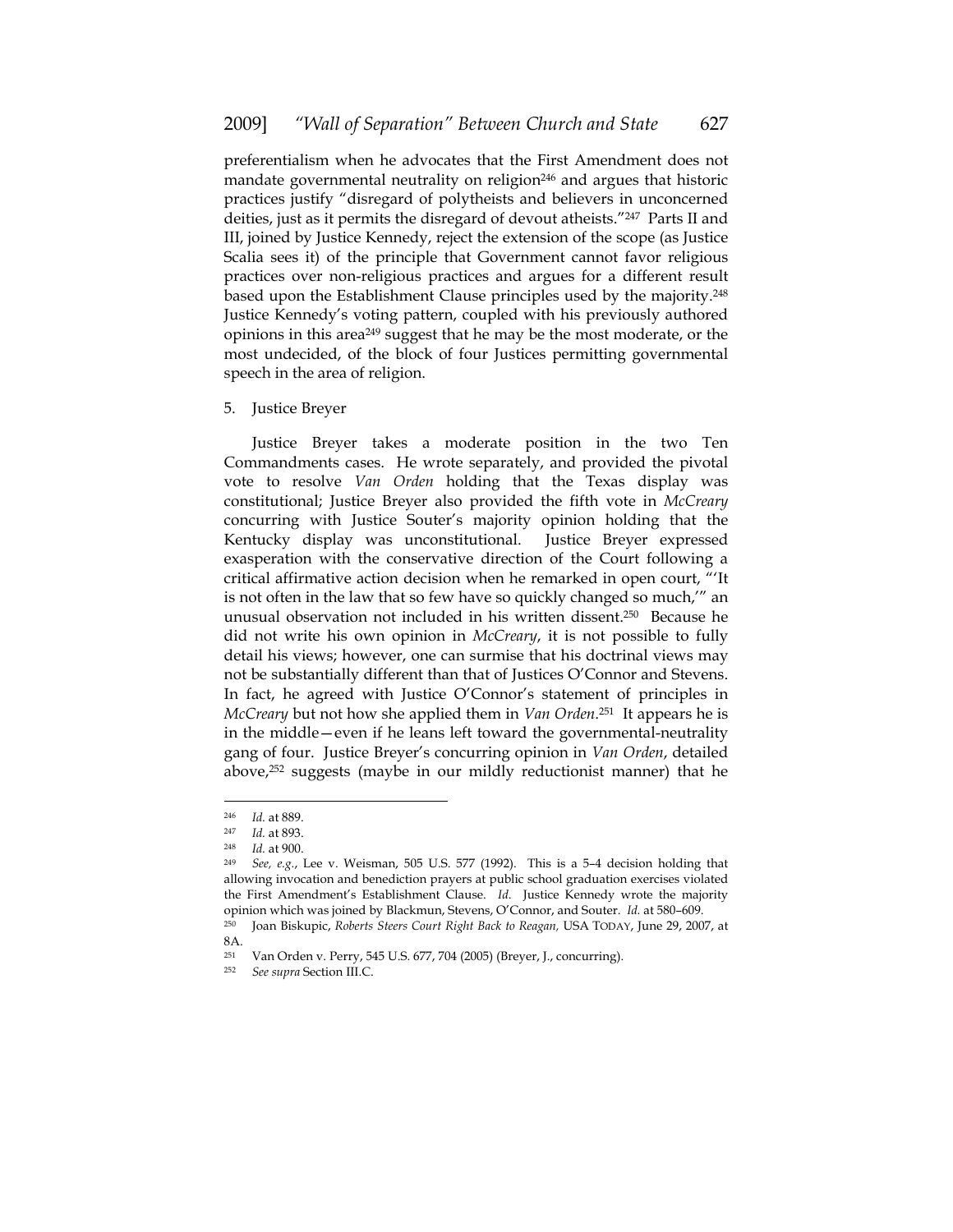would not disturb passive displays that have been up for decades thereby emphasizing his desire to avoid divisiveness.

## 6. Justice Ginsburg

Justice Ginsburg is one of two justices who did not write a single opinion in the Ten Commandments cases (Kennedy being the other one). Justice Ginsburg, a Clinton appointee, was General Counsel to the ACLU from 1973–1980 when she was appointed to the U.S. Court of Appeals for the D.C. Circuit.253 Because Justice Ginsburg voted with the block of four in favor of governmental neutrality in the area of religious expression, we will (somewhat arbitrarily) place Justice Ginsburg here in the spectrum.

## 7. Justice Stevens, O'Connor, and Souter

Unless one parses out sentences and weighs subtleties, it appears there is not much difference between these three Justices—Stevens, O'Connor, and Souter—insofar as their responses to the two Ten Commandments cases are concerned. Though not advocates of a *complete* "wall of separation" between church and state (as described by Thomas Jefferson254), they are nonetheless opposed to governments' endorsement of one religion over another through displays or other types of speech.

## *E. The New Justices: After October 2005 Term*

1. Chief Justice Roberts

When William Rehnquist died on the night of September 3, 2005, the Senate was holding hearings on the nomination of John G. Roberts, Jr. to succeed Sandra Day O'Connor as an Associate Justice of the Supreme Court.255 On Monday, September 5, 2005, President George W. Bush renominated Roberts to succeed William Rehnquist as Chief Justice.256 Roberts was then a sitting judge on the D.C. Circuit Court of Appeals where he had served since 2001.<sup>257</sup> The author of 49 opinions while on the D.C. Circuit, Mr. Roberts was seen as a "judicial minimalist."258 He

<sup>253</sup> *See Biography of Ruth Bader Ginsburg, Associate Justice of the U.S. Supreme Court*, http://www4.law.cornell.edu/supct/justices/ginsburg.bio.html*.* 

<sup>254</sup> *See Letter to Danbury Baptists, supra* note 2. 255 Lane, *supra* note 198. 256 Jan Crawford Greenburg, *Roberts Gets Nod as Chief,* CHI. TRIB., Sept. 6, 2005, at 1.

<sup>257</sup> JOHN G. ROBERTS, JR., BIOGRAPHY, *supra* note 18. 258 *Id.*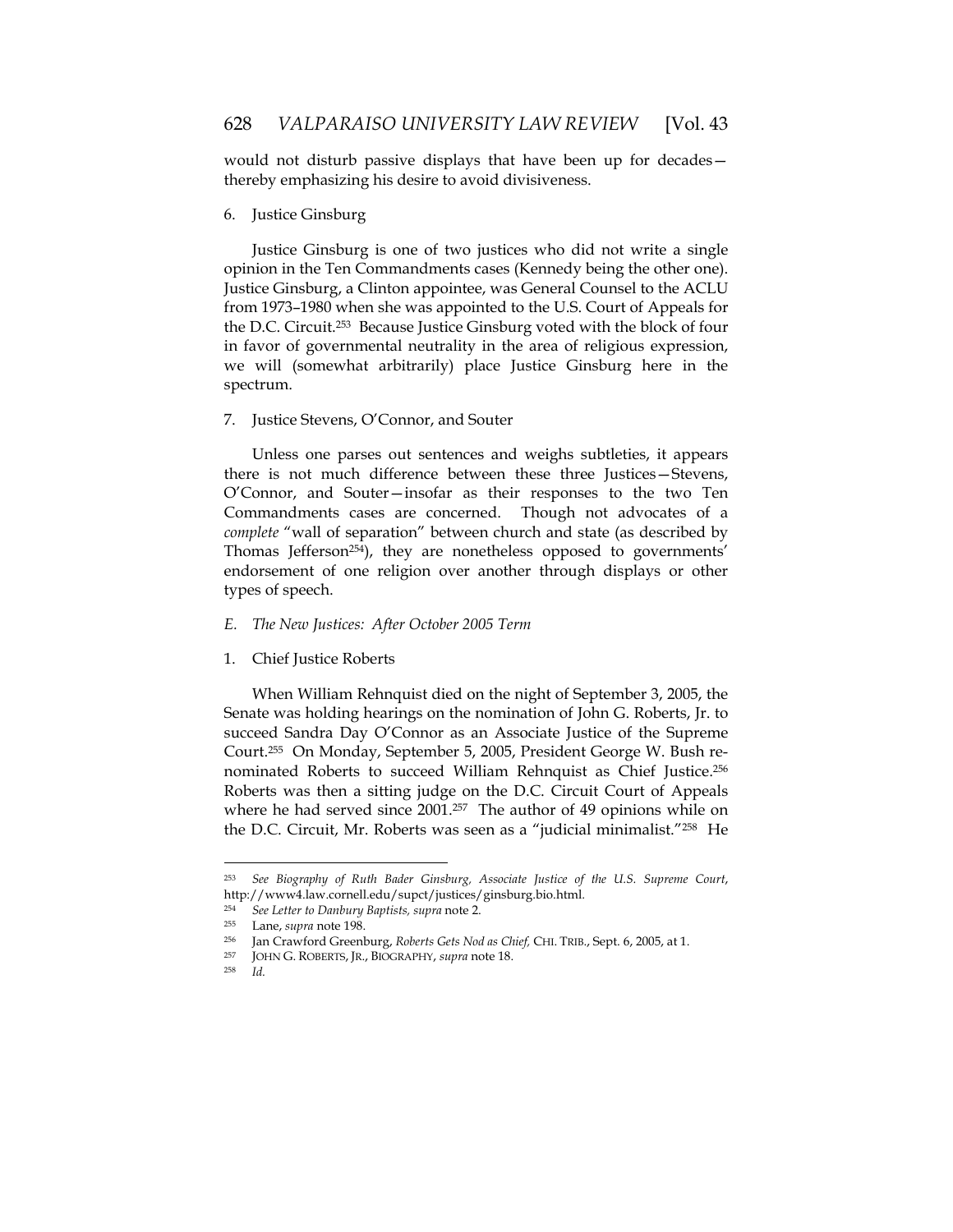had clerked for Chief Justice Rehnquist in 1980–1981 after his graduation from Harvard Law, where he had served as Managing Editor of the Harvard Law Review.259

Chief Justice Roberts has sterling Republican credentials. After clerking for Chief Justice Rehnquist, Roberts was hired as a special assistant to the U.S. Attorney General (William French Smith), and then as Associate Counsel to the President.260 He also served two years in the first Bush presidency as Deputy Solicitor General.<sup>261</sup> Evangelical Christian groups greeted his nomination to the Supreme Court with approval.262

While serving in the Reagan White House, Roberts was asked to provide an opinion on a request for President Reagan to publicly approve legislative efforts in Kentucky to require placement of "In God We Trust" plaques in public schools.<sup>263</sup> Roberts urged the President to refrain from issuing such an approving message, writing that it was "inappropriate" for the President to interfere with Kentucky's legislative processes and that "the President should not gratuitously opine on the constitutionality" of legislation that implicates the Establishment Clause.264 Anticipating his position on the *Summum* case, it is probably fair to say that he may not be much different than his predecessor, Chief Justice William Rehnquist. He will likely lean toward the conservative side of the Court by voting to uphold the City of Pleasant Grove's right to limit public expression in city parks.

#### 2. Justice Alito

Associate Justice Samuel Alito was sworn in as the nation's 110th Supreme Court Justice on Tuesday, January 31, 2006 after being confirmed by a mostly party-line vote of 58 to 42.265 Justice Alito was a judge on the Third Circuit Court of Appeals when President George W.

 $\frac{259}{260}$  *Id.* 

*Id.* 

<sup>261</sup> *Id.* 

<sup>262</sup> *See* Americans United for Separation of Church and State, *Supreme Court Nominee John G. Roberts: Why the Religious Right Likes What it Sees*, http://blog.au.org/2005/07/21/ supreme\_court\_n/ (July 21, 2005).

<sup>263</sup> Memo Regarding a Request to Support "In God We Trust" Plaques in Kentucky Schools, http://www.washingtonpost.com/wp-srv/nation/documents/roberts/roberts\_ kentucky\_schools.pdf.<br><sup>264</sup> Id.

<sup>264</sup> *Id.* 

<sup>265</sup> CNN, *Alito Sworn In as Nation's 110th Supreme Court Justice,* (Feb. 1, 2006), http://www.cnn.com/2006/POLITICS/01/31/alito/index.html.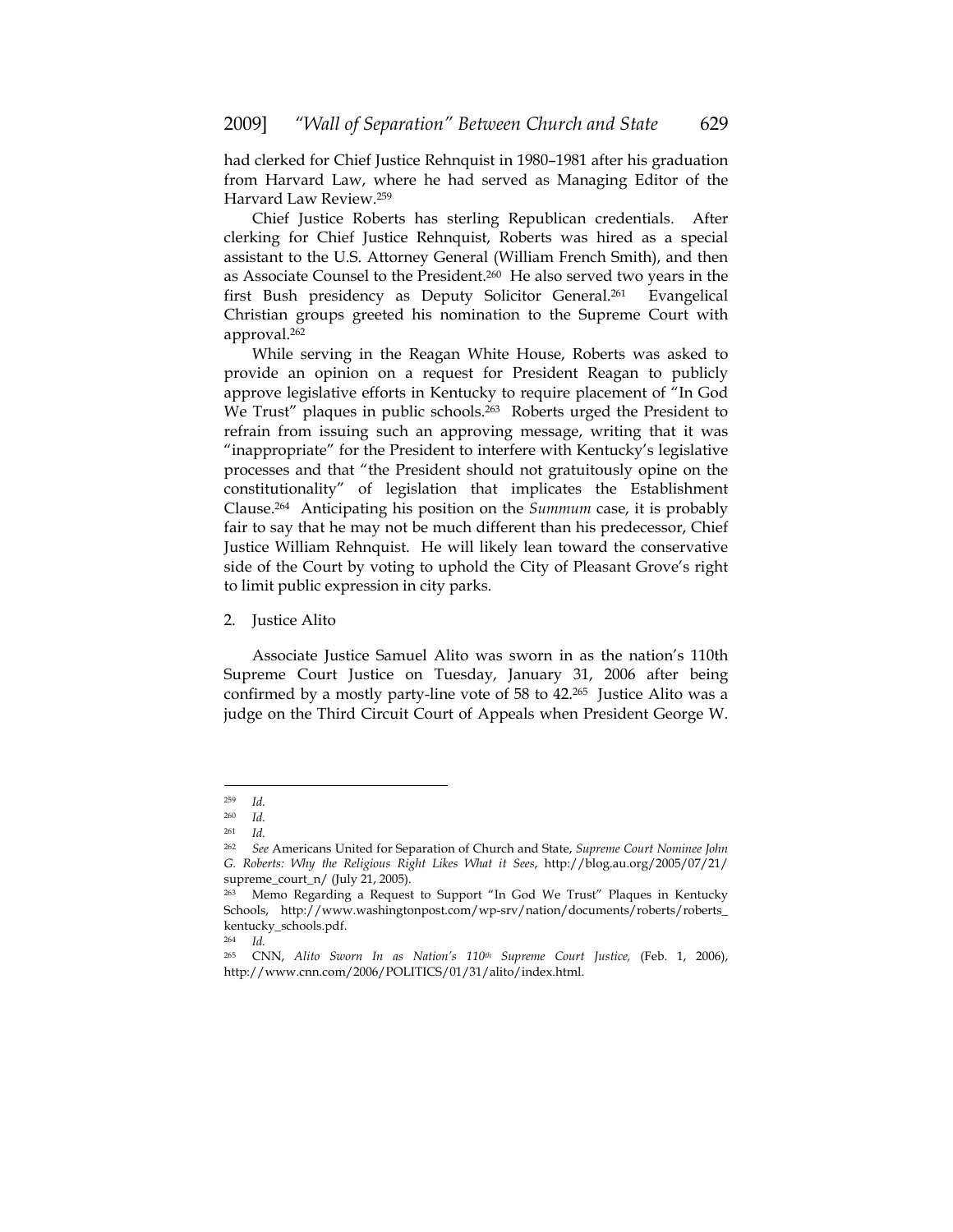Bush nominated him to the Supreme Court.266 Justice Alito succeeds retiring Justice Sandra Day O'Connor, the first woman appointed to the Court.267 Justice Alito was confirmed by the closest vote since Justice Clarence Thomas's confirmation of 52 to 48 in 1991.268

In the *Summum* case, it is more than likely that Justice Alito will vote with Justices Scalia, Thomas, and Chief Justice Roberts to find in favor of Pleasant Grove. Jay Sekulow, representing Pleasant Grove, called Justice Alito's nomination a "grand slam."269 Justice Alito's decisions from the Third Circuit on separation of church and state "fall squarely in the conservative camp."270 In 1999, he wrote an opinion finding that a citysponsored crèche and menorah did not violate the Establishment Clause.<sup>271</sup> In 2000, he authored a dissent in a case involving a kindergarten student at a public school, who created a poster being thankful for Jesus when students were asked to make posters depicting what they were thankful for.<sup>272</sup> Alito chastised the majority for not addressing the constitutional issues raised by the case, and expounded his conservative views in dicta.<sup>273</sup> He quickly declared that displaying the child's poster does not raise any Establishment Clause problems because "[t]he Establishment Clause is not violated when the government treats religious speech and other speech equally and a reasonable observer would not view the government practice as endorsing religion."274 He would hold that "discrimination based on the religious content of speech is viewpoint discrimination."275

The swing votes in the *Summum* case could belong to Justices Kennedy and Ginsburg, the only two Justices who did not write opinions on the so-called Twin Ten Commandments cases. Justice Breyer may be a "wild card"—as he was in *Van Orden.* If Justices Stevens and Souter stand resolute, they will need to strike common ground with Justices Breyer, Ginsburg, and Kennedy if they hope to garner five votes.

<sup>266</sup> CNN, *Alito Hearings Wrap Up,* (Jan. 13, 2006), http://www.cnn.com/2006/POLITICS/ 01/13/alito/.

<sup>267</sup> *Id.* 

<sup>268</sup> *Alito Sworn In, supra* note 265.

<sup>269</sup> *All Things Considered: For Alito: The More Religion, the Better,* (NPR radio broadcast Nov. 17, 2005), *available at* http://www.npr.org/templates/story/story.php?storyId= 5017091.

<sup>270</sup> *Id.* 

<sup>271</sup> ACLU v. Schundler, 168 F.3d 92 (3d Cir. 1999).

<sup>272</sup> C.H. v. Oliva, 226 F.3d 198, 201 (3d Cir. 2000).

<sup>273</sup> *Id.* at 209.

<sup>274</sup> *Id.* at 212. 275 *Id.* at 211.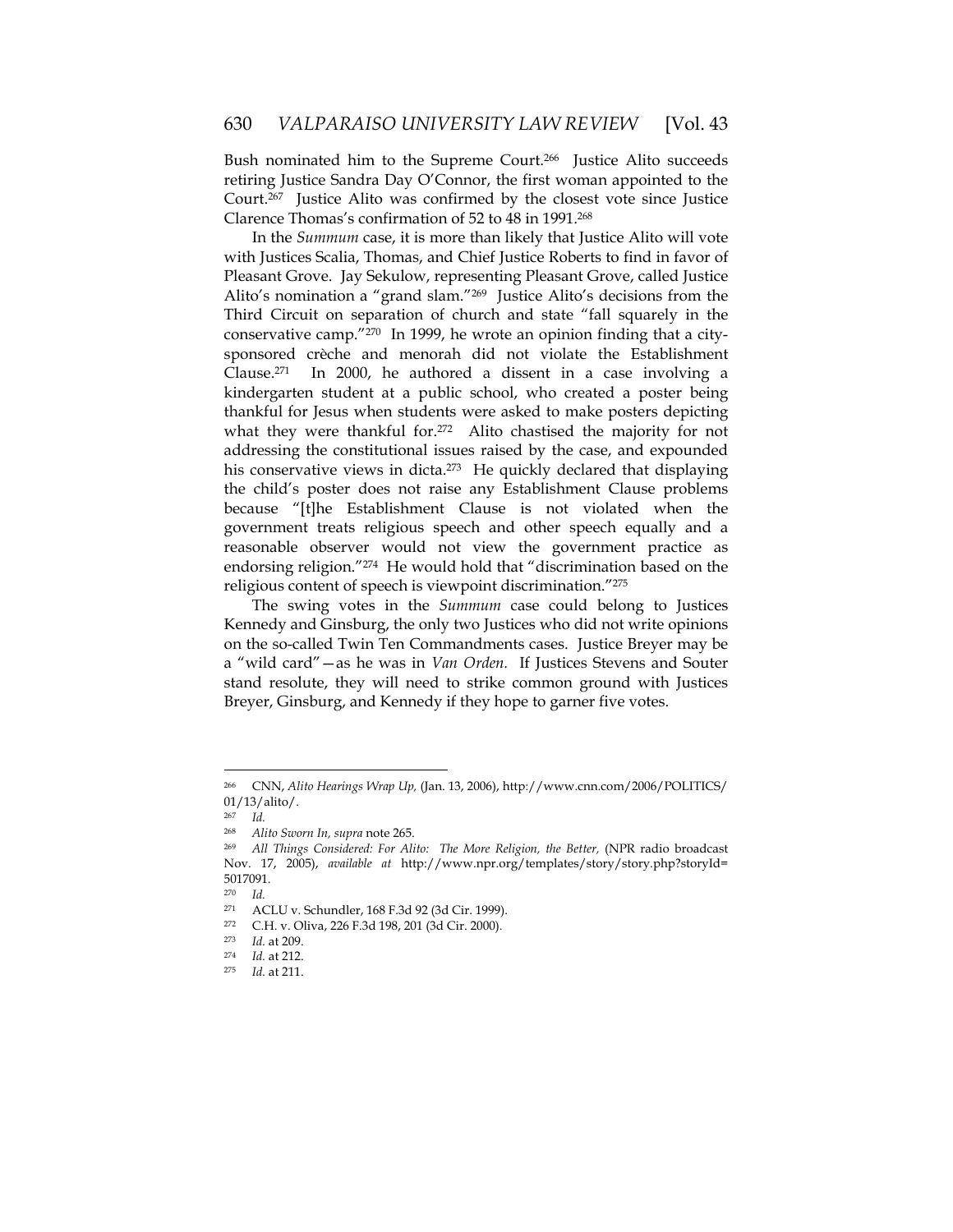## V. THE SUMMUM, THE SEVEN APHORISMS, AND THE ROAD TO THE HIGH **COURT**

In *Van Orden*, Justice Stevens presciently observed that there are many different versions of the Decalogue, "ascribed to by different religions[.]"276 The Summum, for example, believe that Moses felt the Israelites were not ready to receive the Seven Principles of Creation handed down by God to him, so he destroyed the tablets containing the Seven Aphorisms, traveled back to Mount Sinai, and returned with a second set of tablets containing the Ten Commandments.<sup>277</sup> Therefore, the Seven Aphorisms and the Ten Commandments are "two different points of view on the same subject."278 One of these "different" points of view, however, has been silenced by Pleasant Grove through its denial of Summum's request to display its Seven Aphorisms next to a Ten Commandments display.

Pleasant Grove is represented by the American Center for Law & Justice ("ACLJ") and its Chief Counsel, Jay Sekulow.279 "Founded by televangelist Pat Robertson in 1990, the ACLJ has an annual budget of \$35 million and employs about 130 people, including 37 lawyers[.]"280 Sekulow describes himself as an aggressive litigator, driven by his own faith as a Brooklyn-born Jewish convert to Christianity, and a member of Jews for Jesus.281 After making his fortune in real estate tax shelters, he signed on as general counsel for Jews for Jesus, and in that role helped to craft the start of a revolution in First Amendment law, arguing that public displays of piety were protected not by the Free Exercise Clause, but by the Free Speech Clause.<sup>282</sup>

In 1987, Sekulow argued that a Los Angeles city resolution banning leafleting by groups, including Jews for Jesus, at the Los Angeles International Airport violated the First Amendment's Free Speech Clause.283 A unanimous Supreme Court, in an opinion authored by Justice O'Connor, agreed.284 In 1990, he used the free speech argument again to advocate for the student's rights to hold Bible club meetings after-hours on school premises, and again the Supreme Court agreed.285

<sup>276</sup> Van Orden v. Perry, 545 U.S. 677, 717 (2005) (Stevens, J., dissenting).

<sup>277</sup> The Aphorisms of Summum and the Ten Commandments, http://www.summum. us/philosophy/tencommandments.shtml.<br>278 Respondent's Brief, sunta pote 10, at 2

<sup>278</sup> Respondent's Brief, *supra* note 10, at 21. 279 Petition for Writ of Certiorari, *supra* note 17.

<sup>280</sup> Lisa Anderson, *Legal Groups Putting God on the Docket*, CHI. TRIB., Sept. 5, 2007, at C1.

<sup>281</sup> *Id.* 

<sup>282</sup> JEFFREY TOOBIN, THE NINE 91 (2007). 283 *Id.* 

<sup>284</sup> Airport Comm'rs v. Jews for Jesus, Inc., 482 U.S. 569 (1987).

<sup>285</sup> Westside Cmty. Bd. of Ed. v. Mergens, 496 U.S. 226 (1990).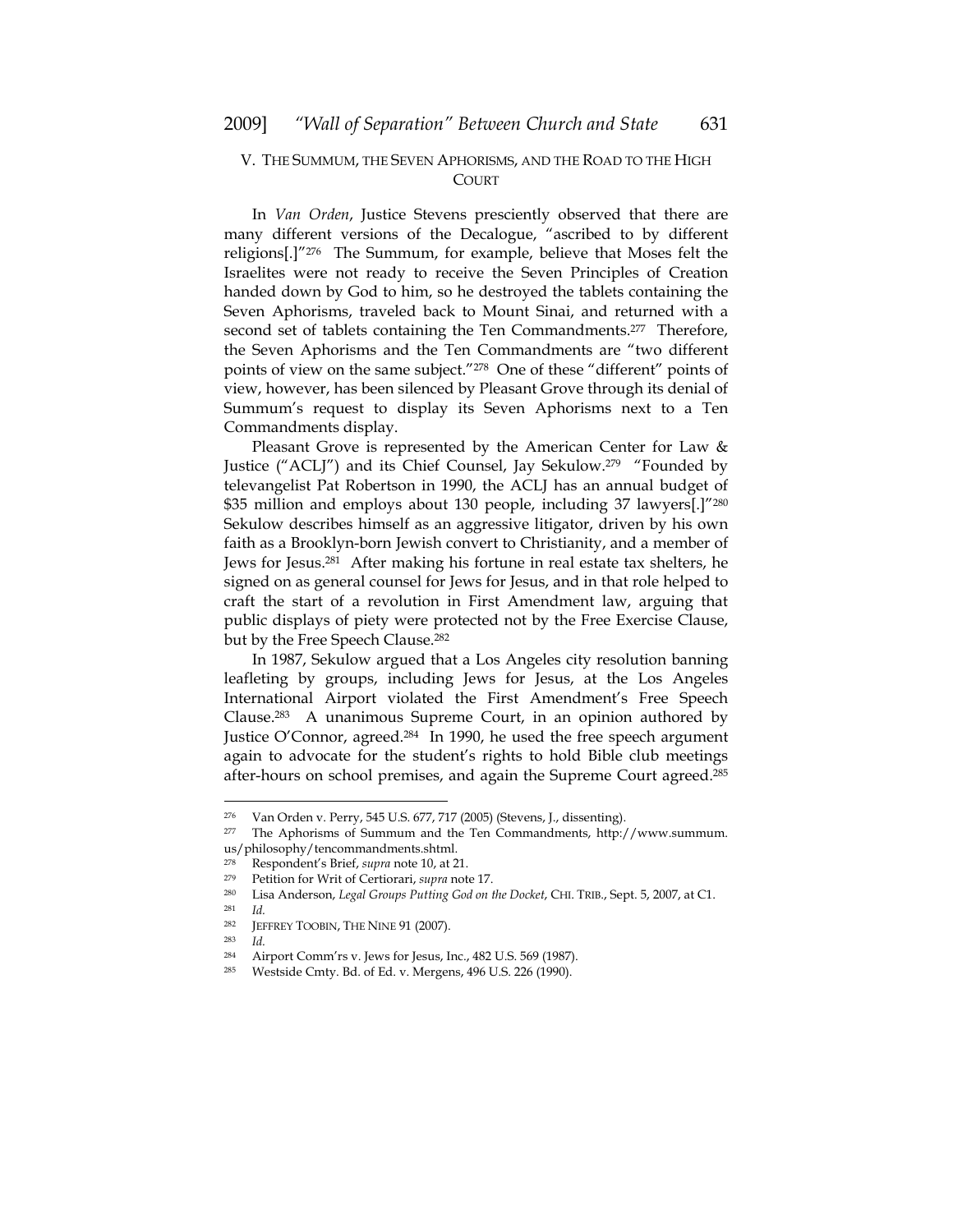He successfully used the same argument in a case involving the use of public school facilities to show Christian films and the use of public university funds to subsidize some student groups but not Christianbased groups.286 In 2007, he deployed an extension of the Free Speech argument in successfully representing a pharmacist who refused to sell Plan B, an emergency contraceptive the pharmacist considered equivalent to abortion.287

*Summum* also comes before the Court on ostensibly free speech grounds. After the Court's decision in *Van Orden*, an Establishment Clause challenge to Pleasant Grove's policy on public displays at Pioneer Park was duly dismissed.<sup>288</sup> With that obstacle removed, the City next turned its defense of its denial to Summum by referring to a policy called "Criteria for Placement," under which it would permanently display a privately-donated monument if either the donated item has historical relevance to the community, the donor is an established Pleasant Grove civic organization with strong ties to the community, or has a historical connection with Pleasant Grove City.289 In spite of the fact that at the time the Fraternal Order of Eagles donated the Ten Commandments statue to the city in 1971 the local chapter had only existed for two years,290 and in spite of the fact that the Ten Commandments display would not be endorsed by Mormons,<sup>291</sup> the City cites its policy for allowing the Fraternal Order of Eagles's monument to stand while rejecting the Summum monument. The arguments in the merit and amici briefs, therefore, center around issues related to government speech, public forums, and whether or not an outcome in favor of Summum will result in a Statue of Tyranny being erected next to the Statue of Liberty.<sup>292</sup> Although not briefed by the parties, the Court could also presumably, though it would be a stretch, revive its curious "expressive association" doctrine, first announced in *Dale,* to posit that forcing the City to permit the Summums to erect their monument would violate the City's free speech rights.293 We note simply that a win by

<sup>286</sup> TOOBIN, *supra* note 282, at 94.

<sup>287</sup> Anderson, *supra* note 280. 288 *Society of Separationists v. Pleasant Grove City*, 416 F.3d 1239 (10th Cir. 2005) (remanding in light of *Van Orden v. Perry,* 125 S. Ct. 2854 (2005), and *McCreary County v. ACLU of Ky.*, 545 U.S. 844 (2005)). The lawsuit was eventually dismissed with prejudice. *See* Brief of Petitioner, at 8 n.4, Pleasant Grove City v. Summum, No. 07-665 (June 16, 2008).<br><sup>289</sup> Bespondant's Brief, sunta poto 10, at 5.

<sup>289</sup> Respondent's Brief, *supra* note 10, at 5.

<sup>290</sup> *Id.* at 3.

<sup>&</sup>lt;sup>291</sup> *Id.* at 24.<br><sup>292</sup> *See generally Respondent's Brief, supra* note 10, and Brief of Petitioner, *supra* note 288.<br><sup>293</sup> These speech issues are beyond the scope of this Article. For an excellent analysis, see

Caroline Corbin, *Mixed Speech: When Speech Is Both Private and Governmental*, 83 N.Y.U. L. REV. 101 (2008).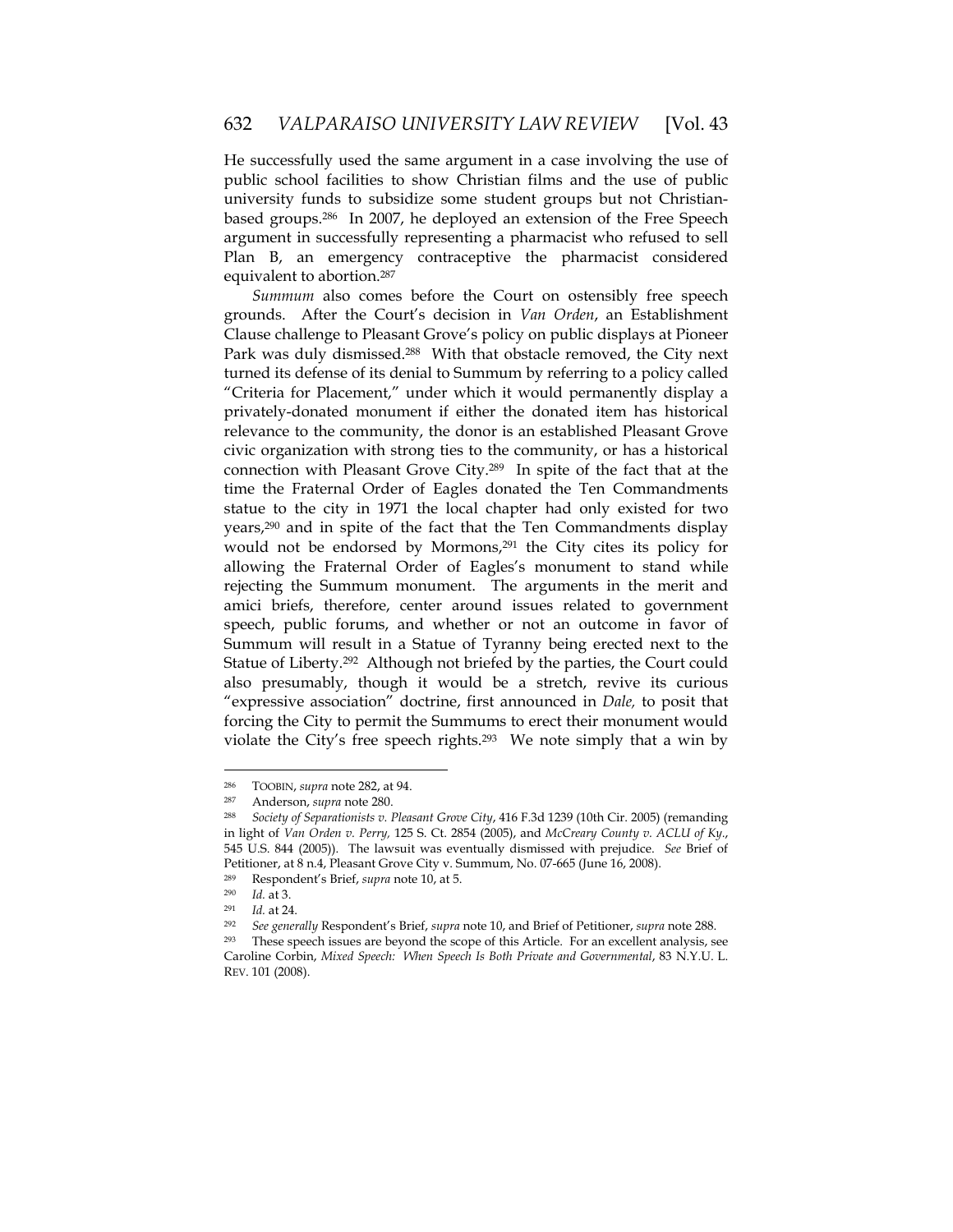Pleasant Grove will mean that any public Ten Commandments display can easily withstand a First Amendment challenge, on either Establishment Clause or Free Speech grounds.

The Sekulow game plan, then, is as follows. For any city in the United States that wishes to display the Christian Ten Commandments in a public space, to the exclusion of all other religious artifacts, the goal is to remove the display from the realm of the Establishment Clause. If *Summum* goes as planned and the Court finds in favor of Pleasant Grove, any city seeking to erect a Ten Commandments display should adopt a content-neutral policy that purports to consider for acceptance any monument, regardless of its message, as long as the speaker of the monument has longstanding ties to the city or community. Under these criteria, the City can readily accept a Ten Commandments display, claiming blithely it is not the message that matters, but the speaker. Since the criteria for selection is content-neutral, a facial Establishment Clause challenge to the display will fail. Once out of the realm of the Establishment Clause, the only avenue of challenge left is the public forum argument advanced by Summum. Assuming a favorable outcome in *Summum*, the City needs only claim that the display, once donated to the City (i.e., title of ownership of the display passes to the city), and that the selection of the display itself (again, careful to avoid endorsing the contents itself) is government speech and therefore no equal access rights are granted to other speakers. The end result is a Ten Commandments display, on public grounds, without any consideration of religious motivation. If the strategy succeeds, it can easily be adapted and deployed to inject other religious displays into the public sphere.

The Brief in Opposition contemplates this outcome in a footnote, barely daring to suggest that the City's strategy could be that daring: "It is not the purpose of the First Amendment to ensure that governmental entities remain free to disclaim speech as purely private when it suits their Establishment Clause needs while simultaneously avoiding the rules that generally govern the regulation of private speech."294 The facts, however, seem to plainly speak for themselves. *Summum*, described by Sekulow as the "most significant" Ten Commandments case in the Supreme Court's history,<sup>295</sup> is the logical next step in a multifaceted and choreographed attack on Jefferson's Wall of Separation. Even more appealing for the Roberts's Court, with its purported sense of "judicial modesty," the result is achieved without overruling prior

<sup>294</sup> Respondent's Brief, *supra* note 10, at 32 n.9. 295 Videotape: Chief Counsel Jay Sekulow at the Supreme Court!, *available at* American Center for Law & Justice, *In the Courts: Pleasant Grove City v. Summum (2007),* http://www.aclj.org/Cases/default.aspx?Section=120.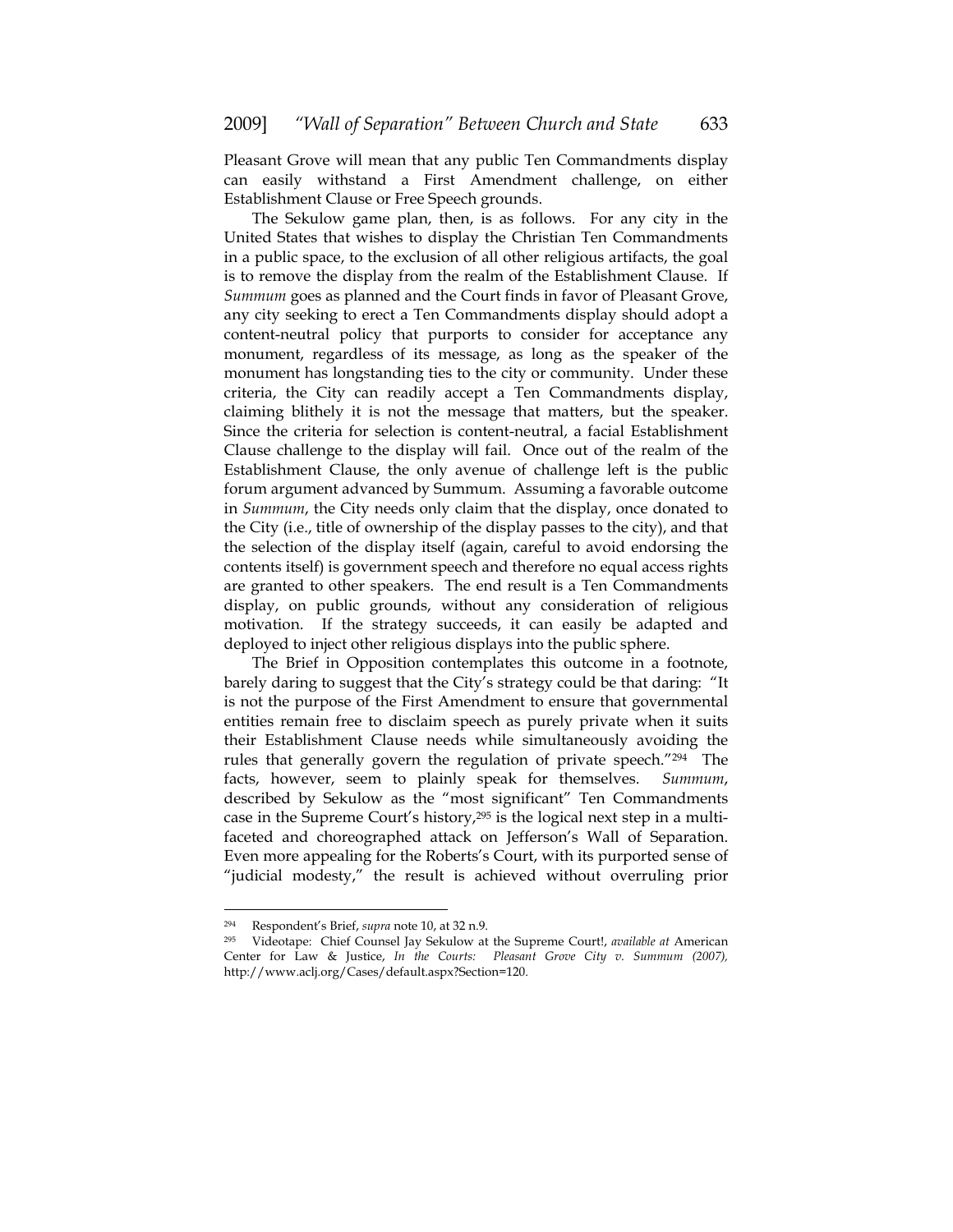Establishment Clause precedents. Perhaps most importantly, *McCreary* will be rendered impotent without a direct assault by the Roberts Court.296 While this may evoke grumbling from Justice Scalia, surely even he would be pleased with such an outcome.

## VI. ROUSSEAU'S "CIVIL RELIGION" AND CONSTITUTIONAL ALTERNATIVES FOR THE SUMMUM

A leading scholar in sociology cited Jean-Jacques Rousseau as the original source for the concept of a "Civil Religion."297 In his essay on "The Social Contract," Rousseau argued for a civil religion with only five (5) simple precepts, or dogmas if you prefer:

- 1. The existence of God;
- 2. The life-to-come;
- 3. The reward of virtue;
- 4. The punishment of vice; and
- 5. The exclusion of religious intolerance.298

Note that the Holy Bible is not on the list, and neither are Moses or Jesus. However, religious intolerance is specifically excluded by Rousseau's civil religion. Also, a number of practices that concerned members of the Court, such as opening prayer for Congress and printing "In God We Trust" on our money, would come clearly within the umbrella of Civic Religion, as proposed by Rousseau.

One reading of an episode in early U.S. history might support the idea that the Founders embraced either a civic religion or the Public Religion of John Adams, the second President.299 The initial request to open every session of the Continental Congress with prayer was refused until it was re-framed as a request by Sam Adams of Boston for an essentially non-denominational prayer by a man of good character, piety, and virtue.<sup>300</sup> We have yet to make substantial inroads against

<sup>296</sup> It is worth noting that the City's Petition for Writ of Certiorari does not cite *Van Orden*  but does cite *McCreary. See* Petition for Writ of Certiorari, *supra* note 17. The same is true for the Brief of the United States as amicus supporting the City. *See* Brief amicus curiae of United States, Pleasant Grove City v. Summum, No. 07-665 (June 23, 2008). The brief for the Summum, on the other hand, cites *Van Orden* but not *McCreary. See generally*  Respondent's Brief, *supra* note 10.

<sup>297</sup> *See* Robert N. Bellah, *Civil Religion in America,* DAEDALUS 1–21 (Winter 1967), *available at* http://www.robertbellah.com/articles\_5.htm.

<sup>298</sup> *Id.* (citing JEAN JACQUES ROUSSEAU, THE SOCIAL CONTRACT, Chap. 8, Book 4).

<sup>299</sup> *See* Jon Meacham*, supra* note 16, at 52–55. 300 *Id.* at 53.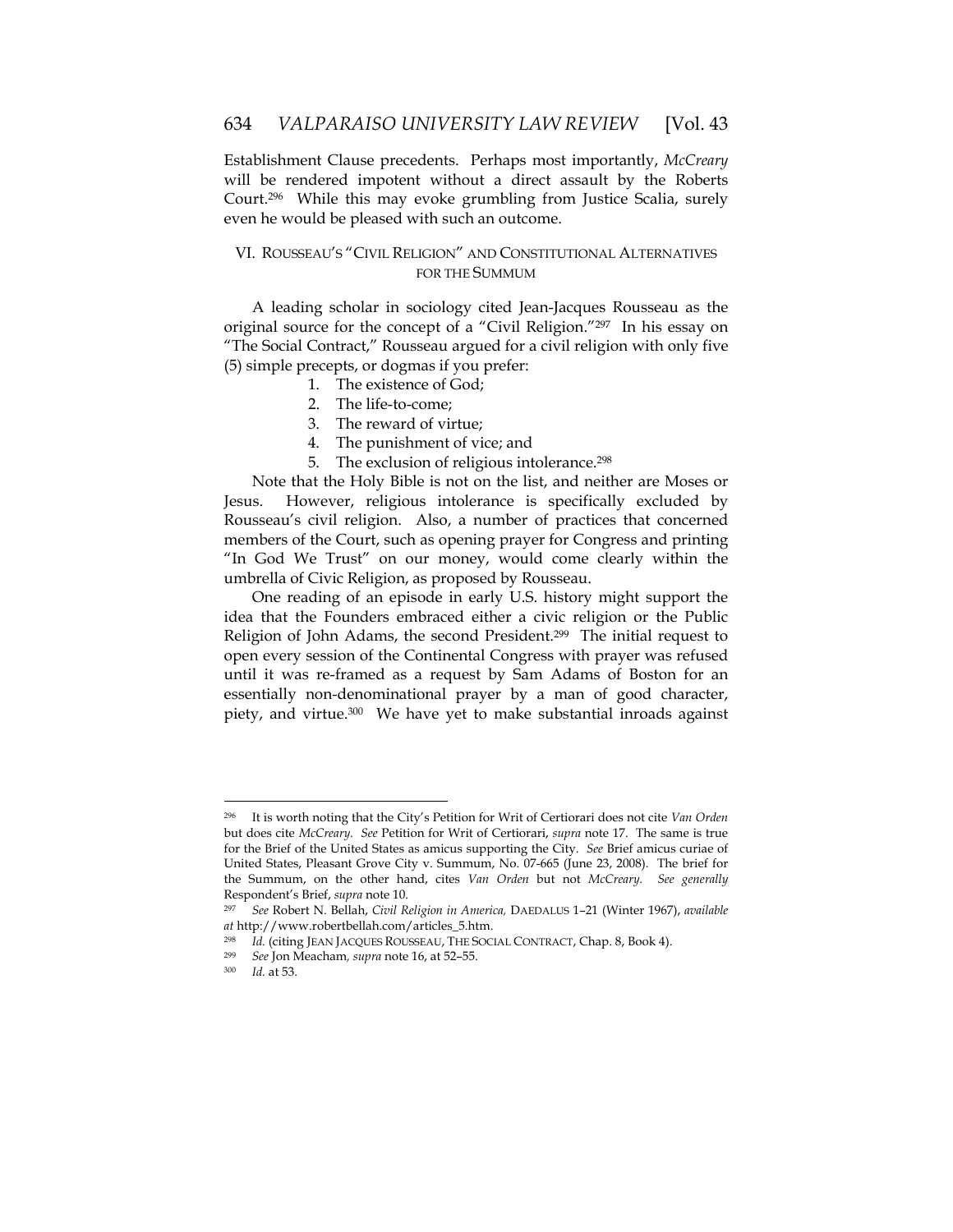religious intolerance, particularly the current virulent prejudice against the followers of Islam.301

Intolerance aside, one can see from Table 1.0 that Rousseau's proposed "civil religion" seems to fall roughly midway between the "Publick Religion" of John Adams and the wall of separation endorsed by both Thomas Jefferson and the father of the Bill of Rights, James Madison. Civil Religion also has the advantage of more closely paralleling the historical tracks in the relationship between State (U.S. style) and Church.

Finally, we should note that the future demographics of the U.S. seem to point to more, rather than less, diversity. One estimate is that racial and ethnic minorities will make a majority of this country's population by 2042.302 This is not a good time to embrace John Adams's stance that leans toward a general Protestant Christian "Publick Religion." This was a stance, historically, that dogged both Jefferson and Madison. It may have historically provoked their rather extreme stance of separation. If we were to speculate, Madison and Jefferson might have embraced the extremism of complete separation with an eye toward a distant compromise that might have looked like Rousseau's civil religion.

| Table 1.0 |                                                     |                                 |                                          |                                                |  |  |
|-----------|-----------------------------------------------------|---------------------------------|------------------------------------------|------------------------------------------------|--|--|
|           |                                                     | Civil<br>Religion<br>(Rousseau) | "Publick<br>Religion"<br>(John<br>Adams) | Wall of<br>Separation<br>(Thomas<br>Jefferson) |  |  |
|           | Prayer at Inaugural &<br><b>Opening of Congress</b> | YES                             | YES                                      | NO.                                            |  |  |
| 2.        | Mention "God" on<br>coinage                         | YES                             | YES                                      | NO.                                            |  |  |
| 3.        | "Praise to God" on<br>Washington Monument           | YES                             | YFS                                      | NO                                             |  |  |

<sup>301</sup> *See, e.g.*, Neil MacFarquhar, *Arab-Americans Sue U.S. Over Re-Entry Procedures,* N.Y. TIMES, June 20, 2006, at A12 (describing the events that have spurred the onslaught of lawsuits by Arab-Americans alleging persecution and mistreatment by members of the Department of Homeland Security and the FBI in a "climate of suspicion and fear"); Marjorie Connelly, *There's Still a Chill in New York for Arab-Americans, Poll Says,* N.Y. TIMES, Sept. 14, 2003, at CY5 (showing two-thirds of New Yorkers feel persons of Middle Eastern descent are likely to be unfairly singled out); Jodi Wilgoren, *Going by Joe, not Yussef, but Still Feeling Like an Outcast,* N.Y. TIMES, Sept. 11, 2002, at A15 (discussing how Arab-Americans in Detroit are facing racial discrimination).

<sup>302</sup> Eli Saslow and Robert Barnes, *In a More Diverse America, a Mostly White Convention,* WASH. POST, Sept. 4, 2008, at A1.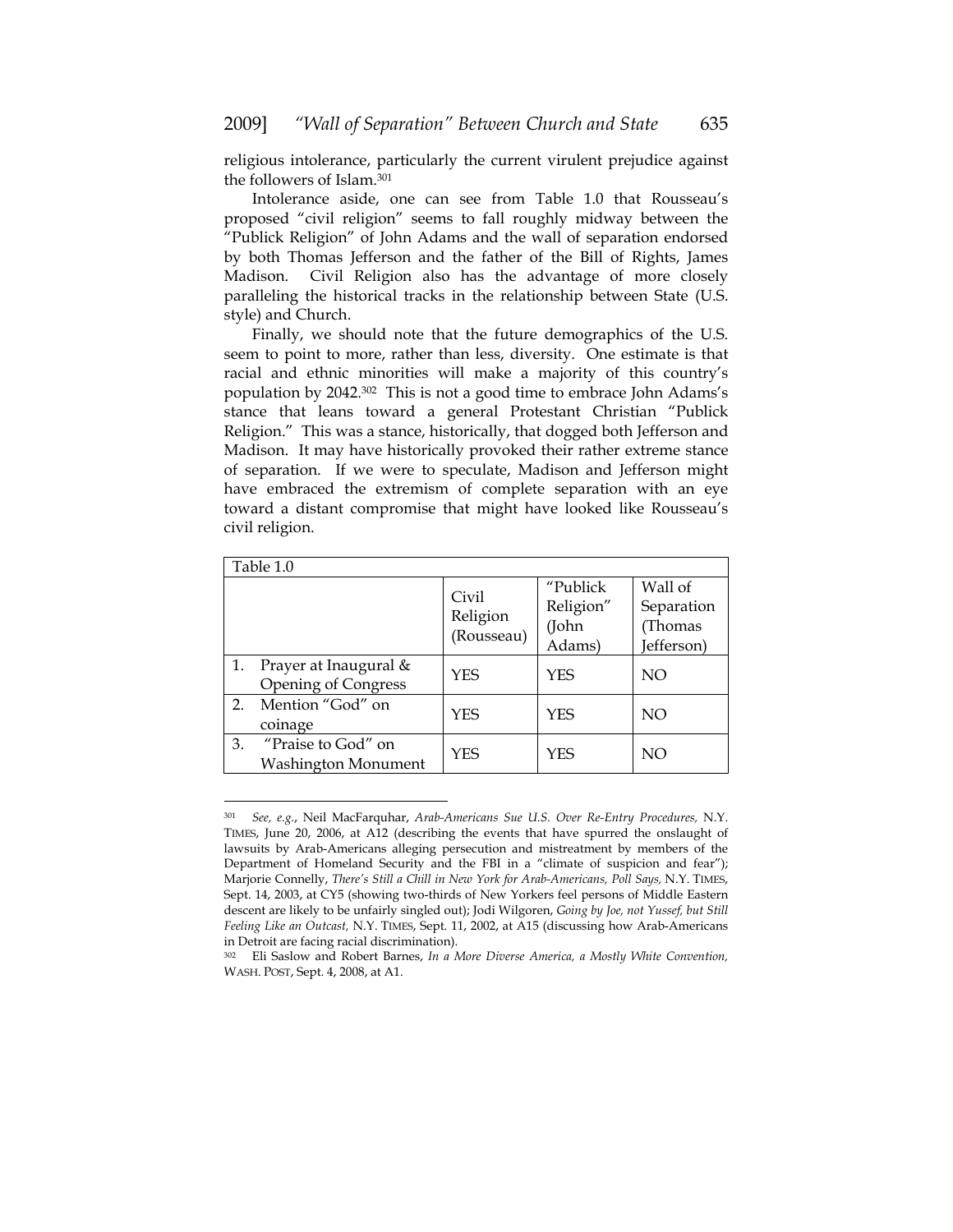## 636 *VALPARAISO UNIVERSITY LAW REVIEW* [Vol. 43

|    | (in Latin)                                                                                                                    |                 |            |                 |
|----|-------------------------------------------------------------------------------------------------------------------------------|-----------------|------------|-----------------|
| 4. | Any preferment of Judeo<br>- Christian tradition                                                                              | NO.             | <b>YES</b> | <b>NO</b>       |
| 5. | Printing Masonic<br>symbols on paper<br>money                                                                                 | <b>NO</b>       | <b>YES</b> | <b>NO</b>       |
| 6. | Leaving "under God" in<br>the Pledge of Allegiance                                                                            | <b>YES</b>      | <b>YES</b> | NO <sub>1</sub> |
| 7. | <b>Texas Monolith</b>                                                                                                         | NO.             | <b>YES</b> | NO              |
| 8. | Kentucky posting of 10<br>Commandments in<br>Courthouses                                                                      | NO.             | <b>YES</b> | <b>NO</b>       |
| 9. | Putting Bible quotations<br>up in federal buildings                                                                           | NO              | <b>YES</b> | NO <sub>1</sub> |
|    | 10. Permitting a spirituality<br>festival with all<br>interested religious<br>groups having exhibits<br>at a state university | <b>YES</b>      | NO         | <b>NO</b>       |
|    | 11. Putting a slogan "I<br>believe," with Christian<br>cross on state license<br>plate                                        | NO              | <b>YES</b> | <b>NO</b>       |
|    | 12. Allowing installation of<br>the Summum's Seven<br>Aphorisms in City Park                                                  | NO <sub>1</sub> | NO         | NO              |

We believe the better-reasoned position for the Court would be to embrace the civil religion philosophy propounded by Rousseau and elaborated for the American experience by Professors Robert Bellah<sup>303</sup> and Henry Steele Commager.304 Such a position would reflect American experience and again re-assert the ultimate principle of religious tolerance, namely, that governments cannot prefer one religion to another; neither can governments prefer religion to non-religion.

To endorse the concept of "ten" commandments is to prefer Christianity to Judaism and religious tradition, and to promote "The Decalogue" over rationalism. To argue that Pleasant Grove's display of the Fraternal Order of Eagles' Ten Commandments in Pioneer Park is not

<sup>303</sup> *See* Bellah, *supra* note 297.

<sup>304</sup> Henry Steele Commager, *Take Care of Me When I am Dead, 3 Free Inquiry (no. 3, 1983)*, *in* JAMES MADISON ON RELIGIOUS LIBERTY 331–36 (Robert S. Alley ed., 1985).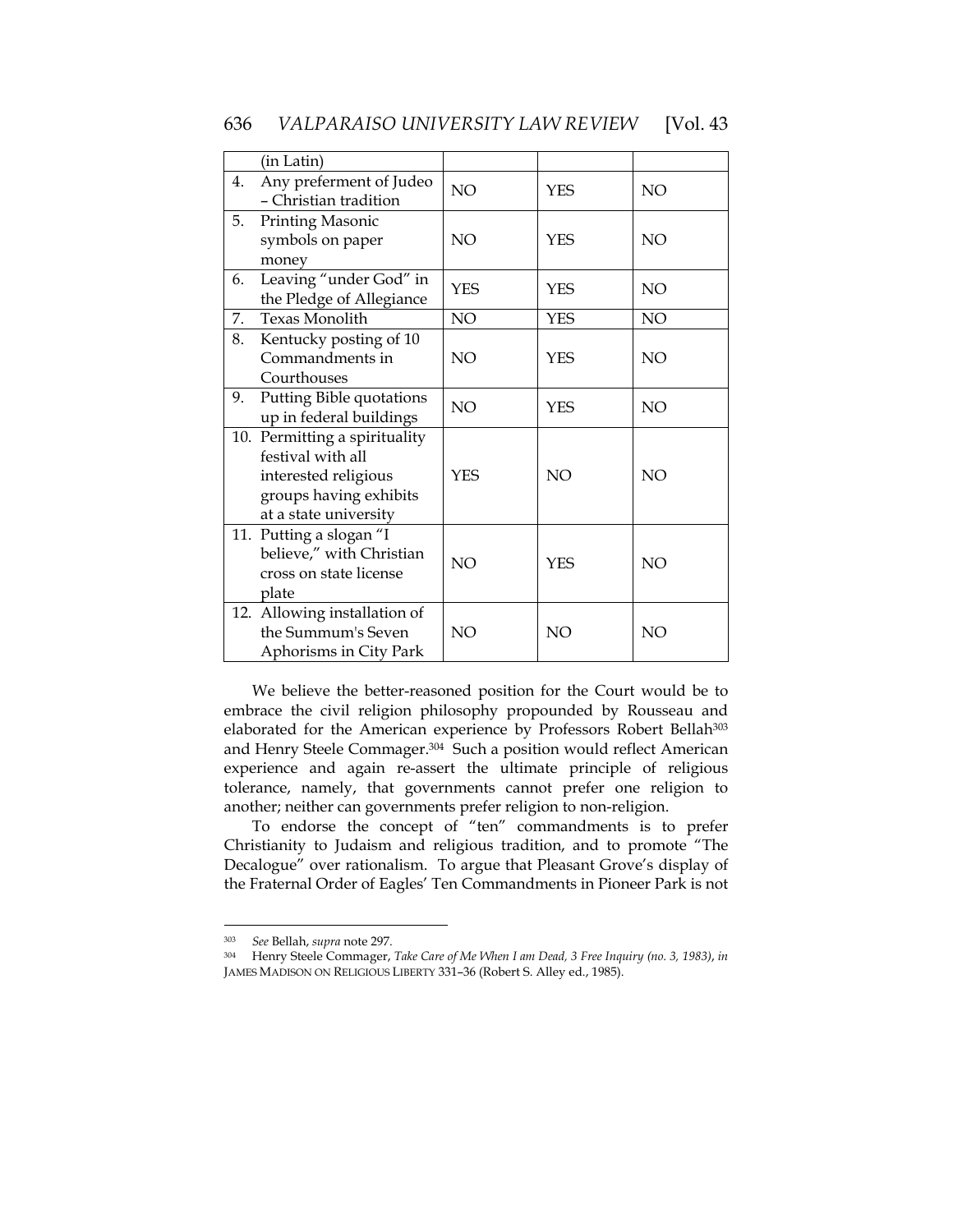government endorsement of religion requires a suspension of common sense. If a vandal spray-paints hate speech on the side of a business building, it is graffiti and vandalism. If the business owner allows a reasonable time to pass without removing the hate speech, he endorses it implicitly and the hate speech becomes his. Similarly, if someone places a yard sign on a neighbor's property without the neighbor's permission, it is trespass to property. If the neighbor permits the sign to remain, the neighbor then surely accepts and endorses the sign as his own. Even if the purpose of erecting a Ten Commandments statue is secular, but the objective result is the promotion of one religion over another by the government, the First Amendment is violated just as surely as if the intent had been otherwise. The secular versus religious purpose is a chimera. It is a red herring to obscure the movement of our government deeply into the area of religious speech and expression where it is prohibited from going.

We conclude that there is no place in American society for a governmental endorsement of the so-called Ten Commandments. They are a minefield of problems under the First Amendment. Moreover, leading scholars agree that ethics are independent of religion.305 As for Chief Justice Rehnquist's and Justice Scalia's prostrating themselves before the icons of "Religious Tradition" and majority religious sentiments respectively, there is no substantial constitutional or historical support for either. Religious tradition flies in the face of American history and may be an attempt to resurrect John Adams's public piety. It must fail on the second front because, as Professor Witte noted, Adams's public piety (dominated by a strong leaning toward a non-denominational Protestantism) *requires* a frontier as an essential safety valve for non-conformists and free-thinkers. The frontier has disappeared. The safety valve necessary for such public policy no longer exists.

We believe that Justice Breyer's concern about stirring religious fires of discontent by taking down long-standing engravings of the Ten Commandments might be met by "grand fathering" older public piety displays. Such a prospective application of the wall of separation would, in time, be dominant—without any need to sandblast every public square in every county seat. The grandfathering proof could be used as a defense to any Establishment contention, making the *Summum* decision prospective only in application.

<sup>305</sup> *See* JAMES RACHELS, THE ELEMENTS OF MORAL PHILOSOPHY 48–62 (4th ed. 2003).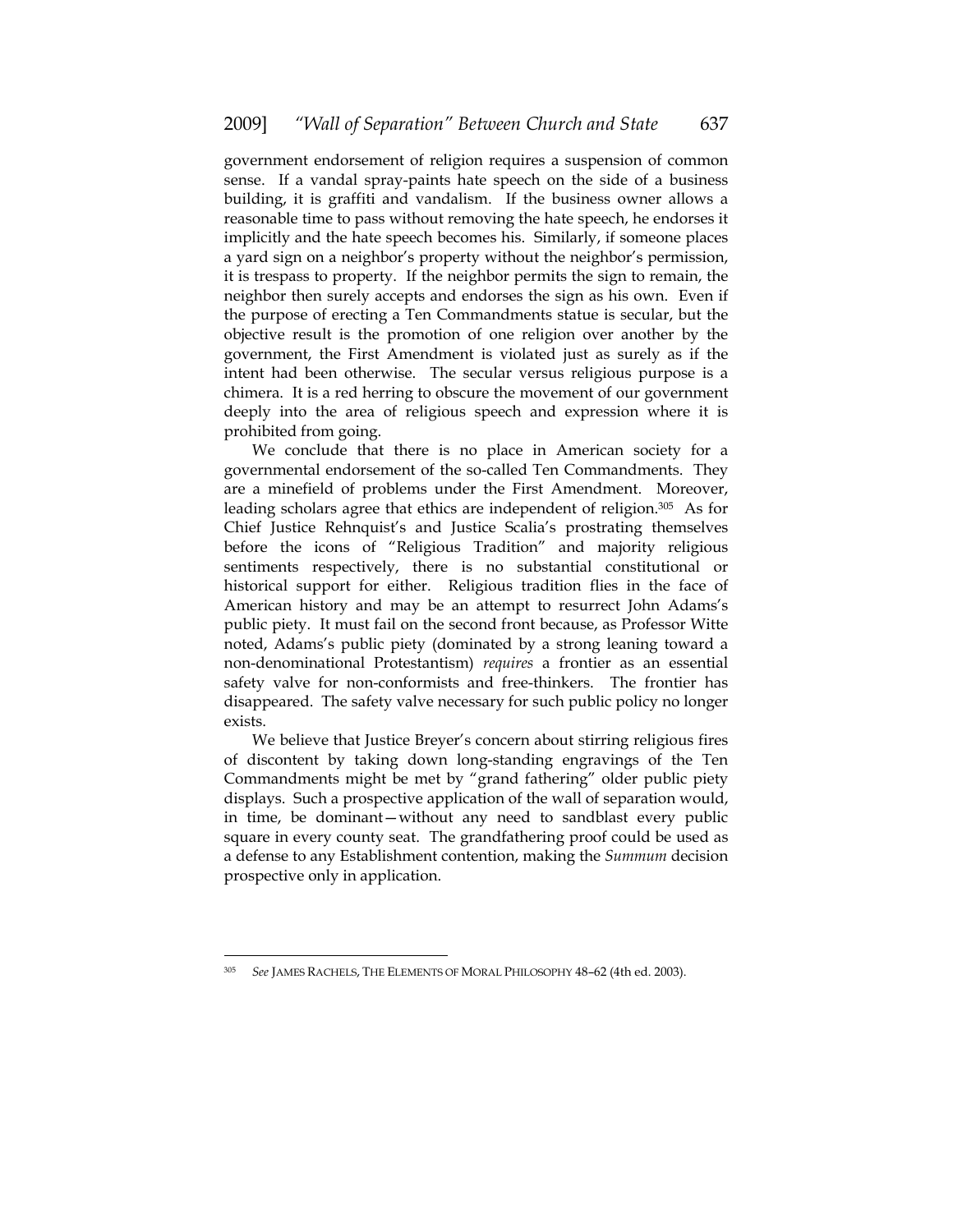## VII. CONCLUDING OBSERVATIONS

Louis Brandeis once said, "The greatest dangers to liberty lurk in insidious encroachment by men of zeal, well-meaning but without understanding."306 We can assume that if the Summum possess sufficient resources to litigate matters before the Supreme Court that they can also utilize those resources to purchase billboards and land to put up their Seven Aphorisms anywhere besides Pioneer Park. In reality, what they seek in their petition is equal government endorsement of the Seven Aphorisms and the Ten Commandments. This unfortunate case is the logical outcome of government-sanctioned religious expression. The twin 2005 Ten Commandments Supreme Court decisions do not seem to be particularly helpful in getting our country to "come to grips"—so to speak—with the social and political tension between two usually well-intentioned groups, those who want more religion in our public life and those who want less public piety in our public life. In a sense, the decisions have prolonged the debate and have postponed the day of reckoning.

Governmental posting of the Decalogue in public, as we have demonstrated above, displays theological and Biblical ignorance, is chauvinistic, and—ultimately—is divisive. A superior idea would be for the Supreme Court to embrace Rousseau's limited concept of a Civil Religion. Religion is alive and well in the United States; and it neither requires nor deserves any assistance or hindrance from the government. However, some respect for tradition, as well as some awareness of our current diversity, should support the Court to embrace Rousseau's limited Civil Religion and to eschew both John Adams's "Publick Religion" and Mr. Jefferson's Wall of Separation.

The Court's answer in *Summum*, if explicit and clear enough, will provide guidance for lower courts as similar issues percolate. In South Carolina, for example, a federal lawsuit has been filed against the state legislature for adding a license plate option with the words "I Believe" along with a Christian cross superimposed over a stained glass window.307 Under our adoption of a civil religion standard, if South Carolina decides to permit religious groups to exercise their free speech rights on a license plate, then that right must be afforded to all other religious groups on an equal basis. This result would be in line with stare decisis and the Court's longstanding jurisprudence on both free speech and establishment clause jurisprudence. A contrary ruling in *Summum*, however, holding that the government has no obligation to

<sup>306</sup> Olmstead v. United States, 277 U.S. 438, 479 (1928).

<sup>307</sup> Sean Hamill, *Group Sues To Keep Cross Off Car Plates*, N.Y. TIMES, June 20, 2008, at A16.